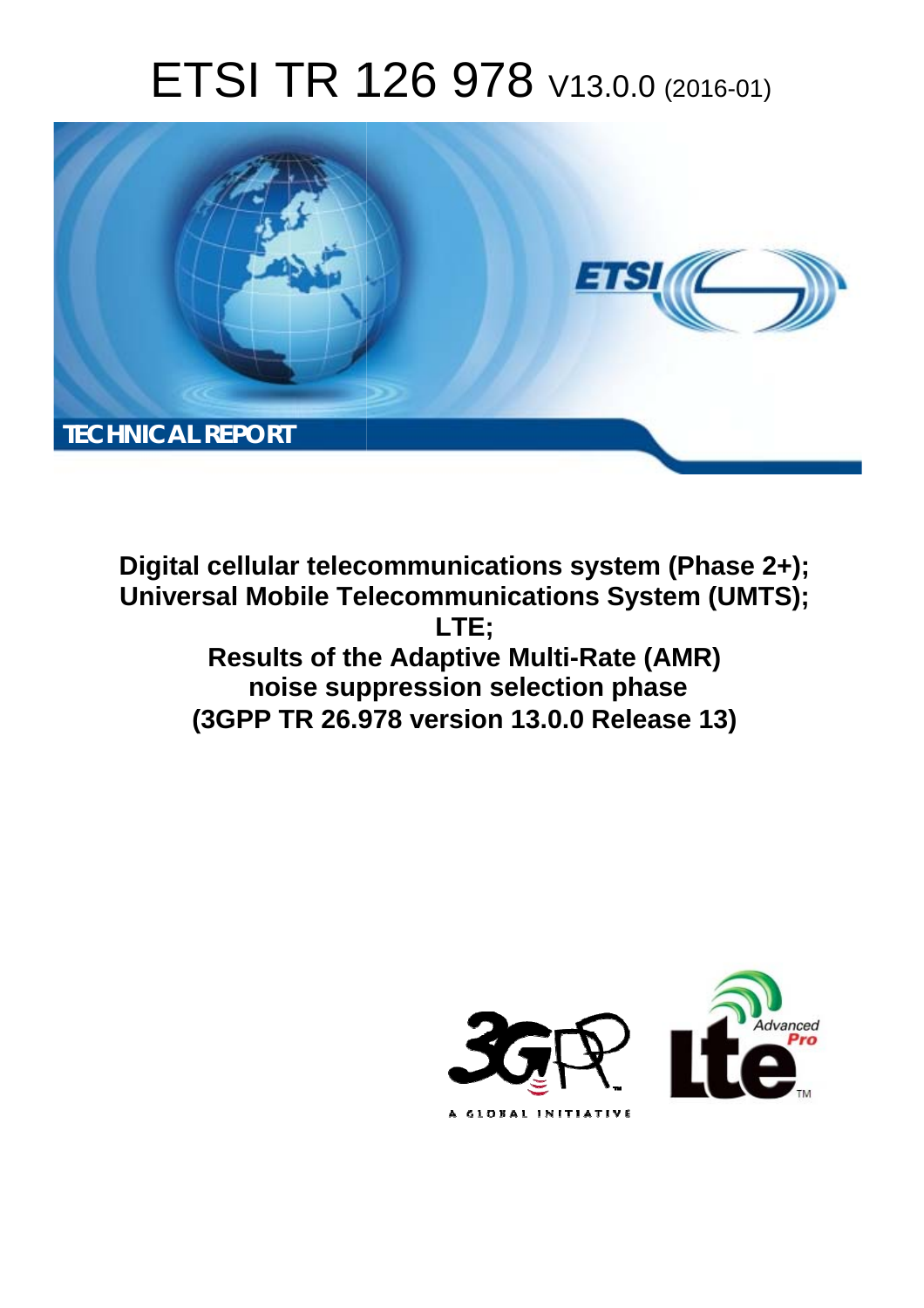Reference RTR/TSGS-0426978vd00

> Keywords GSM,LTE,UMTS

#### *ETSI*

#### 650 Route des Lucioles F-06921 Sophia Antipolis Cedex - FRANCE

Tel.: +33 4 92 94 42 00 Fax: +33 4 93 65 47 16

Siret N° 348 623 562 00017 - NAF 742 C Association à but non lucratif enregistrée à la Sous-Préfecture de Grasse (06) N° 7803/88

#### *Important notice*

The present document can be downloaded from: <http://www.etsi.org/standards-search>

The present document may be made available in electronic versions and/or in print. The content of any electronic and/or print versions of the present document shall not be modified without the prior written authorization of ETSI. In case of any existing or perceived difference in contents between such versions and/or in print, the only prevailing document is the print of the Portable Document Format (PDF) version kept on a specific network drive within ETSI Secretariat.

Users of the present document should be aware that the document may be subject to revision or change of status. Information on the current status of this and other ETSI documents is available at <http://portal.etsi.org/tb/status/status.asp>

If you find errors in the present document, please send your comment to one of the following services: <https://portal.etsi.org/People/CommiteeSupportStaff.aspx>

#### *Copyright Notification*

No part may be reproduced or utilized in any form or by any means, electronic or mechanical, including photocopying and microfilm except as authorized by written permission of ETSI.

The content of the PDF version shall not be modified without the written authorization of ETSI. The copyright and the foregoing restriction extend to reproduction in all media.

> © European Telecommunications Standards Institute 2016. All rights reserved.

**DECT**TM, **PLUGTESTS**TM, **UMTS**TM and the ETSI logo are Trade Marks of ETSI registered for the benefit of its Members. **3GPP**TM and **LTE**™ are Trade Marks of ETSI registered for the benefit of its Members and of the 3GPP Organizational Partners.

**GSM**® and the GSM logo are Trade Marks registered and owned by the GSM Association.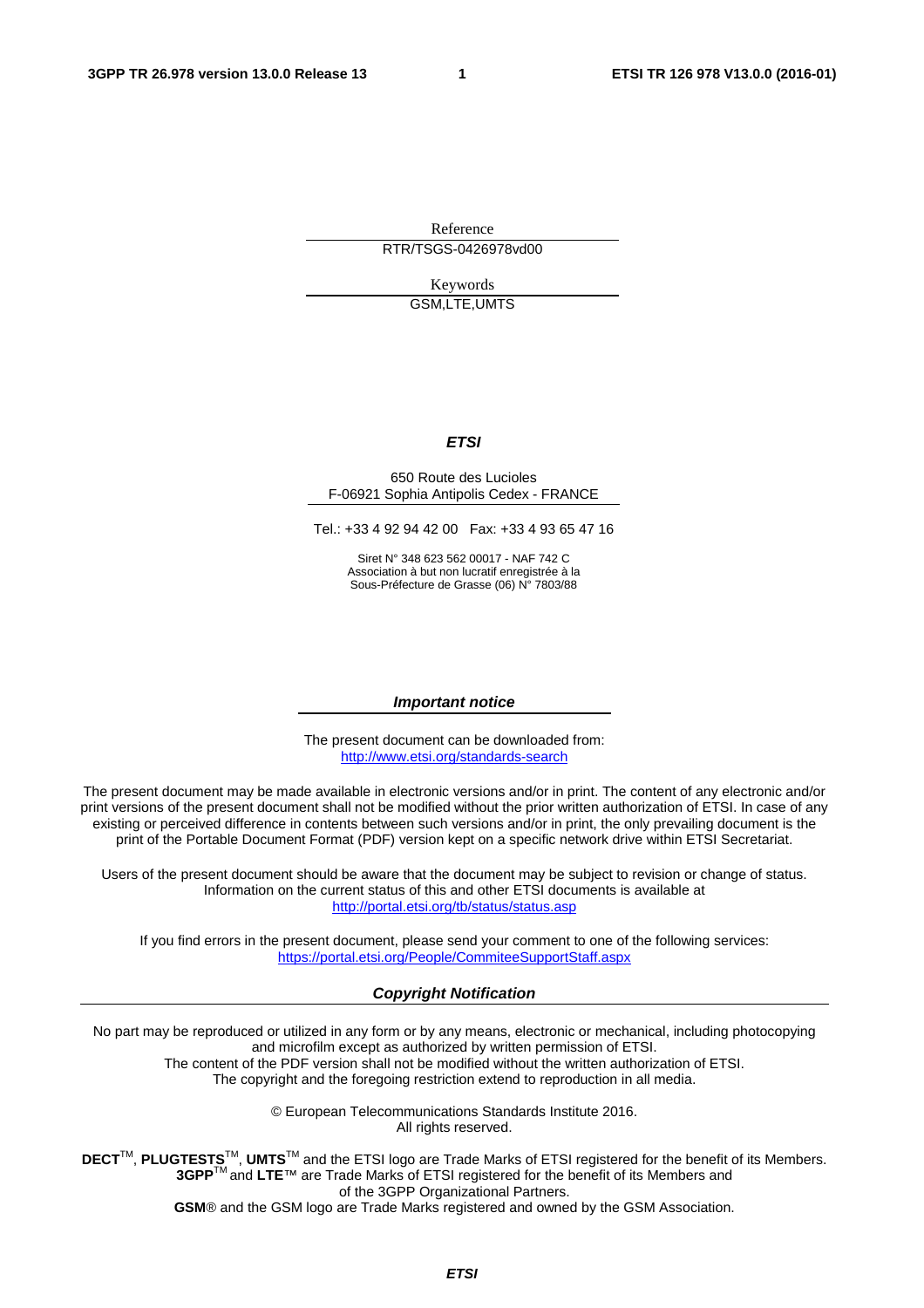## Intellectual Property Rights

IPRs essential or potentially essential to the present document may have been declared to ETSI. The information pertaining to these essential IPRs, if any, is publicly available for **ETSI members and non-members**, and can be found in ETSI SR 000 314: *"Intellectual Property Rights (IPRs); Essential, or potentially Essential, IPRs notified to ETSI in respect of ETSI standards"*, which is available from the ETSI Secretariat. Latest updates are available on the ETSI Web server [\(https://ipr.etsi.org/](https://ipr.etsi.org/)).

Pursuant to the ETSI IPR Policy, no investigation, including IPR searches, has been carried out by ETSI. No guarantee can be given as to the existence of other IPRs not referenced in ETSI SR 000 314 (or the updates on the ETSI Web server) which are, or may be, or may become, essential to the present document.

## Foreword

This Technical Report (TR) has been produced by ETSI 3rd Generation Partnership Project (3GPP).

The present document may refer to technical specifications or reports using their 3GPP identities, UMTS identities or GSM identities. These should be interpreted as being references to the corresponding ETSI deliverables.

The cross reference between GSM, UMTS, 3GPP and ETSI identities can be found under [http://webapp.etsi.org/key/queryform.as](http://webapp.etsi.org/key/queryform.asp)p.

## Modal verbs terminology

In the present document "**shall**", "**shall not**", "**should**", "**should not**", "**may**", "**need not**", "**will**", "**will not**", "**can**" and "**cannot**" are to be interpreted as described in clause 3.2 of the [ETSI Drafting Rules](http://portal.etsi.org/Help/editHelp!/Howtostart/ETSIDraftingRules.aspx) (Verbal forms for the expression of provisions).

"**must**" and "**must not**" are **NOT** allowed in ETSI deliverables except when used in direct citation.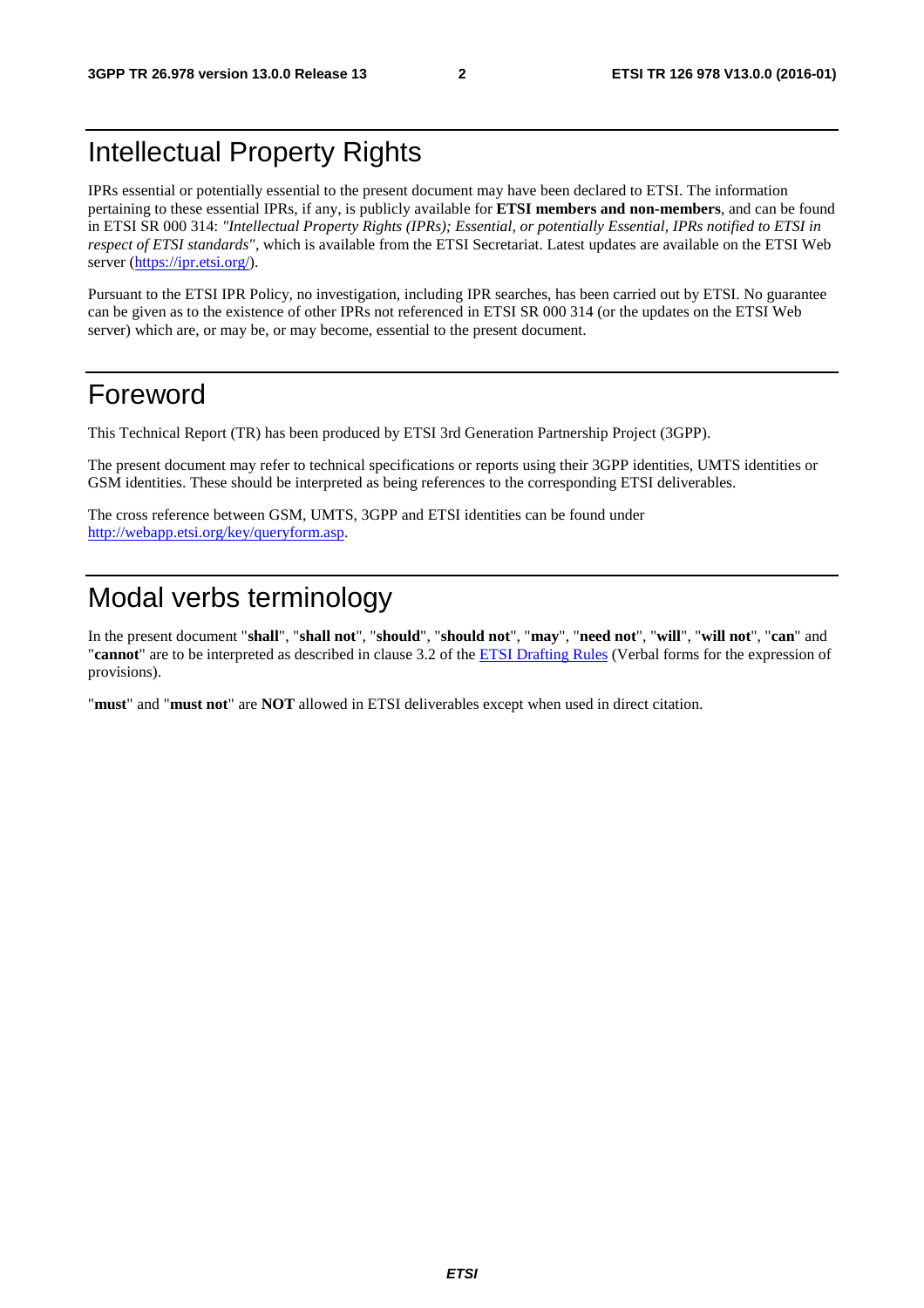$\mathbf{3}$ 

## Contents

| 1                  |                                                                                                 |  |
|--------------------|-------------------------------------------------------------------------------------------------|--|
| 2                  |                                                                                                 |  |
| 3                  |                                                                                                 |  |
| 3.1                |                                                                                                 |  |
| 3.2                |                                                                                                 |  |
| $\overline{4}$     |                                                                                                 |  |
| 4.1                |                                                                                                 |  |
| 4.2                |                                                                                                 |  |
| 4.3                |                                                                                                 |  |
| 5                  |                                                                                                 |  |
| 6                  |                                                                                                 |  |
| 7                  |                                                                                                 |  |
| 7.1                |                                                                                                 |  |
| 7.2                | Summary of Listening Test Results Covering Minimum Performance Requirements13                   |  |
| 7.3                |                                                                                                 |  |
| 7.4                |                                                                                                 |  |
| 7.4.1              |                                                                                                 |  |
| 7.4.2              |                                                                                                 |  |
| 7.4.2.1<br>7.4.2.2 |                                                                                                 |  |
| 7.4.2.3            |                                                                                                 |  |
| 7.4.3              | Experiment 4: Performance in Background Noise (5.9kbps AMR Speech Codec) 19                     |  |
| 7.4.4              | Experiment 5: Performance in Background Noise (12.2kbps AMR Speech Codec)21                     |  |
| 7.4.5              | Experiment 6: Performance in Background Noise with Channel Errors (Car Noise with 6dB SNR) 23   |  |
| 7.4.6              | Experiment 7: Performance in Background Noise with Channel Errors (Street Noise with 9dB SNR)24 |  |
| 7.4.7              |                                                                                                 |  |
| 7.4.8              | Experiment 9: Performance in Street Noise with VAD/DTX active (VAD Option 2) 26                 |  |
| 7.4.9              |                                                                                                 |  |
| 7.4.9.1<br>7.4.9.2 |                                                                                                 |  |
|                    |                                                                                                 |  |
| 8                  |                                                                                                 |  |
| 9                  |                                                                                                 |  |
| 10                 |                                                                                                 |  |
| 11                 |                                                                                                 |  |
| Annex A:           |                                                                                                 |  |
| <b>Annex B:</b>    |                                                                                                 |  |
| Annex C:           |                                                                                                 |  |
| <b>Annex D:</b>    |                                                                                                 |  |
|                    |                                                                                                 |  |
| D.1                |                                                                                                 |  |
| D.2                |                                                                                                 |  |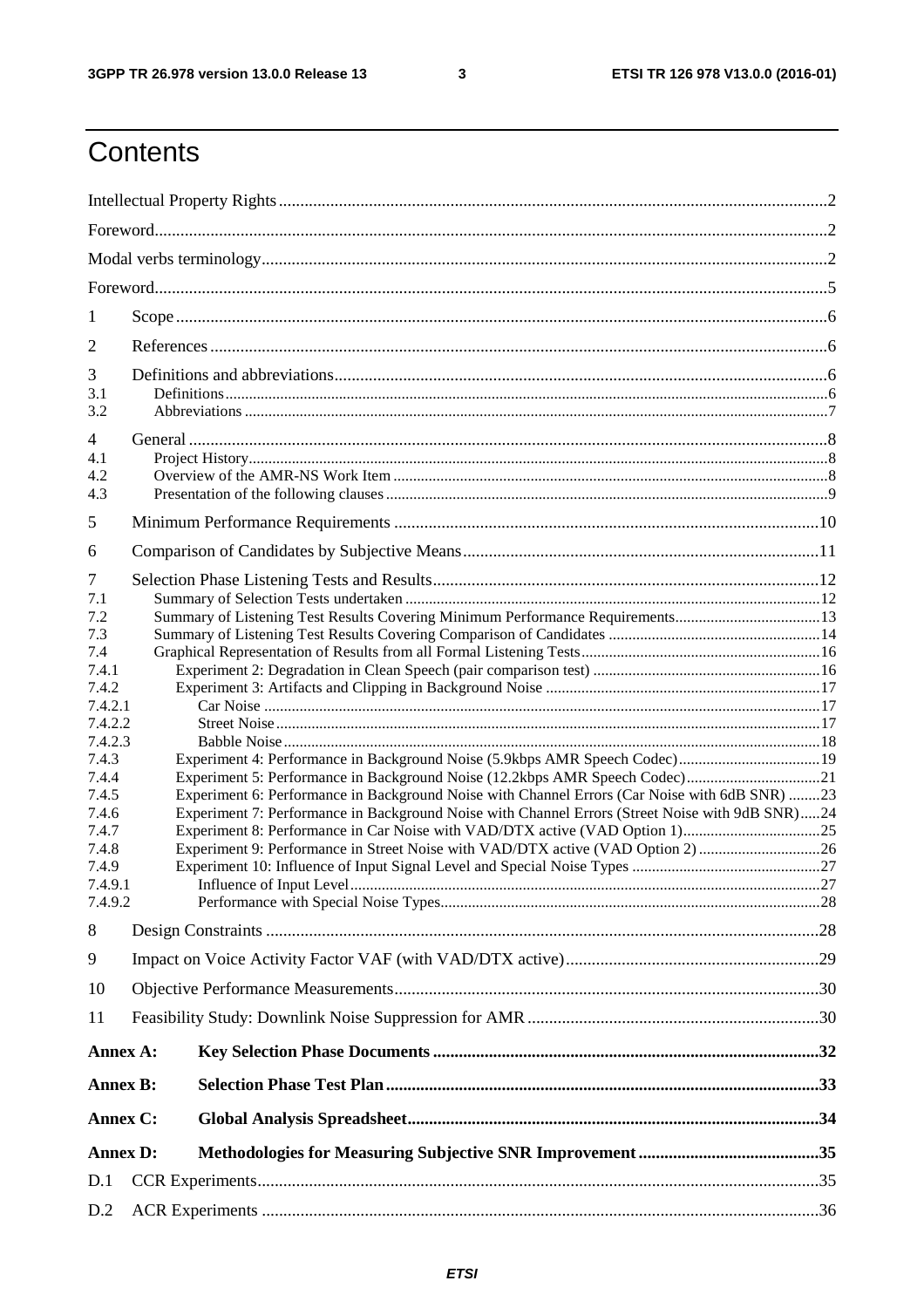| Annex E:        | Methodology for NS performance evaluation by Objective Means 38   |  |
|-----------------|-------------------------------------------------------------------|--|
| <b>Annex F:</b> | Methodology for Measuring Impact on Voice Activity Factor (VAF)43 |  |
| Annex G:        |                                                                   |  |
|                 |                                                                   |  |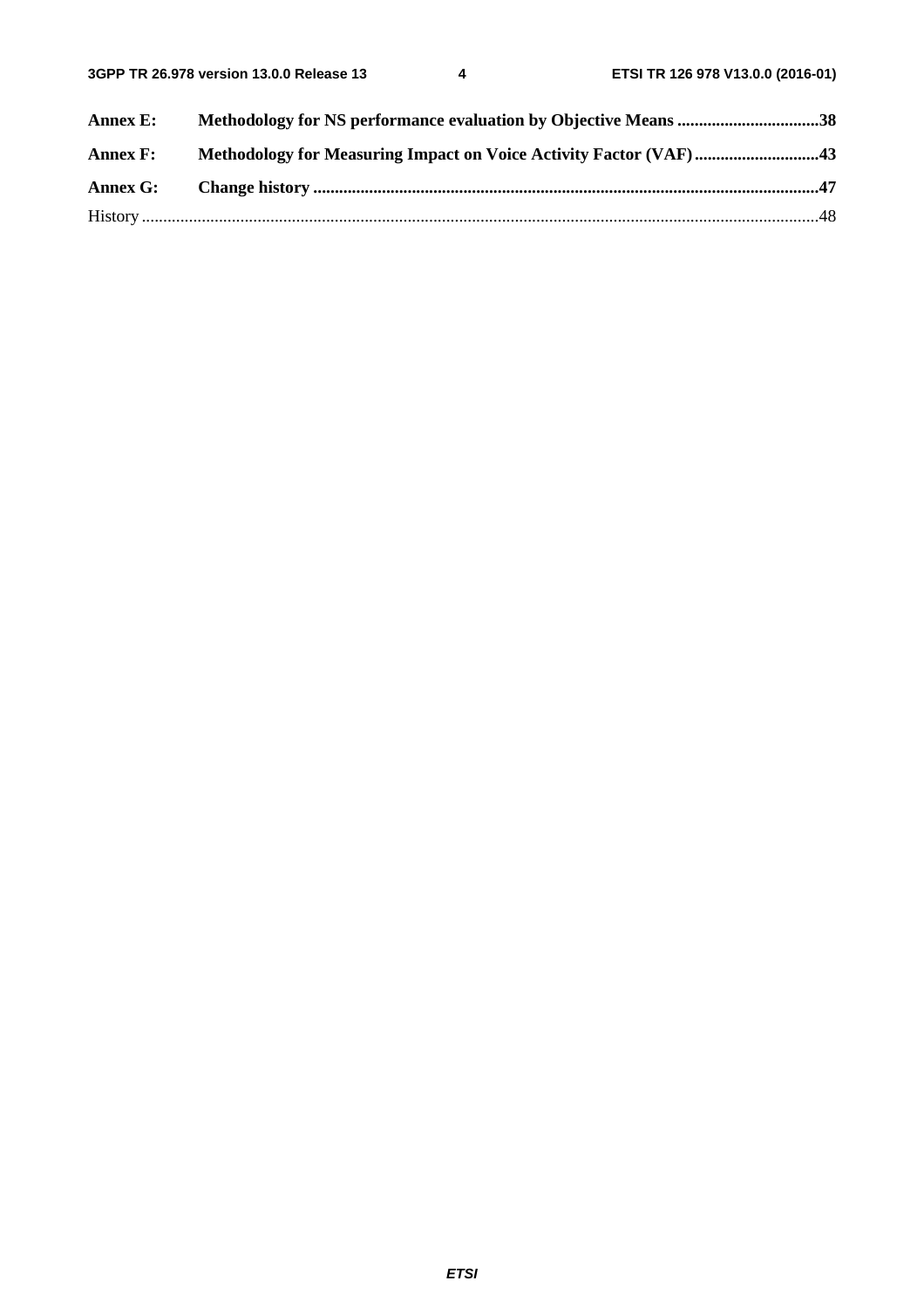## Foreword

This Technical Report has been produced by the  $3<sup>rd</sup>$  Generation Partnership Project (3GPP).

The contents of the present document are subject to continuing work within the TSG and may change following formal TSG approval. Should the TSG modify the contents of the present document, it will be re-released by the TSG with an identifying change of release date and an increase in version number as follows:

Version x.y.z

where:

- x the first digit:
	- 1 presented to TSG for information;
	- 2 presented to TSG for approval;
	- 3 or greater indicates TSG approved document under change control.
- y the second digit is incremented for all changes of substance, i.e. technical enhancements, corrections, updates, etc.
- z the third digit is incremented when editorial only changes have been incorporated in the document.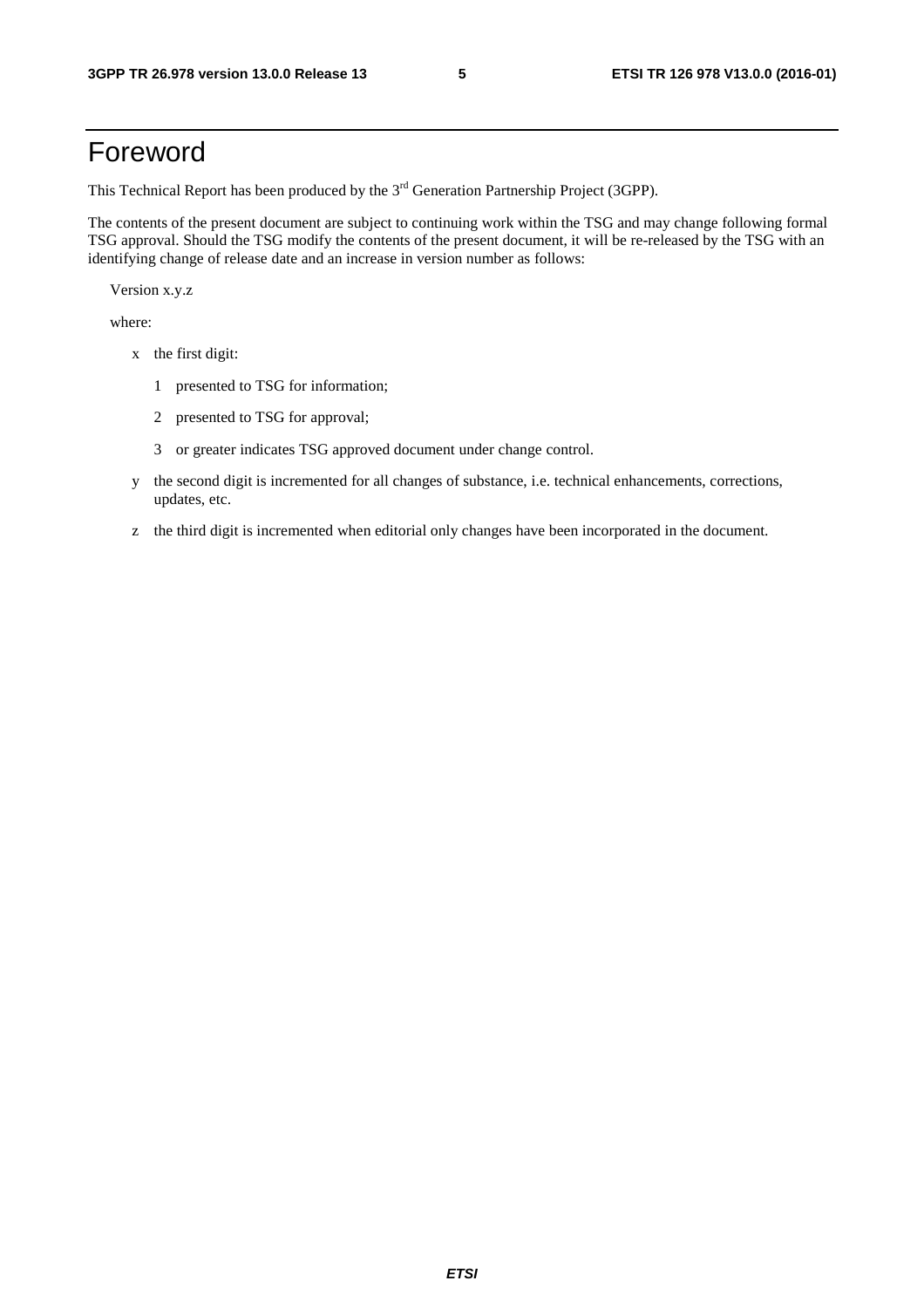### 1 Scope

The present document provides background information on the performance of the six candidates which were proposed as solutions for publication of an example noise suppression solution for application to the GSM Adaptive Multi-Rate (AMR) speech codec. Experimental test results from the speech quality related testing are reported to illustrate the behaviour of the candidate algorithms in multiple operational conditions. Additional information is also provided covering data not necessarily directly associated with speech quality (such as complexity, delay, effect on voice activity factor).

## 2 References

The following documents contain provisions which, through reference in this text, constitute provisions of the present document.

- References are either specific (identified by date of publication, edition number, version number, etc.) or non-specific.
- For a specific reference, subsequent revisions do not apply.
- For a non-specific reference, the latest version applies. In the case of a reference to a 3GPP document (including a GSM document), a non-specific reference implicitly refers to the latest version of that document *in the same Release as the present document*.
- [1] GSM 01.04: "Abbreviations and acronyms".
- [2] GSM 02.76: "Noise suppression for the AMR codec; Service description; Stage 1".
- [3] GSM 03.50: "Transmission planning aspects of the speech service in the GSM Public Land Mobile Network (PLMN) system".
- [4] GSM 06.08: "Performance characterization of the GSM half rate speech codec".
- [5] GSM 06.55: "Performance characterization of the GSM Enhanced Full Rate (EFR) speech codec".
- [6] GSM 06.75: "Performance Characterization of the GSM Adaptive Multi-Rate (AMR) speech codec".
- [7] ITU-T Recommendation G.726: "40, 32, 24, 16 kbit/s Adaptive Differential Pulse Code Modulation (ADPCM)
- [8] ITU-T Recommendation G.728: "Coding of speech at 16 kbit/s using low-delay code excited linear prediction".
- [9] ITU-T Recommendation P.56: "Objective measurement of active speech level".

## 3 Definitions and abbreviations

#### 3.1 Definitions

For the purposes of the present document, the following terms and definitions apply.

**Adaptive Multi-Rate (AMR) codec:** speech and channel codec capable of operating at gross bit-rates of 11.4 kbit/s ("*half-rate*") and 22.8 kbit/s ("*full-rate*"). In addition, the codec may operate at various combinations of speech and channel coding (*codec mode*) bit-rates for each *channel mode*

**Channel mode:** half-rate or full-rate operation

**Codec mode:** for a given *channel mode*, the bit partitioning between the speech and channel codecs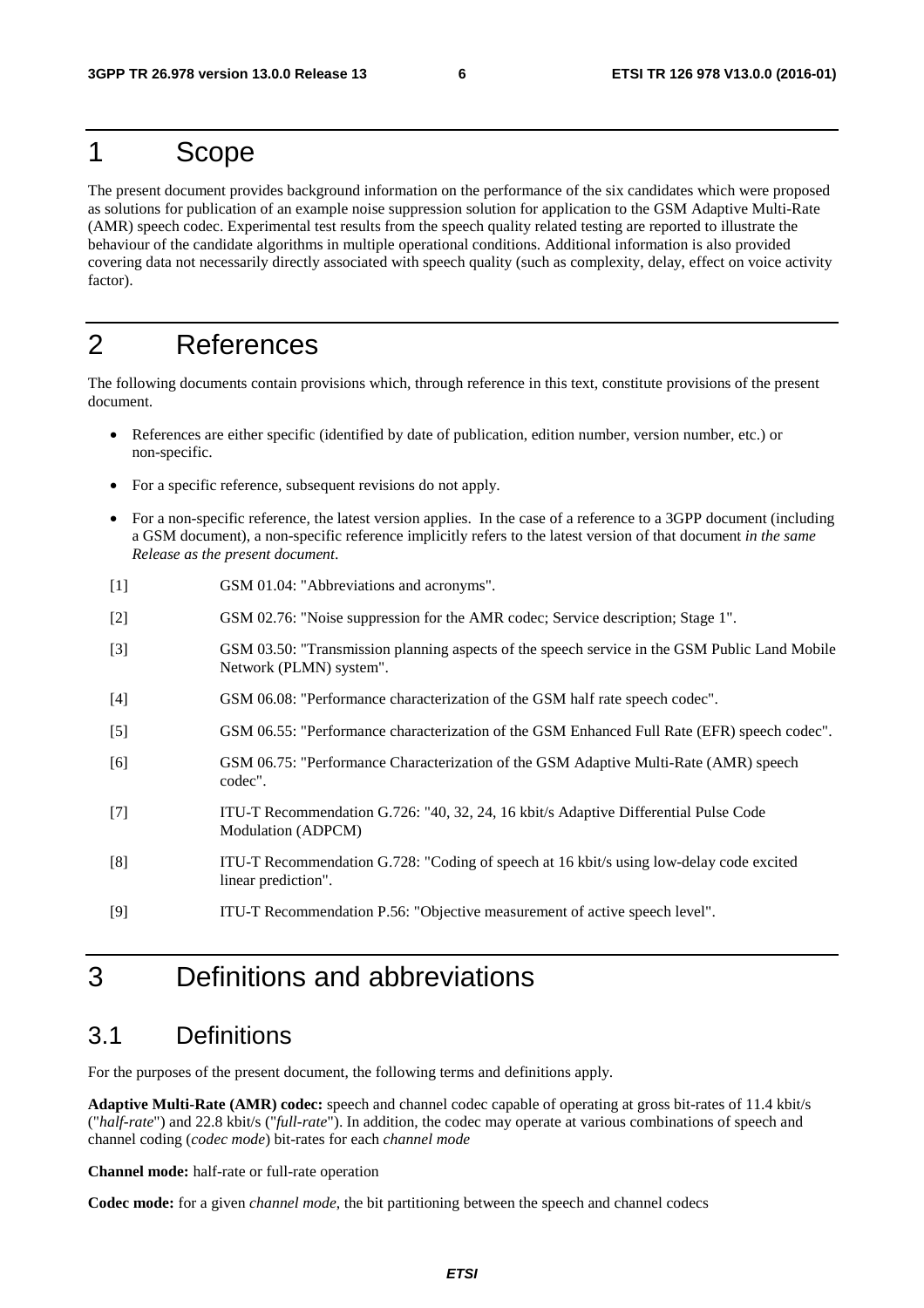#### **Error Patterns**

**Error Insertion Device:** result of offline simulations stored on files. To be used by the "Error Insertion Device" to model the radio transmission from the output of the channel decoder and interleaver to the input of the deinterleaver and channel decoder

**Full-rate (FR):** full-rate channel or *channel mode*

**Half-rate (HR):** half-rate channel or *channel mode*

**Toll Quality:** speech quality normally achieved on modern wireline telephones. Synonymous with "ISDN quality"

Wireline quality: speech quality provided by modern wireline networks. Normally taken to imply quality at least as good as that of 32kbit/s G.726 [7] or G.728 [8] 16 kbit/s codecs.

#### 3.2 Abbreviations

For the purposes of the present document, the following abbreviations apply:

| A/D             | Analogue to Digital                                                                                               |
|-----------------|-------------------------------------------------------------------------------------------------------------------|
| <b>ACR</b>      | <b>Absolute Category Rating</b>                                                                                   |
| <b>ADPCM</b>    | Adaptive Differential Pulse Code Modulation                                                                       |
| <b>AMR</b>      | <b>Adaptive Multi-Rate</b>                                                                                        |
| <b>AMR-NS</b>   | <b>AMR</b> Noise Suppression                                                                                      |
| <b>BSC</b>      | <b>Base Station Controller</b>                                                                                    |
| <b>BTS</b>      | <b>Base Transceiver Station</b>                                                                                   |
| C/I             | Carrier-to-Interfere ratio                                                                                        |
| <b>CCR</b>      | <b>Comparison Category Rating</b>                                                                                 |
| CI              | Confidence Interval                                                                                               |
| <b>CNI</b>      | <b>Comfort Noise Insertion</b>                                                                                    |
| <b>CRC</b>      | <b>Cyclic Redundancy Check</b>                                                                                    |
| D/A             | Digital to Analogue                                                                                               |
| <b>DAT</b>      | Digital Audio Tape                                                                                                |
| <b>DCR</b>      | <b>Degradation Category Rating</b>                                                                                |
| <b>DSP</b>      | Digital Signal Processor                                                                                          |
| <b>DTMF</b>     | Dual Tone Multi Frequency                                                                                         |
| <b>DTX</b>      | Discontinuous Transmission for power consumption and interference reduction                                       |
| EC <sub>x</sub> | Error Conditions at x dB C/I simulating a radio channel under static C/I using ideal Frequency                    |
|                 | Hopping in a TU3 multipath propagation profile                                                                    |
| <b>EFR</b>      | <b>Enhanced Full Rate</b>                                                                                         |
| <b>ESP</b>      | Product of E (Efficiency), S (Speed) and P (Percentage of Power) of the DSP                                       |
| <b>FH</b>       | Frequency Hopping                                                                                                 |
| <b>FR</b>       | Full Rate (also GSM FR)                                                                                           |
| G.726           | ITU 16/24/32 kbit/s ADPCM codec                                                                                   |
| G.728           | ITU 16kbit/s LD-CELP codec                                                                                        |
| G.729           | ITU 8/6.4/11.8 kbit/s speech codec                                                                                |
| <b>GBER</b>     | Average gross bit error rate                                                                                      |
| <b>GSM</b>      | Global System for Mobile communications                                                                           |
| HR              | Half Rate (also GSM HR)                                                                                           |
| <b>IRS</b>      | Intermediate Reference System                                                                                     |
| <b>ITU-T</b>    | International Telecommunication Union - Telecommunications Standardisation Sector                                 |
| <b>MNRU</b>     | Modulated Noise Reference Unit                                                                                    |
| Mod. IRS        | <b>Modified IRS</b>                                                                                               |
| <b>MOPS</b>     | Million of Operation per Seconds                                                                                  |
| MOS             | Mean Opinion Score                                                                                                |
| MS              | <b>Mobile Station</b>                                                                                             |
| <b>MSC</b>      | Mobile Switching Center                                                                                           |
|                 | Multiple Error Patterns were used during the Characterisation tests. They are identified by the propagation Error |
|                 | Conditions from which they are derived. The following conventions are used:                                       |
| <b>PCM</b>      | Pulse Code Modulation                                                                                             |
| <b>PSTN</b>     | Public Switched Telecommunications Network                                                                        |
| Q               | Speech-to-speech correlated noise power ratio in dB                                                               |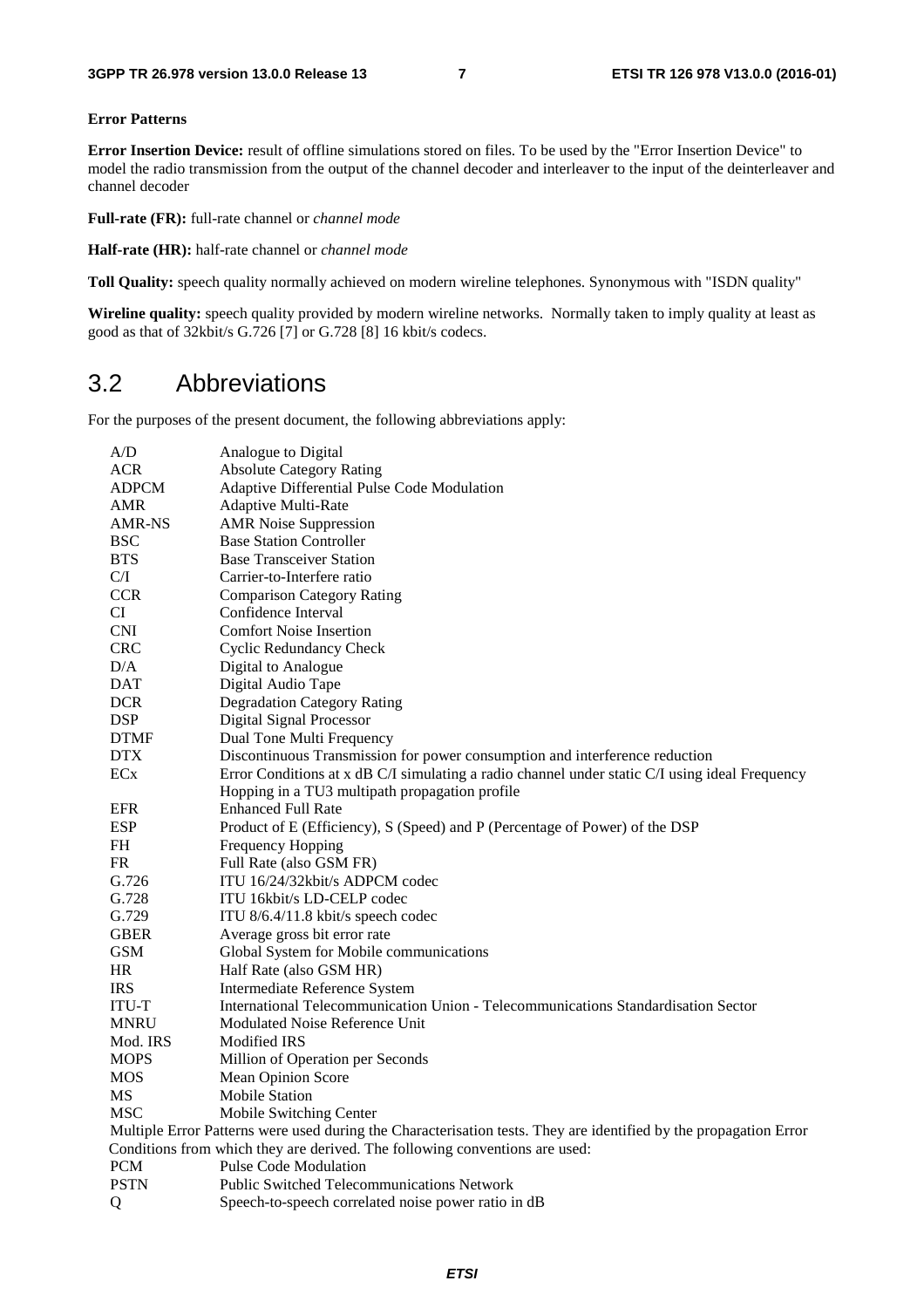| <b>SD</b>             | <b>Standard Deviation</b>                                |
|-----------------------|----------------------------------------------------------|
| <b>SID</b>            | Silence Descriptor                                       |
| <b>SMG</b>            | Special Mobile Group                                     |
| <b>SNR</b>            | Signal To Noise Ratio                                    |
| <b>TCH-AFS</b>        | Traffic CHannel Adaptive Full rate Speech                |
| <b>TCH-AHS</b>        | Traffic CHannel Adaptive Half rate Speech                |
| <b>TDMA</b>           | Time Division Multiple Access                            |
| <b>TFO</b>            | <b>Tandem Free Operation</b>                             |
| tMOPS                 | true Million of Operations per Seconds                   |
| <b>TU<sub>x</sub></b> | Typical Urban at multipath propagation profile at x km/s |
| <b>VAD</b>            | Voice Activity Detector                                  |
| <b>VAF</b>            | Voice Activity Factor                                    |
| <b>wMOPS</b>          | weighted Million of Operations per Seconds               |
|                       |                                                          |

For abbreviations not given in this clause, see GSM 01.04 [1].

## 4 General

#### 4.1 Project History

In June 1998 during SMG#26, SMG approved a Work Item to develop and standardise a noise suppression solution for the Adaptive Multi-rate (AMR) speech codec. SMG11 have carried out this work since September 1998 (SMG11#7).

The work in SMG11 focussed on the preparations for a Selection Phase with the intention of choosing an example optional noise suppression solution. In the course of this work, documentation covering Requirements [2], Design Constraints, Selection Phase Deliverables, Selection Phase Rules, and a Selection Phase Test Plan were drafted.

In August 1999 the Selection Phase commenced. Six Noise Suppression algorithms were submitted as candidates. The algorithm proposals came from Ericsson (NS5), Matra Nortel Communications (MNC) (NS4), Mitsubishi Electric Corporation (NS1), Motorola (NS6), Nokia (NS3) and Siemens AG (NS2). Testing of candidate solutions was carried out during September-November 1999, and the listening test results were analysed at two meetings: SMG11#13 (December 1999) and SMG11#14 (January 2000). Listening test results and deliverables from proponents (technical descriptions of the algorithms, analysis of compliance to design constraints, additional information such as objective measurements) were reviewed within SMG11.

SMG11 were not able to reach a consensus on selecting an example solution, and as a consequence the deliverables from the Work Item were amended during SMG#31 to comprise of a specification defining Recommended Minimum Performance Requirements [TBA], an associated Subjective Listening Test Plan, and a Technical Report recording all pertinent information arising from the Selection Phase. The present document forms the latter deliverable.

### 4.2 Overview of the AMR-NS Work Item

The Work Item covered the development of a noise suppression algorithm as an example optional feature designed to enhance speech quality in a range of environments where there is significant (acoustic) background noise. The noise suppression function is a preprocessing module that is used to improve the signal to noise ratio of a speech signal prior to voice coding. Solutions implementing noise suppression as a separate preprocessing module prior to the AMR speech encoder or as an embedded module operating on the input speech buffer were considered. AMR Noise Suppression (AMR-NS) is intended to be used in the mobile station (operating on the uplink speech signal). The possibility to implement AMR Noise Suppression in the network (operating on the downlink speech signal) was considered for feasibility purposes only. As part of this study, tests with noise suppression in both uplink and downlink (tandem noise suppression) were included and the results are included in this report. It should be noted that the Recommended Minimum Performance Requirements Specification [TBA] covers only the uplink case where the algorithm is implemented in the mobile station.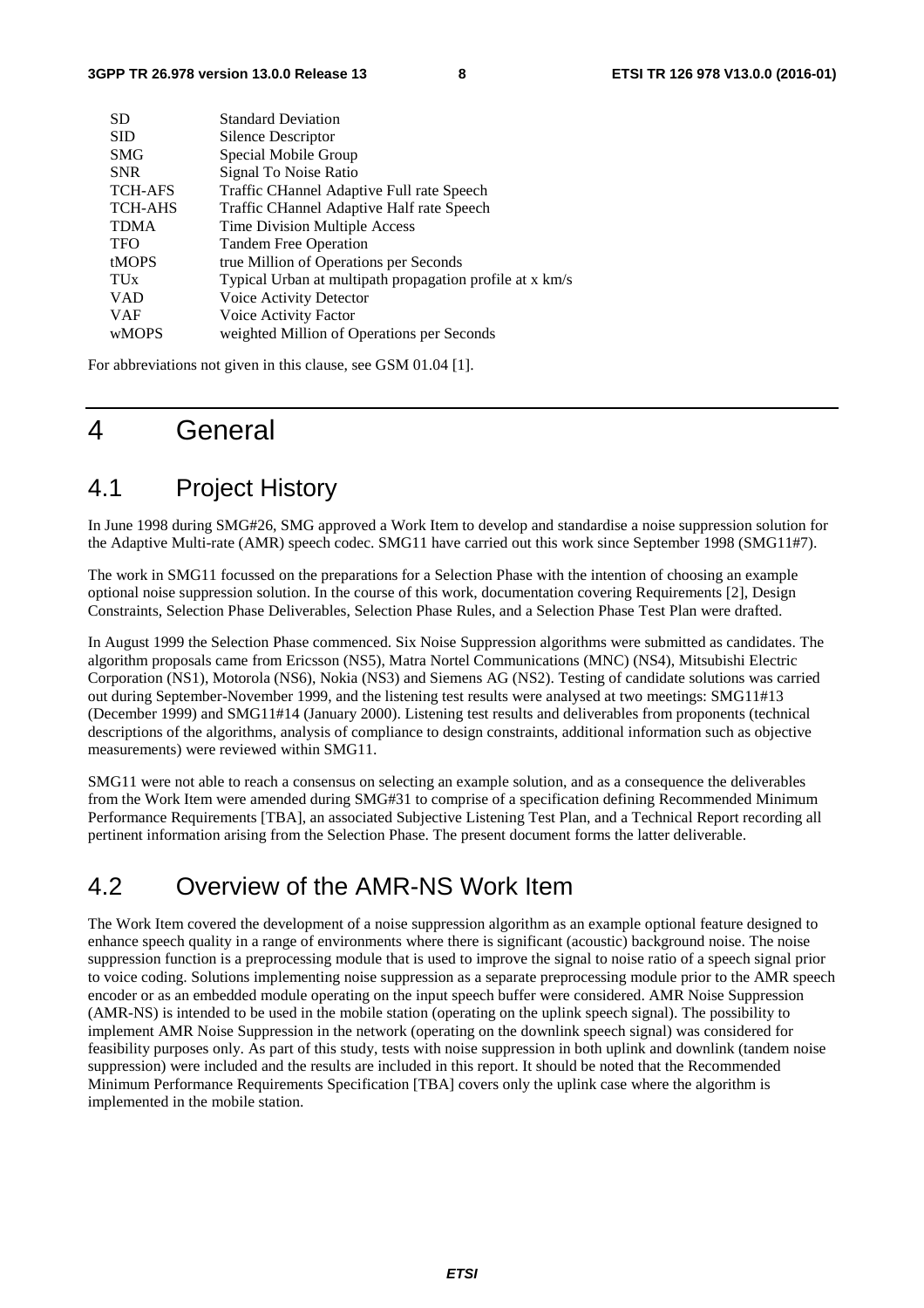### 4.3 Presentation of the following clauses

The following clauses provide a summary of the Selection Phase test results, including the results of objective performance measurements, and a record of relevant other information for each of the candidate algorithms.

- Clause 5 defines the minimum performance requirements defined for the Selection Phase.
- Clause 6 defines the means used to compare candidate algorithms directly in terms of speech quality performance.
- Clause 7 describes the subjective listening tests undertaken and summarises the results achieved (covering the requirements of Clause 5 and the means of comparison of Clause 6).
- Clause 8 summarises the design constraints defined for the Selection Phase.
- Clause 9 summarises the effect on the existing AMR Voice Activity Detector (VAD) function, in the form of voice activity factor (VAF) measurements.
- Clause 10 summarises the results of an Objective Performance Measure used to characterise the noise suppression algorithms.
- Clause 11 summarises the results of the Feasibility study into Implementing Noise Suppression in the downlink.

Annex A contains the final versions of the Design Constraints, Selection Rules, and Selection Phase Deliverables defined for the Selection Phase

Annex B (a separate component of the archive file comprising this report) is the final version of the Selection Phase Test Plan.

Annex C (a separate component of the archive file comprising this report) is the final version of the Selection Phase Global Analysis Spreadsheet, and is the full record of the results achieved from the subjective listening tests.

Annex D contains the methodologies used to derive signal to noise ratio improvement values from the subjective listening tests.

Annex E defines the methodology used to generate the objective measures of performance reported in clause 10.

Annex F defines the methodology used to determine impact on Voice Activity Factor.

Annex G provides a reference list of SMG11 temporary documents which contain relevant information used during the Selection Phase. This includes references to the final versions of the reports provided by the listening laboratories.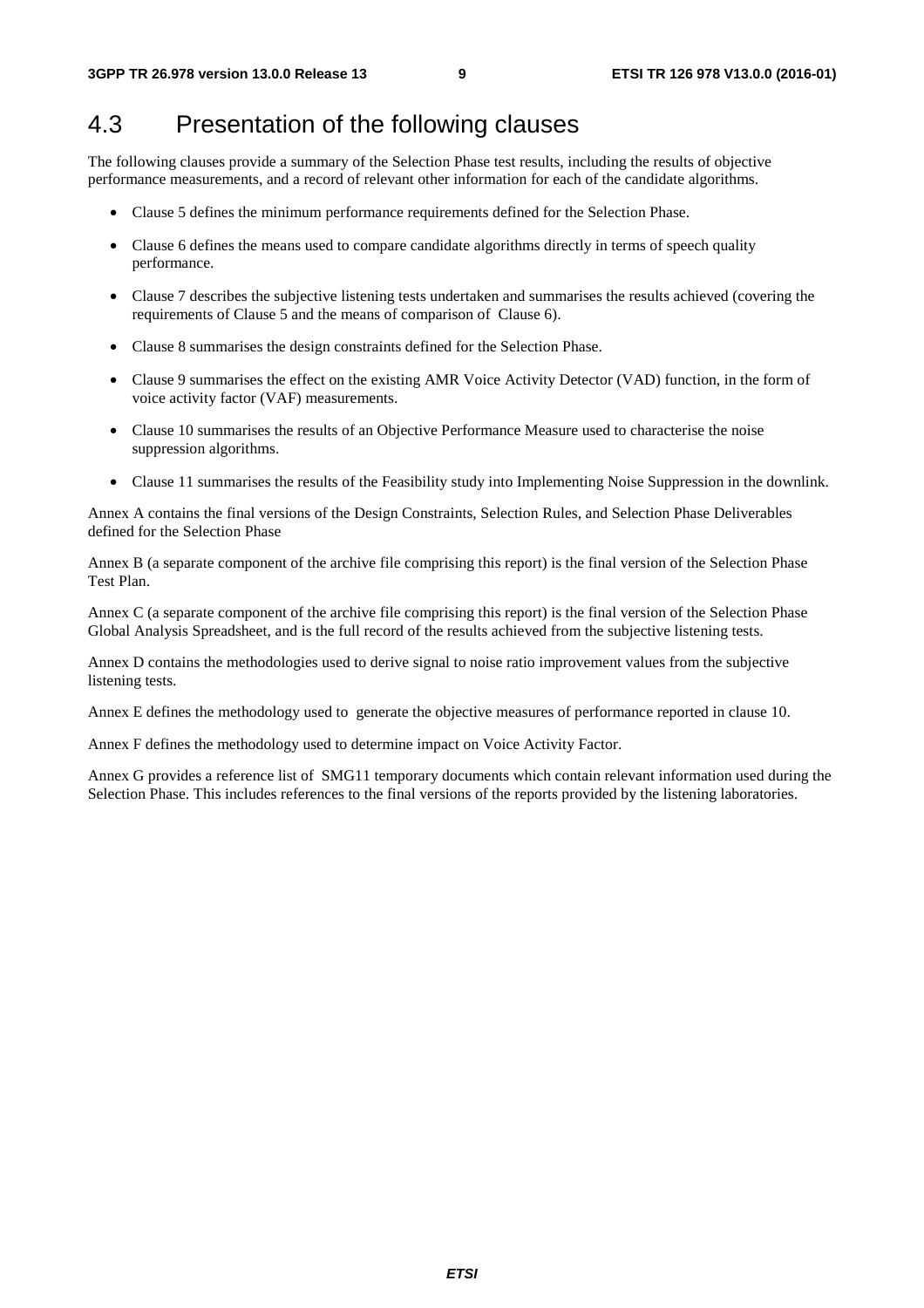## 5 Minimum Performance Requirements

Performance requirements were established during the AMR-NS development phase which reflected the understanding that there was no clear risk-free means of identifying minimum performance, because this was the first time such a standardisation effort for noise suppression functionality had been undertaken in ETSI. As a result, failure to meet some minimum performance requirements was not considered to be a reason for disqualification, particularly if such failures were not consistent across all listening laboratories undertaking a particular test (where the term systematic failure is used to describe failures consistent across laboratories).

Table 5.1 lists the minimum requirements as stated in the Stage 1 specification [2] and, for each requirement, defines the associated experiment or experiments defined to check compliance to the requirement. In each case a criterion is defined to determine failure to meet the requirement. The reference condition is AMR without noise suppression in all cases, except for the evaluation of speech quality during the Initial Convergence Time (Experiment 1).

The possibility to implement AMR Noise Suppression in the network (operating on the downlink speech signal) was defined to be part of a feasibility study. This is considered further in Clause 11.

| <b>Associated Clause</b><br>in Stage 1<br><b>Description [2]</b> | <b>Requirement (Title)</b>                                                                | <b>Relevant Tests</b>                                                                                                                                                                                                                                                                                               |
|------------------------------------------------------------------|-------------------------------------------------------------------------------------------|---------------------------------------------------------------------------------------------------------------------------------------------------------------------------------------------------------------------------------------------------------------------------------------------------------------------|
| 4.6.1.1                                                          | Initial Convergence                                                                       | Experiment 1: Expert/Informal listening test<br>Any candidate for which the Listening Experts determine<br>that the quality degradation in the initial convergence time<br>is unacceptable will be regarded as failing the requirement.                                                                             |
| 4.6.1.2                                                          | No degradation in clean<br>speech                                                         | Experiment 2: Degradation in Clean (Pair comparison)<br>Any candidate failing to be preferred with a 50% probability<br>in any test condition will be regarded as failing the<br>requirement                                                                                                                        |
| 4.6.1.3/4.6.1.4                                                  | No artefacts in residual<br>noise & No speech clipping<br>or reduction in intelligibility | Experiment 3: Performance in Background Noise (ACR)<br>A candidate failing to be at least as good as AMR without<br>NS at the same noise level will be regarded as failing the<br>requirement                                                                                                                       |
| 4.6.1.5                                                          | AMR+NS preferred to AMR<br>without NS                                                     | Experiments 4-10: Performance under background noise.<br>Any candidate failing to be preferred to the reference (AMR<br>without NS) with a 95% probability for any condition will be<br>regarded as failing the requirement.                                                                                        |
| 4.8                                                              | Voice Activity Factor                                                                     | Test defined in [3] clause 4.8:Any candidate failing to meet<br>the requirement stated in clause 4.8 of [2] will be regarded<br>as failing the requirement. (This requirement states that the<br>use of noise suppression should not significantly increase<br>channel activity when used in conjunction with DTX.) |

#### **Table 5.1: Minimum performance requirements**

The total number of simple failures and number of systematic failures (failure of the same test condition in all tests performed for the same experiment) were recorded and the candidates were ranked accordingly.

In order to generate additional information, the candidates were also ranked according to the number of simple and systematic failures, assuming that a candidate only fails as a result of Experiments 4-10 if it is not found at least as good as the reference at the 95% confidence interval.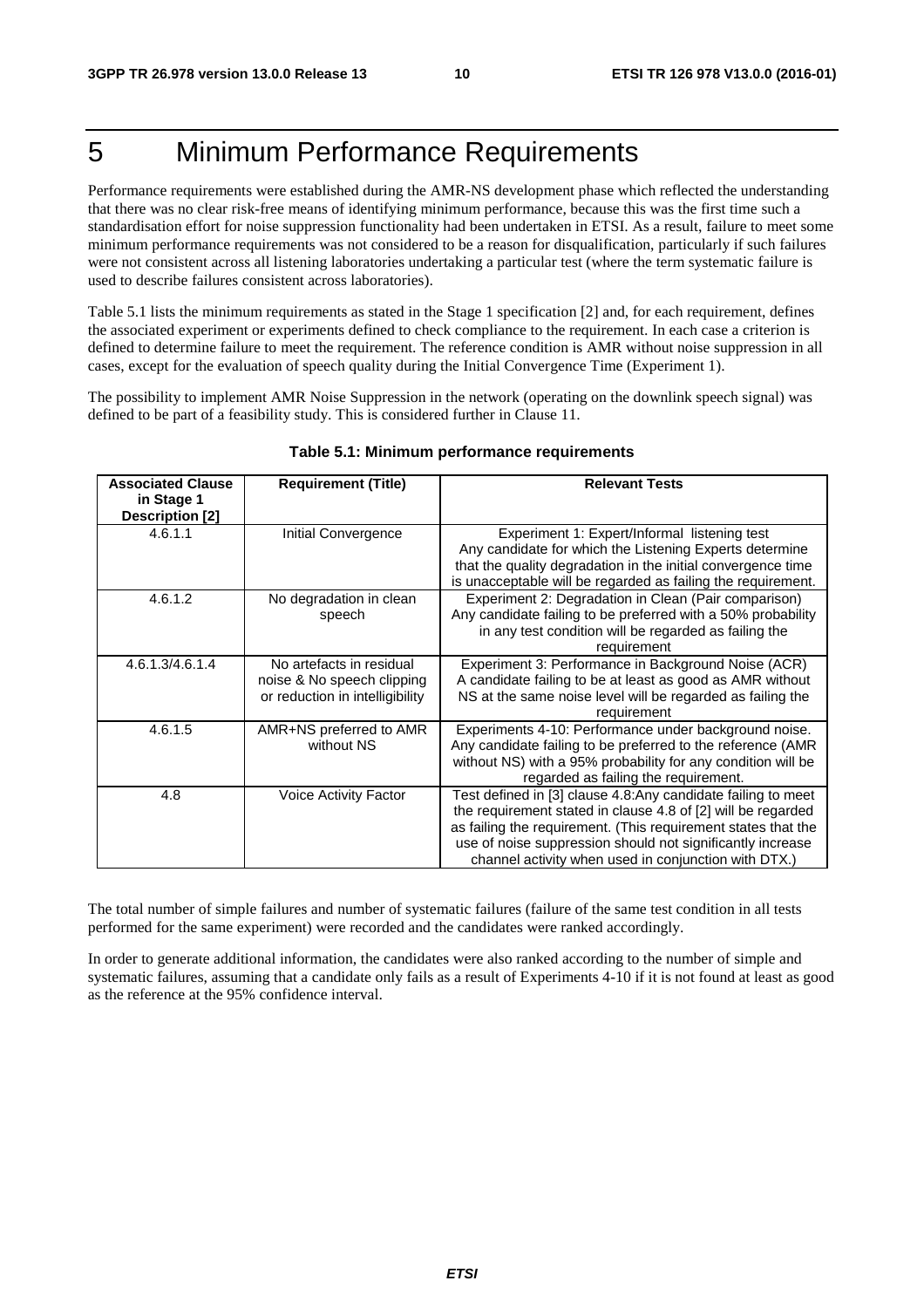## 6 Comparison of Candidates by Subjective Means

A number of means of ranking candidates were developed based on figures of merit (FOMs). These FOMs were derived from the listening test results and are defined below. The FOMs covering downlink operation are not included (see Clause 11), and FOMs defined in the Selection Rules which are not distinct are also not included. (It was originally intended to use weighted FOMs in addition to unweighted FOMs. Since no agreements were reached on weightings, the weighted FOMs are identical to the unweighted FOMs, and are therefore not reported here.) Additionally, FOMs not associated with subjective listening test results are not included.

Two sets of Figure of Merits are described here. The FOM numbering definitions used during the Selection Phase are retained for ease of cross-referencing. The first set (FoMs#1, 3, 4, 6) is based on the CCR test results (AMR/NS Selection Experiments 4 to 9). The second set (FoMs#7, 10) is derived from the ACR Test results.

| FOM#1   | Summation of CMOS scores for all conditions within an experiment, summed (unweighted) across all<br>experiments, excluding all conditions including NS in the downlink direction.                                                                                                                                                                                                                                                                                                                                                                                                                                                                                                                                                                                                                      |
|---------|--------------------------------------------------------------------------------------------------------------------------------------------------------------------------------------------------------------------------------------------------------------------------------------------------------------------------------------------------------------------------------------------------------------------------------------------------------------------------------------------------------------------------------------------------------------------------------------------------------------------------------------------------------------------------------------------------------------------------------------------------------------------------------------------------------|
|         | Repeat measures as per FOM#1above but restricted to:                                                                                                                                                                                                                                                                                                                                                                                                                                                                                                                                                                                                                                                                                                                                                   |
| FOM#3a  | All conditions where the SNR $> = 10$ dB (but not including conditions where the SNR $> = 30$ dB)                                                                                                                                                                                                                                                                                                                                                                                                                                                                                                                                                                                                                                                                                                      |
| FOM#3c  | All conditions where the $SNR < 10dB$                                                                                                                                                                                                                                                                                                                                                                                                                                                                                                                                                                                                                                                                                                                                                                  |
|         | Repeat measures as per FOM#1 above but restricted to:                                                                                                                                                                                                                                                                                                                                                                                                                                                                                                                                                                                                                                                                                                                                                  |
| FOM#4a  | All conditions with DTX on                                                                                                                                                                                                                                                                                                                                                                                                                                                                                                                                                                                                                                                                                                                                                                             |
| FOM#4b  | All conditions with DTX off                                                                                                                                                                                                                                                                                                                                                                                                                                                                                                                                                                                                                                                                                                                                                                            |
|         | Subjective SNR improvement per Noise Type based on the CCR test results evaluated using the<br>methodology defined in Annex?:                                                                                                                                                                                                                                                                                                                                                                                                                                                                                                                                                                                                                                                                          |
| FOM#6a  | For car noise                                                                                                                                                                                                                                                                                                                                                                                                                                                                                                                                                                                                                                                                                                                                                                                          |
| FOM#6b  | For street noise                                                                                                                                                                                                                                                                                                                                                                                                                                                                                                                                                                                                                                                                                                                                                                                       |
| FOM#6c  | For babble noise                                                                                                                                                                                                                                                                                                                                                                                                                                                                                                                                                                                                                                                                                                                                                                                       |
| FOM#7a  | Summation of the delta MOS scores per Experiment summed across all ACR Experiments<br>(Experiment 3 and 10), excluding all test conditions using noise suppression in the downlink<br>direction. The delta MOS score is identified as the difference between the MOS score obtained by the<br>candidate for a specific test condition and the MOS score for the reference (AMR without noise<br>suppression) in the same test condition.                                                                                                                                                                                                                                                                                                                                                               |
| FOM#7h  | Unweighted summation of the delta dBq scores per Experiment summed across all ACR Experiments<br>(Experiment 3 and 10), excluding all test conditions using noise suppression in the downlink<br>direction. The delta dBq score is identified as the difference between the dBq score obtained by the<br>candidate for a specific test condition and the dBq score for the reference (AMR without noise<br>suppression) in the same test condition. When a dBq score is outside the linear part of the MNRU<br>curve, it should be replaced by the dBq value obtained by replacing the non-linear part of the MNRU<br>curve with a linear extrapolation with slope 0.05. The linear part of the MNRU curve is identified as<br>the area of the $MOS=f(dBq)$ curve where the slope is higher than 0.05. |
| FOM#10  | Subjective SNR improvement per Noise Type based on the ACR test results evaluated using the<br>methodology defined in Annex                                                                                                                                                                                                                                                                                                                                                                                                                                                                                                                                                                                                                                                                            |
| FOM#10a | For car noise.                                                                                                                                                                                                                                                                                                                                                                                                                                                                                                                                                                                                                                                                                                                                                                                         |
| FOM#10b | For street noise.                                                                                                                                                                                                                                                                                                                                                                                                                                                                                                                                                                                                                                                                                                                                                                                      |
| FOM#10c | For babble noise.                                                                                                                                                                                                                                                                                                                                                                                                                                                                                                                                                                                                                                                                                                                                                                                      |
|         |                                                                                                                                                                                                                                                                                                                                                                                                                                                                                                                                                                                                                                                                                                                                                                                                        |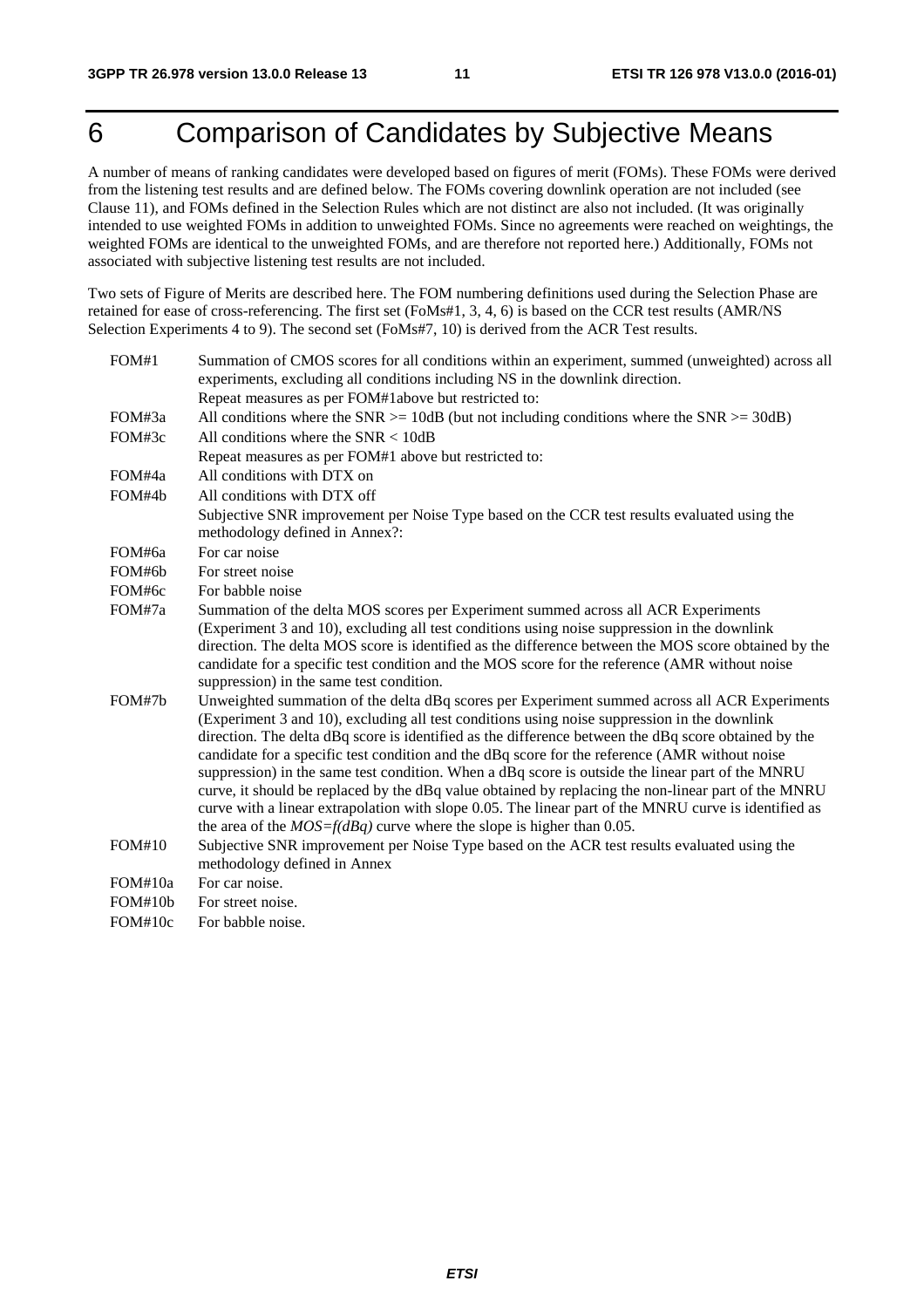## 7 Selection Phase Listening Tests and Results

The candidates were referred to as NS1, NS2,..., NS6 during the analysis. The mapping to particular candidates is defined below.

- NS1 = Mitsubishi Electric Corporation
- $NS2$  = Siemens AG
- $NS3 = Nokia$
- $NS4 = Matra$  Nortel Communications
- $NS5 =$  Ericsson
- $NS6 = Motorola$

#### 7.1 Summary of Selection Tests undertaken

The six candidates were tested in a variety of test conditions in 5 independent test laboratories. Testing was carried out using 6 languages. The tests took place during a period from September to November 1999.

Candidate performances were evaluated across many test conditions consisting of 10 experiments and 14 subexperiments [Annex B]:

*Experiment 1: Quality During the Initial Convergence Time (informal test)* 

*Experiment 2: Degradation in Clean Speech (pair comparison test)* 

*Experiment 3: Artefacts and Clipping Effects in Background Noise Conditions (ACR test)* 

 *Experiment 3a: car noise* 

 *Experiment 3b: street noise* 

 *Experiment 3c: babble noise* 

*Experiments 4 and 5: Performances in Background Noise Conditions (CCR test)* 

 *Experiment 4a: low SNR, with AMR 5.9 kbit/s* 

 *Experiment 4b: high SNR, with AMR 5.9 kbit/s* 

 *Experiment 5a: low SNR, with AMR 12.2 kbit/s* 

 *Experiment 5b: high SNR, with AMR 12.2 kbit/s* 

*Experiments 6 and 7: Performance in Background Noise: Influence of Propagation Errors (CCR test)* 

 *Experiment 6: car noise at SNR of 6 dB with C/I=10 dB in uplink and error-free in downlink* 

Experiment 7: street noise at SNR of 9 dB with C/I=10 dB in uplink and error-free in downlink

Experiments 8 and 9: Performances in Background Noise: Influence of VAD/DTX (CCR test)

Experiment 10: Influence of the Input Signal + Noise Level and Performances with Special Noises (ACR test)

Experiment 1 is an informal test with expert listeners analysing any negative impact the noise suppressers may have during convergence time. Experiment 2 is based on pair comparison to test if there is any degradation when using noise suppression compared to the coder without noise suppression. Experiment 3 is an Absolute Category Rating (ACR) test analysing any artefacts and clipping effects in background noise. Experiments 4 to 9 are Comparison Category Rating (CCR) tests analysing performances in background noise conditions with and without propagation errors, and also the influence of VAD/DTX. Experiment 10 is an ACR test investigating the influence of the level of input signal and noise, and also assessing the performance for special noise types.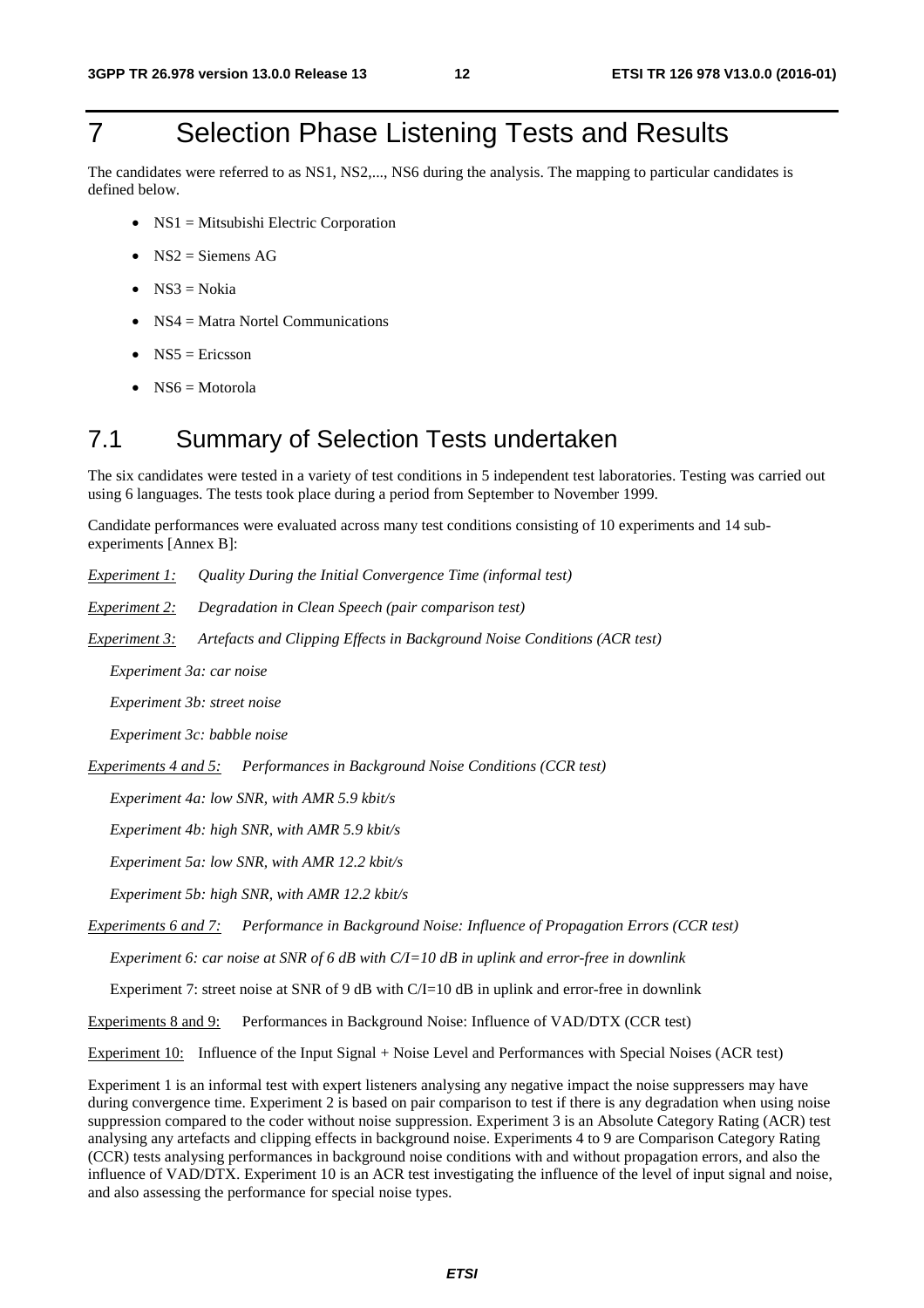Most of the testing was carried out either as ACR or CCR tests. These two differ from each other in the methodology. ACR tests ask the listeners to assess the quality of each speech sample under test while CCR tests are based on asking the listeners to assess the quality differences between two samples. ACR and CCR tests are both well established and recognised speech quality testing methodologies.

The listening test laboratories performing the selection tests were: Arcon (English language), AT&T (Mandarin, Spanish and English), Nortel Networks (English), FUB (Italian), and COMSAT (French, Spanish and Japanese). All experiments and sub-experiments were carried out with 2 languages. The allocation of experiments to listening laboratories, and the languages used for each experiment, are shown in Table 7.1.

|                | Arcon          | AT&T                                                | <b>Nortel</b><br><b>Network</b><br>s | <b>FUB</b>        | <b>COMSAT</b>                      |
|----------------|----------------|-----------------------------------------------------|--------------------------------------|-------------------|------------------------------------|
|                | <b>English</b> | <b>Mandarin</b><br>Spanish,<br>or<br><b>English</b> | <b>English</b>                       | <b>Italian</b>    | French,<br>Spanish, or<br>Japanese |
| 1              |                |                                                     | X                                    |                   | Spanish                            |
| $\overline{2}$ | X              |                                                     |                                      |                   | French                             |
| 3a             | X              |                                                     |                                      | X                 |                                    |
| 3 <sub>b</sub> | X              |                                                     |                                      | $\overline{\chi}$ |                                    |
| 3c             | X              |                                                     |                                      | X                 |                                    |
| 4a             |                |                                                     | X                                    |                   | Spanish                            |
| 4 <sub>b</sub> |                |                                                     | $\overline{\chi}$                    |                   | Spanish                            |
| 5a             |                |                                                     | X                                    |                   | Spanish                            |
| 5b             |                |                                                     | X                                    |                   | Spanish                            |
| 6              |                | Spanish                                             | X                                    |                   |                                    |
| $\overline{7}$ |                | Spanish                                             | X                                    |                   |                                    |
| 8              |                | Mandarin,<br>English                                |                                      |                   |                                    |
| 9              |                | Mandarin,<br>English                                |                                      |                   |                                    |
| 10             | X              |                                                     |                                      |                   | Japanese                           |
| Host lab       | <b>ARCON</b>   | <b>COMSAT</b>                                       | <b>ARCON</b>                         | <b>COMSAT</b>     | <b>COMSAT</b>                      |

#### **Table 7.1: Allocation of Experiments to Listening Laboratories**

The reference conditions were processed by Arcon and COMSAT, while the test samples were processed through the candidate algorithms by the candidate organisations themselves and were cross checked by other candidates. A blind procedure was followed to ensure that the test laboratories and the test subjects had no knowledge of the test conditions.

## 7.2 Summary of Listening Test Results Covering Minimum Performance Requirements

The candidates were ranked according to the number of simple and systematic failures (with the latter meaning failure of the same test condition in all tests performed for the same experiment).

All candidate algorithms failed to fulfil some of the minimum performance requirements. Table 7.2 records the number of failures and the ranking for each candidate according to the minimum performance requirements as stated in Table 5.1 (excluding those not associated with listening tests).

| <b>Simple Failures (excluding noise)</b> |                    |                    |        |        |                    |        |
|------------------------------------------|--------------------|--------------------|--------|--------|--------------------|--------|
| suppression in the downlink)             | 1. NS5             | 2. NS <sub>2</sub> | 3. NS3 | 3. NS4 | 3. NS <sub>6</sub> | 6. NS1 |
| <b>Systematic Failures (excluding</b>    |                    |                    |        |        |                    |        |
| noise suppression in the downlink)       | 1. NS <sub>2</sub> | 1. NS3             | 1. NS4 | 1. NS5 | 1. NS6             | 6. NS1 |

|  | Table 7.2: Failures per candidate using the Minimum Performance Requirements |  |  |  |
|--|------------------------------------------------------------------------------|--|--|--|
|--|------------------------------------------------------------------------------|--|--|--|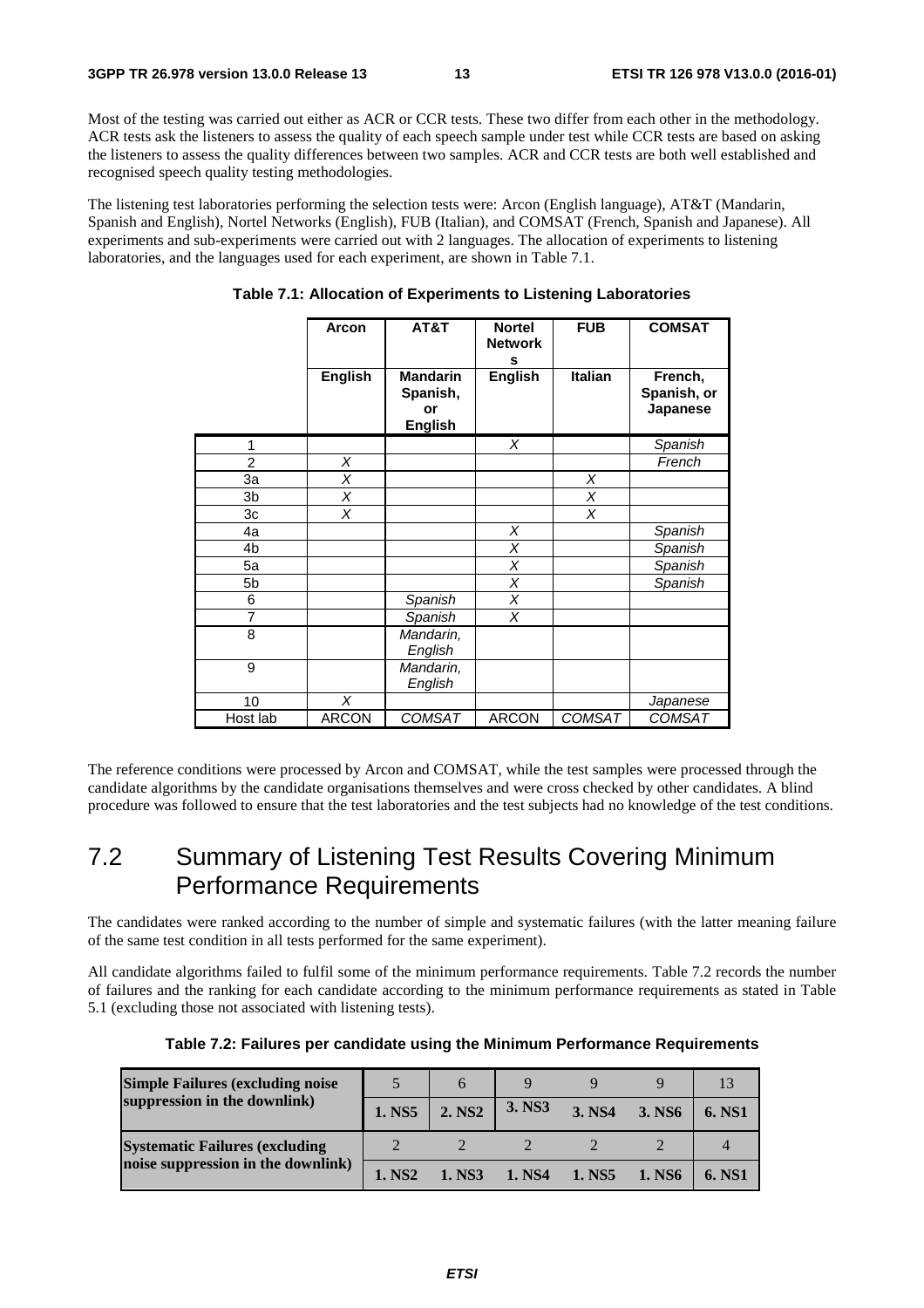Additionally results for the number of failures and the rankings are presented in Table 7.3 where the requirements of Table 5.1 are relaxed for Experiments 4-10 such that a failure is noted if a candidate is not found at least as good as the reference (AMR without noise suppression) at the 95% confidence interval ("equal or better than" criterion).

| <b>Simple Failures (excluding noise</b> |                    |                    |        |        |        |               |
|-----------------------------------------|--------------------|--------------------|--------|--------|--------|---------------|
| suppression in the downlink)            | 1. NS5             | 2. NS <sub>2</sub> | 3. NS3 | 4. NS4 | 4. NS6 | <b>6. NS1</b> |
| <b>Systematic Failures (excluding)</b>  |                    |                    |        |        |        |               |
| noise suppression in the downlink)      | 1. NS <sub>2</sub> | 1. NS3             | 1. NS4 | 1. NS5 | 1. NS6 | <b>6. NS1</b> |

**Table 7.3: Failures per candidate using Relaxed Performance Requirements** 

It can be readily seen (Annex C) that all candidates have systematic failures in Experiment 10 for two special noise types: music noise and multiple interfering talkers. For additional information, the calculation of the number of failures (and the rankings) was carried out also for the case when music noise and multiple interfering talker noise (in Experiment 10) are excluded in the analysis, but where otherwise the Minimum Performance criteria of Table 5.1 are applied. This is justified by noting that it is not at all clear whether noise suppression functionality should attempt to suppress such background signals.

**Table 7.4: Failures per candidate excluding Conditions with Music and Interfering Talkers** 

| <b>Simple Failures (excluding noise)</b><br>suppression in the downlink) |                    |                    |               |        |               |               |
|--------------------------------------------------------------------------|--------------------|--------------------|---------------|--------|---------------|---------------|
|                                                                          | 1. NS5             | 2. NS <sub>2</sub> | 3. NS3        | 3. NS4 | 3. NS6        | <b>6. NS1</b> |
| <b>Systematic Failures (excluding</b>                                    |                    |                    |               |        |               |               |
| noise suppression in the downlink)                                       | 1. NS <sub>2</sub> | 1. NS3             | <b>1. NS4</b> | 1. NS5 | <b>1. NS6</b> | 6. NST        |

### 7.3 Summary of Listening Test Results Covering Comparison of **Candidates**

This summary is presented in the form of tables of the FOMs defined in Clause 6. It should be noted that SMG11 had stated that FOM#1 is the preferred Figure of Merit. This measures the ability of the solutions to suppress noise in terms of resulting speech quality compared to the non-suppressed speech. Having said this, it is clear that other Figures of Merit are significant

In particular note should be taken of FOM#7, derived from Experiment 3 which is used to detect unnatural effects in the noise-suppressed signal. In analysing the results according to FOM#10, it should be noted that Experiment 3 is designed to look for unnatural effects in the noise suppressed speech and turned out to be sensitive to distortions, which may cause the difference in the obtained FOM results compared to FOM#6. Experiment 3 has a large influence in FOM#10; hence the low and often negative values for this FOM.

None of the Figures of Merit listed below are intended to serve as a single selection criterion.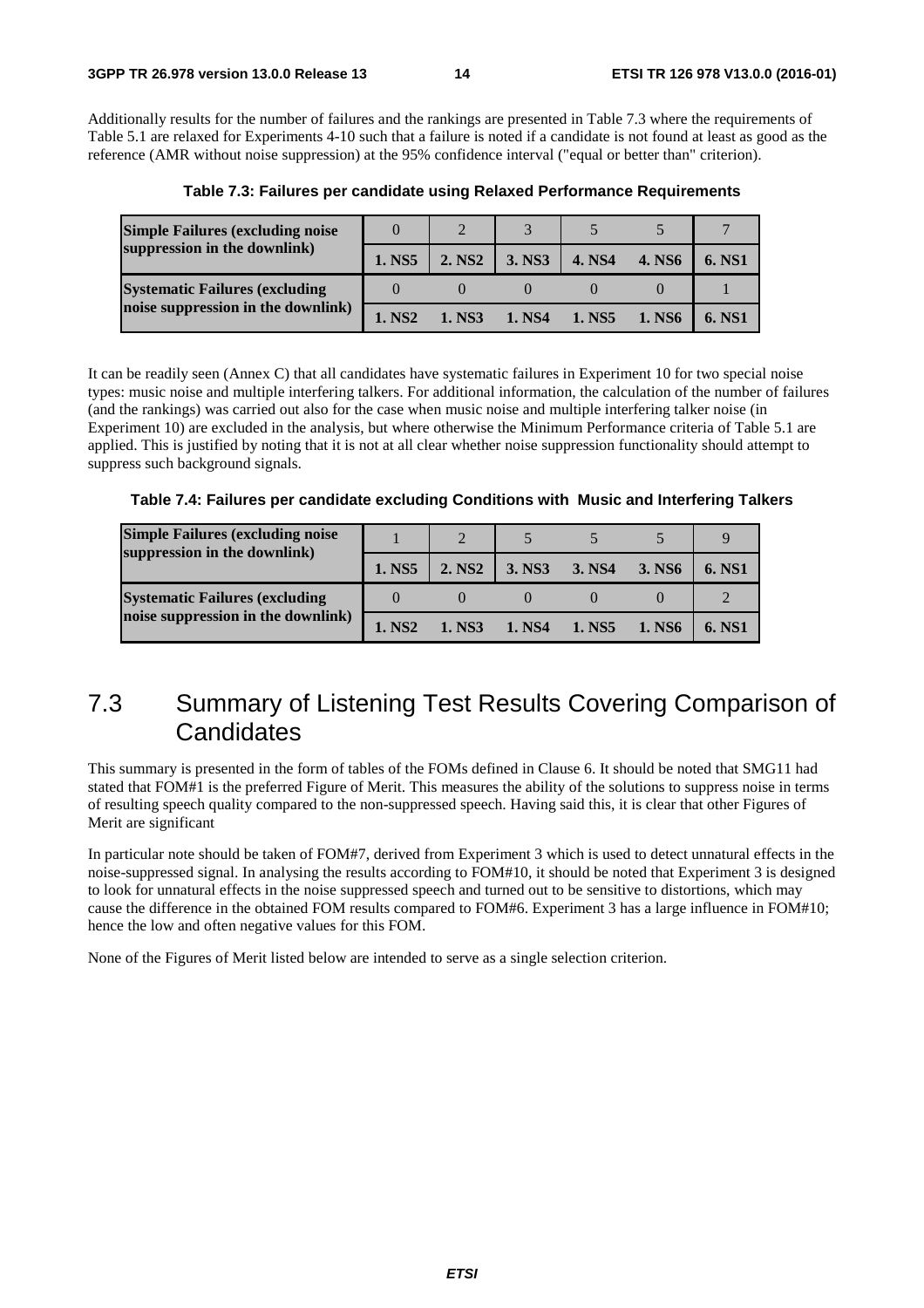| <b>FOM#1</b> | 21.0962         | 17.0745         | 15.9298         | 15.5055         | 12.0572         | 12.0193         |
|--------------|-----------------|-----------------|-----------------|-----------------|-----------------|-----------------|
|              | <b>NS6</b>      | NS4             | NS <sub>2</sub> | NS1             | NS3             | NS <sub>5</sub> |
| FOM#3a       | 8.2708          | 6.8802          | 5.8854          | 5.7708          | 4.8906          | 4.7969          |
|              | NS <sub>6</sub> | NS4             | NS1             | NS <sub>2</sub> | NS <sub>5</sub> | NS3             |
| FOM#3c       | 12.8253         | 10.1943         | 10.1590         | 9.6201          | 7.2603          | 7.1287          |
|              | <b>NS6</b>      | NS4             | NS <sub>2</sub> | NS1             | NS3             | NS <sub>5</sub> |
| FOM#4a       | 2.4167          | 1.9531          | 1.9167          | 1.6510          | 1.6302          | 1.5156          |
|              | <b>NS6</b>      | NS <sub>2</sub> | NS4             | NS1             | NS <sub>5</sub> | NS3             |
| FOM#4b       | 18.6795         | 15.1578         | 13.9767         | 13.8545         | 10.5416         | 10.3801         |
|              | <b>NS6</b>      | NS4             | NS <sub>2</sub> | NS1             | NS3             | NS <sub>5</sub> |
| FOM#6a       | 8.3969          | 7.9714          | 7.8701          | 6.6958          | 6.6818          | 5.9484          |
|              | <b>NS6</b>      | NS4             | NS <sub>2</sub> | NS <sub>5</sub> | NS1             | NS3             |
| FOM#6b       | 10.1798         | 8.0699          | 7.258           | 7.1044          | 5.824           | 4.2657          |
|              | <b>NS6</b>      | NS4             | NS1             | NS <sub>2</sub> | NS3             | NS <sub>5</sub> |
| FOM#6c       | 7.9647          | 6.2515          | 5.9248          | 4.5490          | 3.9159          | 2.85            |
|              | <b>NS6</b>      | NS1             | NS4             | NS <sub>2</sub> | NS3             | NS <sub>5</sub> |
| FOM#7a       | 6.5104          | 5.3229          | 4.8125          | 3.8021          | 3.4688          | 3.2917          |
|              | NS <sub>5</sub> | NS <sub>2</sub> | NS4             | NS3             | <b>NS6</b>      | NS1             |
| FOM#7b       | 4.2432          | $-2.3479$       | $-9.1099$       | $-20.4534$      | $-31.8353$      | $-42.9414$      |
|              | NS <sub>5</sub> | NS <sub>2</sub> | NS3             | NS4             | NS1             | NS <sub>6</sub> |
| FOM#10a      | 3.0387          | 1.7575          | 1.5281          | 1.4948          | 1.0221          | 0.127           |
|              | NS <sub>5</sub> | NS4             | NS <sub>2</sub> | NS1             | NS3             | <b>NS6</b>      |
| FOM#10b      | 0.641           | $-0.1528$       | $-0.1573$       | $-0.2158$       | $-0.9801$       | $-3.2787$       |
|              | NS <sub>5</sub> | NS1             | NS4             | NS <sub>2</sub> | NS3             | <b>NS6</b>      |
| FOM#10c      | $-0.9665$       | $-3.1681$       | $-4.3471$       | $-8.2638$       | $-8.9911$       | $-10.5122$      |
|              | NS <sub>5</sub> | NS3             | NS <sub>2</sub> | NS4             | <b>NS6</b>      | NS1             |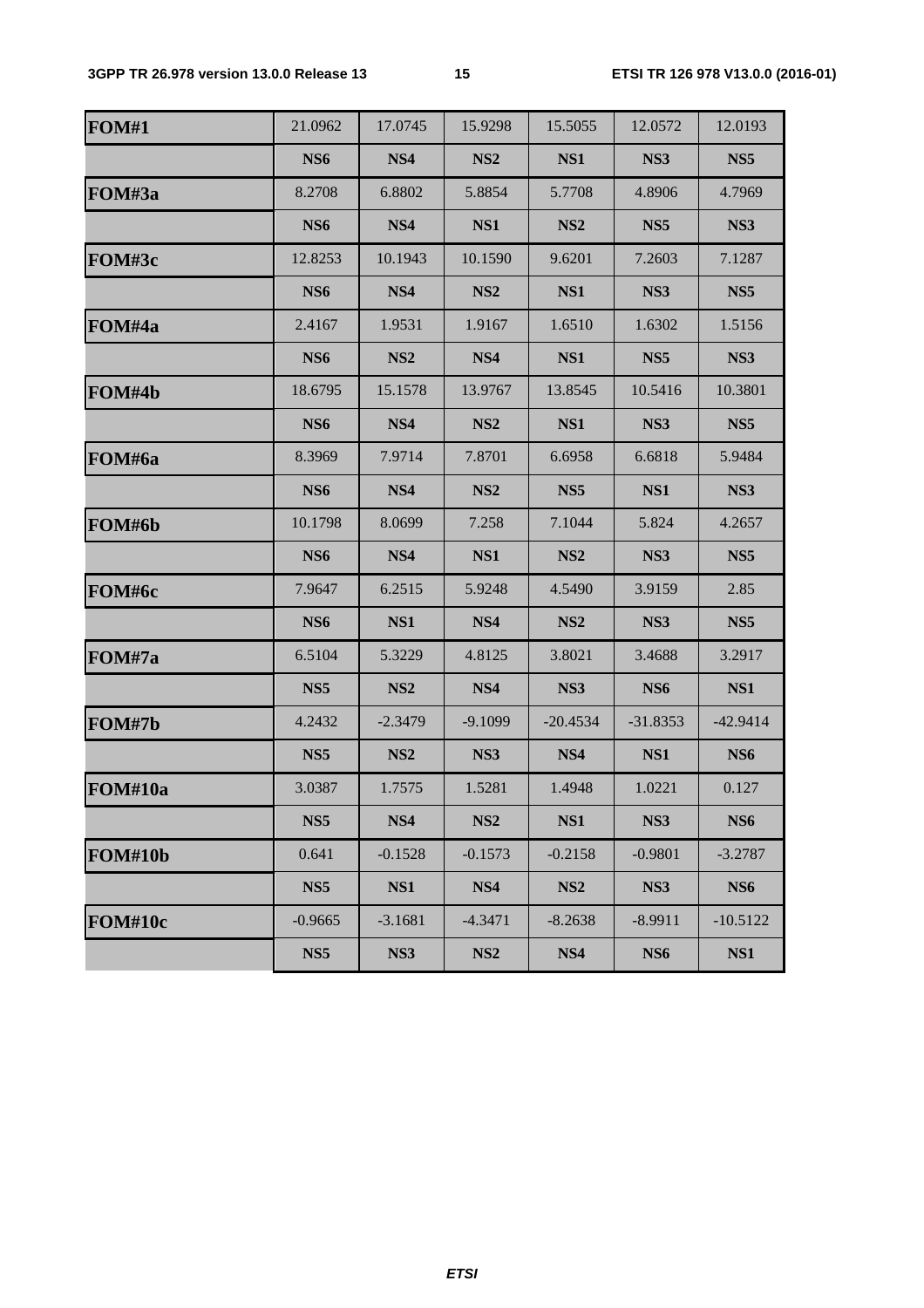## 7.4 Graphical Representation of Results from all Formal Listening Tests

This clause provides the results of all 14 sub-experiments from all labs in graphical form. For more detailed information see Annex C. Note these graphs have been imported directly from the Global Analysis spreadsheet, and therefore also contain data for noise suppression in tandem in the uplink and downlink (which formed part of the feasibility study).

The following abbreviations are used in conjunction with these graphs:

| $\omega_{\rm X}$ | Defined bit rate of AMR speech codec                                                               |
|------------------|----------------------------------------------------------------------------------------------------|
| <b>AMR/NS</b>    | AMR with noise suppression active                                                                  |
| DL               | Downlink                                                                                           |
| T1               | Single Connection, <i>i.e.</i> noise suppression present in the uplink only                        |
| T <sub>2</sub>   | Tandem Connection, <i>i.e.</i> noise suppression present in the uplink and the downlink            |
| UL               | <b>Uplink</b>                                                                                      |
| w/DTX            | with VAD/DTX active                                                                                |
| w/tandem         | Tandem connection (mobile to mobile) with noise suppression active in the uplink and downlink legs |
|                  | of the connection.                                                                                 |

#### 7.4.1 Experiment 2: Degradation in Clean Speech (pair comparison test)



**Figure 7.1: Experiment 2 Results: English Language** 



**Figure 7.2: Experiment 2 Results: French Language**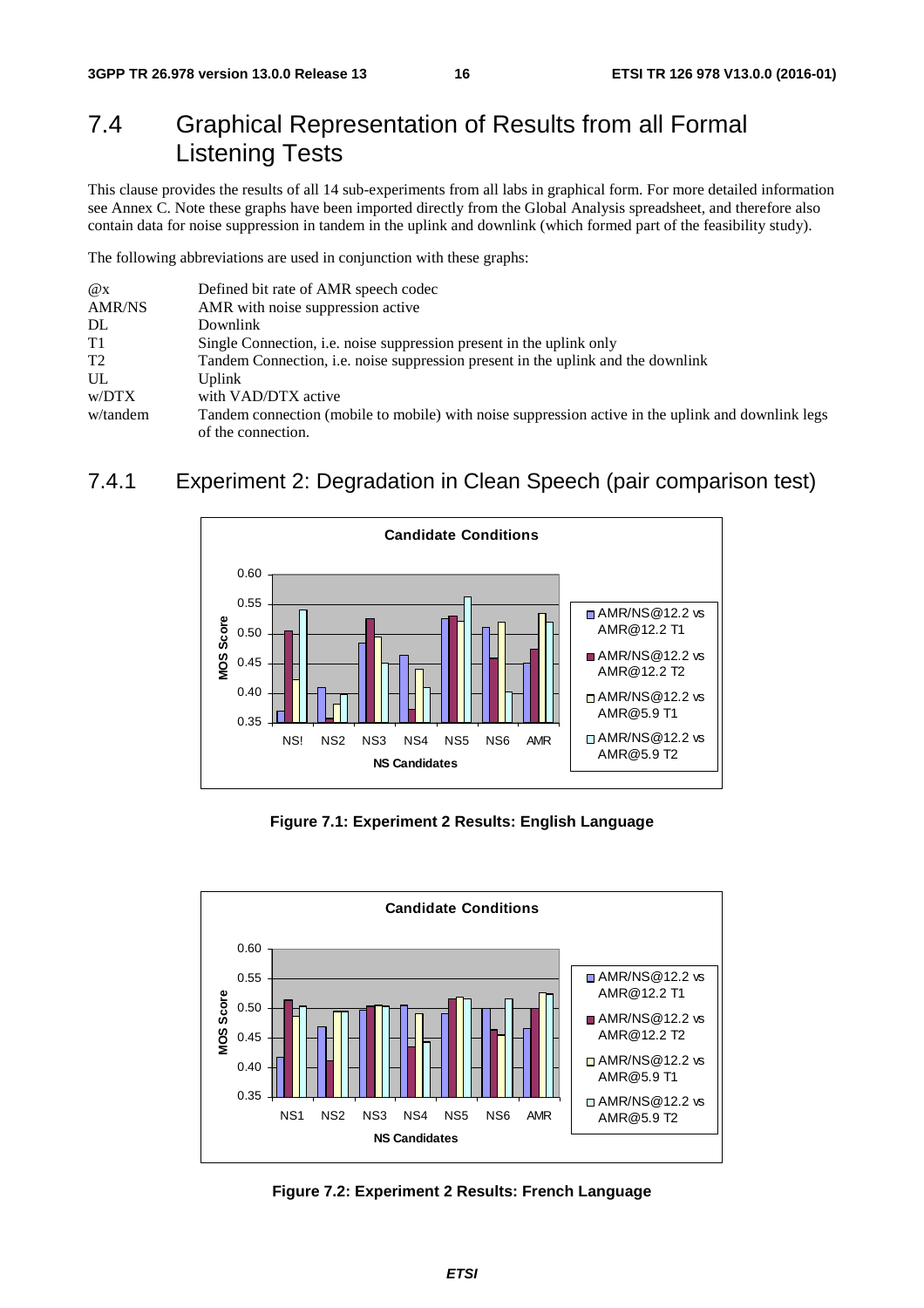#### 7.4.2 Experiment 3: Artifacts and Clipping in Background Noise

#### 7.4.2.1 Car Noise







**Figure 7.4: Experiment 3 Results: Car Noise, Italian Language** 

#### 7.4.2.2 Street Noise



**Figure 7.5: Experiment 3 Results:Street Noise, English Language**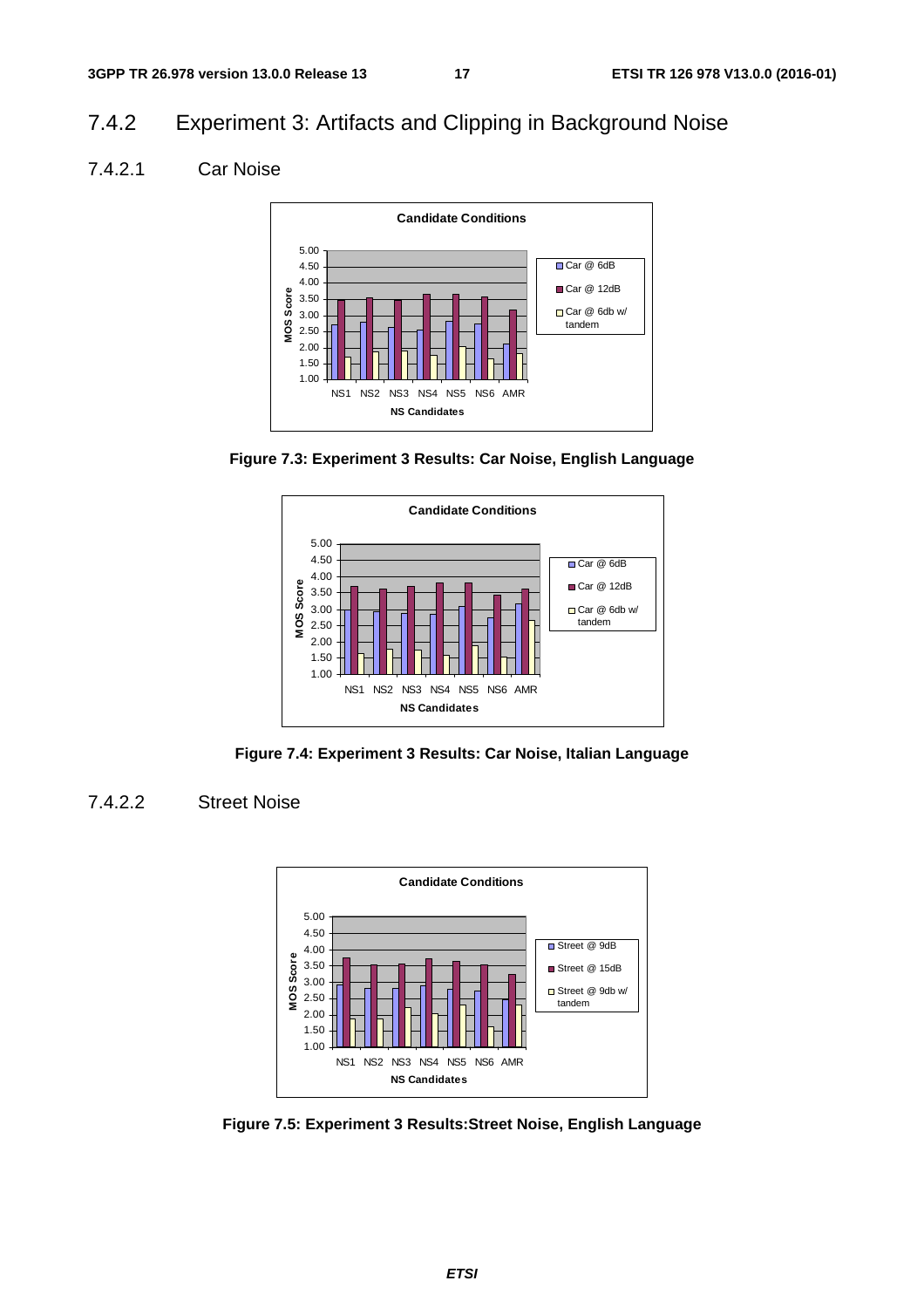







**Figure 7.7: Experiment 3 Results:Babble Noise, English Language** 



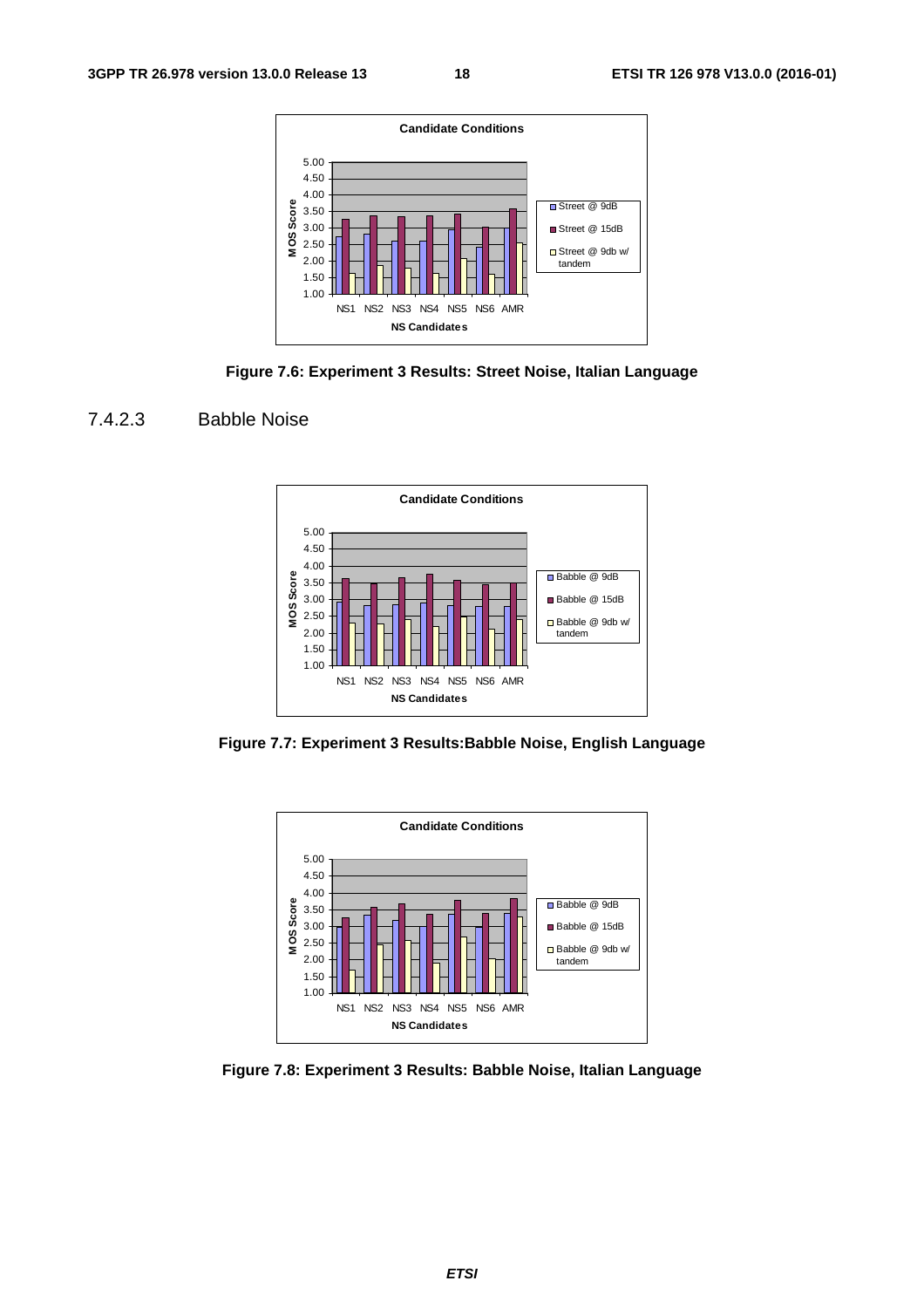7.4.3 Experiment 4: Performance in Background Noise (5.9kbps AMR Speech Codec)



**Figure 7.9: Experiment 4 Results: Low SNR, English Language** 



**Figure 7.10: Experiment 4 Results: Low SNR, Spanish Language**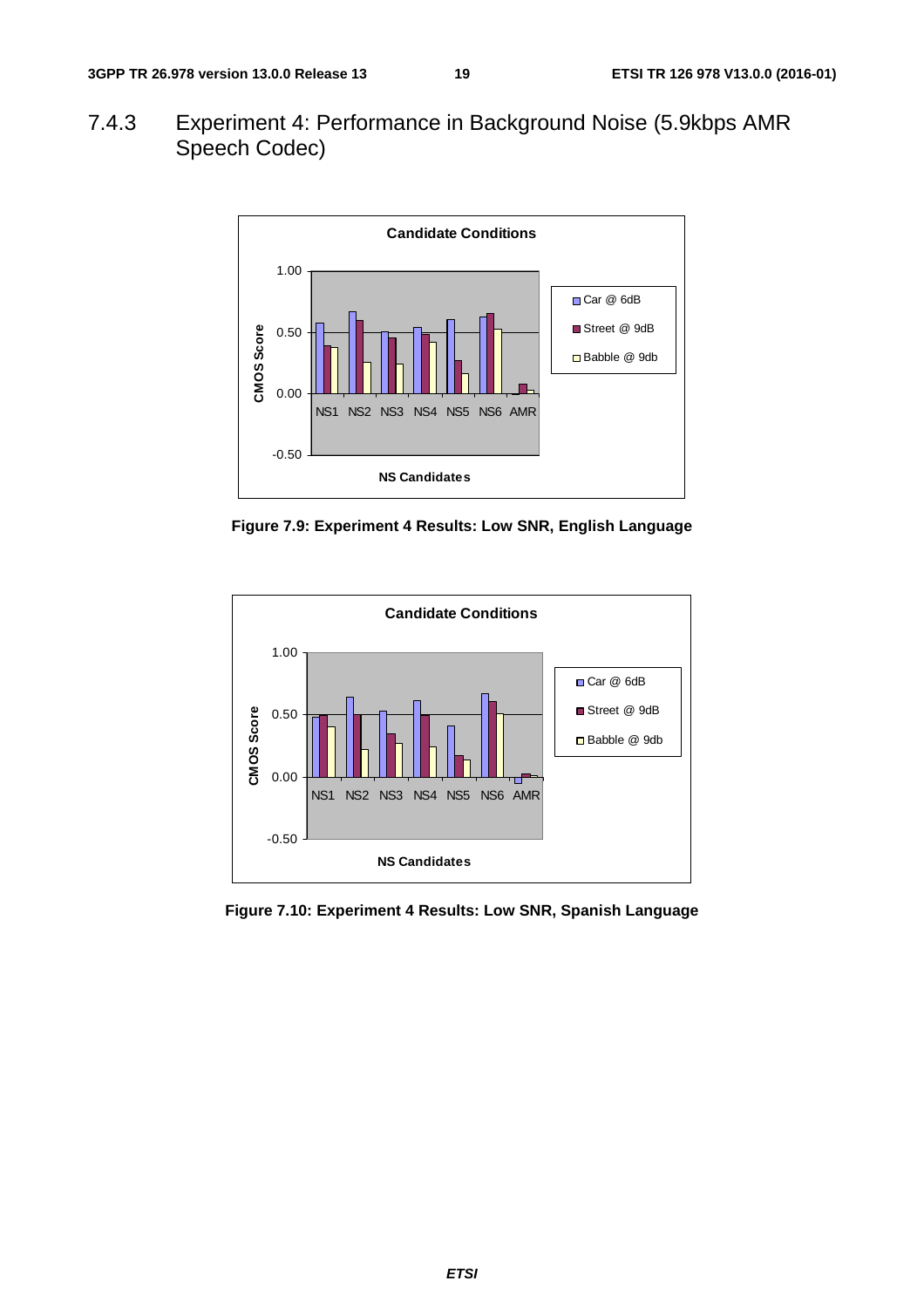

**Figure 7.11: Experiment 4 Results: High SNR, English Language** 



**Figure 7.12: Experiment 4 Results: High SNR, Spanish Language**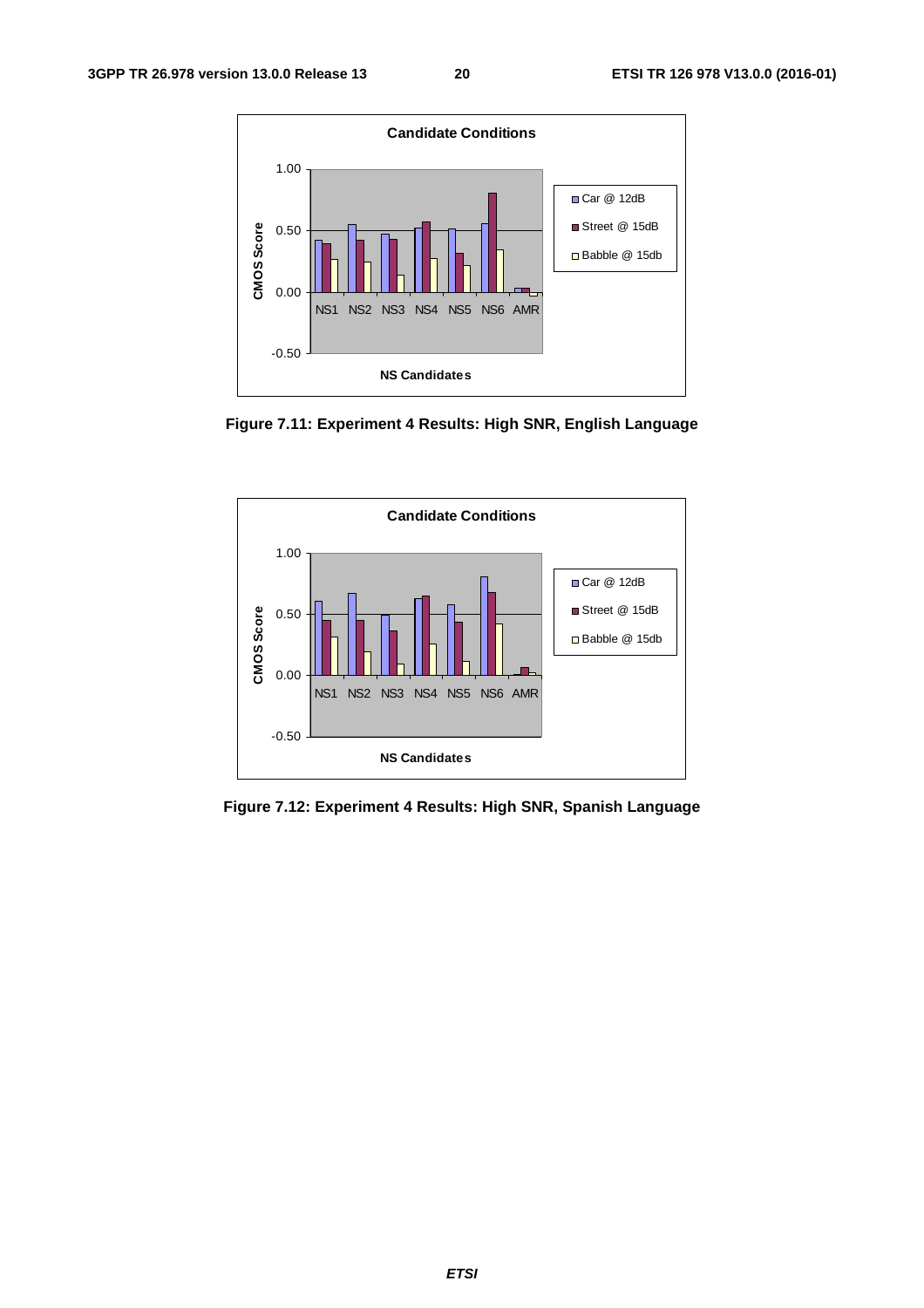7.4.4 Experiment 5: Performance in Background Noise (12.2kbps AMR Speech Codec)



**Figure 7.13: Experiment 5 Results: Low SNR, English Language** 



**Figure 7.14: Experiment 5 Results: Low SNR, Spanish Language**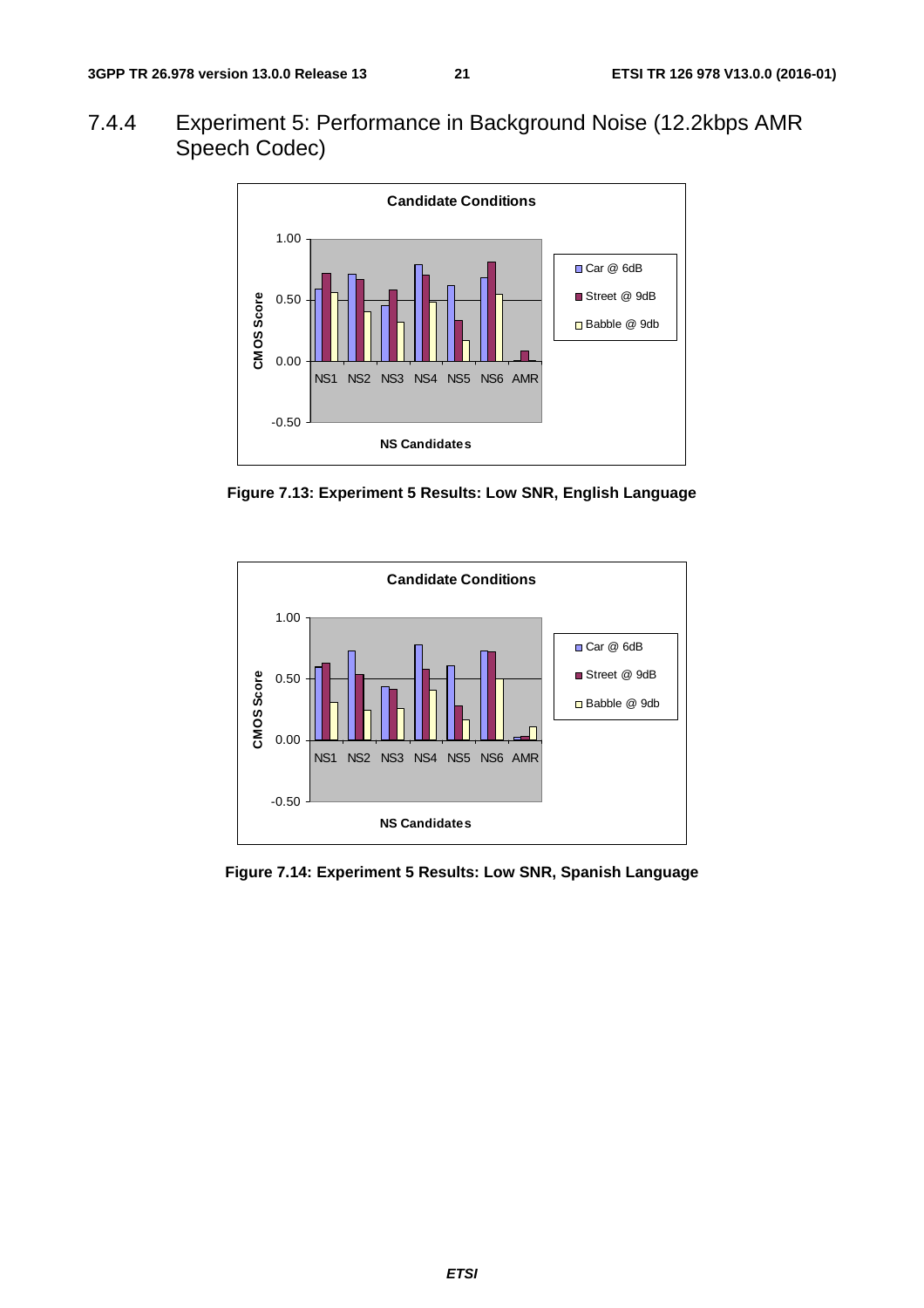

**Figure 7.15: Experiment 5 Results: High SNR, English Language** 



**Figure 7.16: Experiment 5 Results: High SNR, Spanish Language**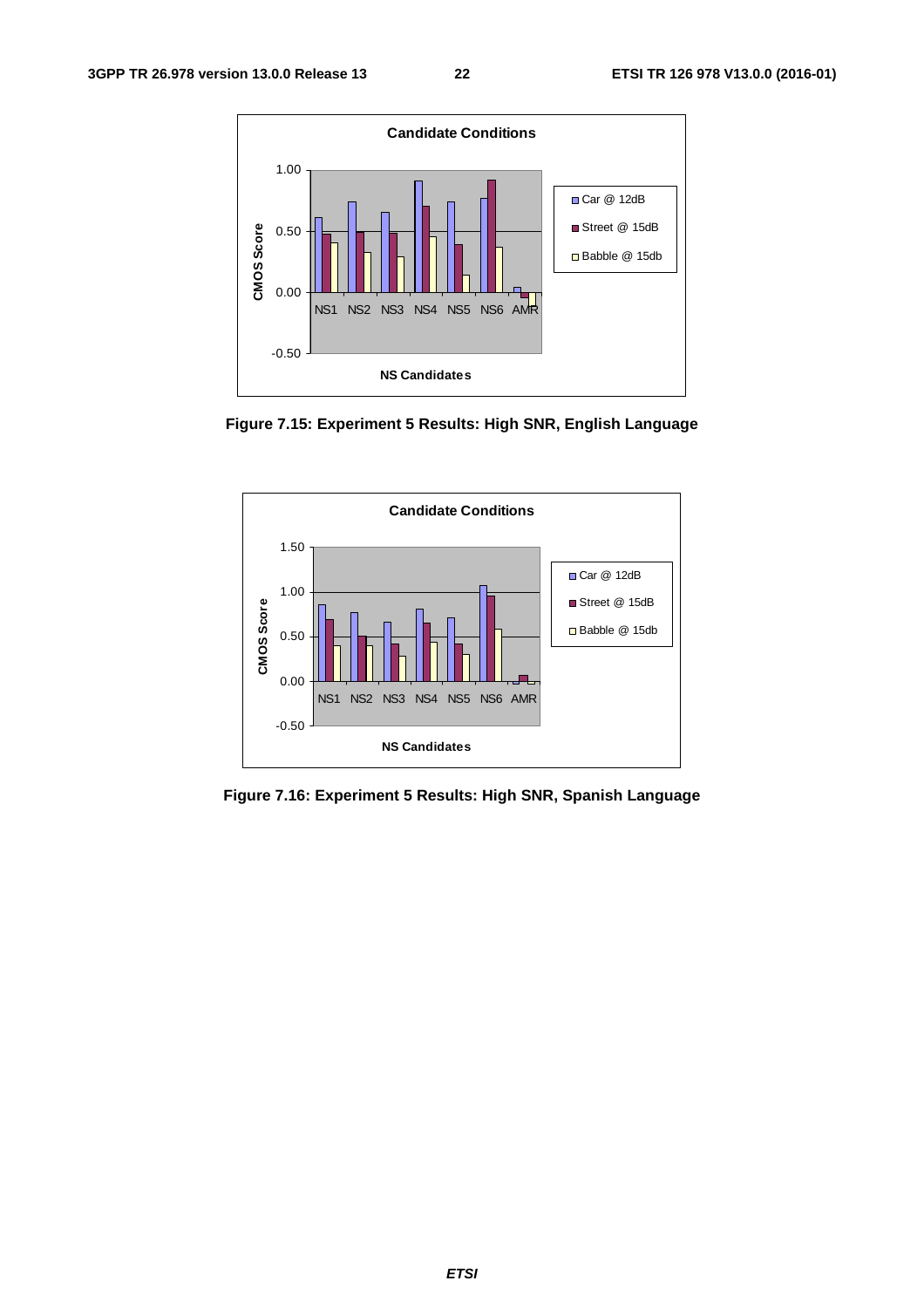7.4.5 Experiment 6: Performance in Background Noise with Channel Errors (Car Noise with 6dB SNR)



**Figure 7.17: Experiment 6 Results: English Language** 



**Figure 7.18: Experiment 6 Results: Spanish Language**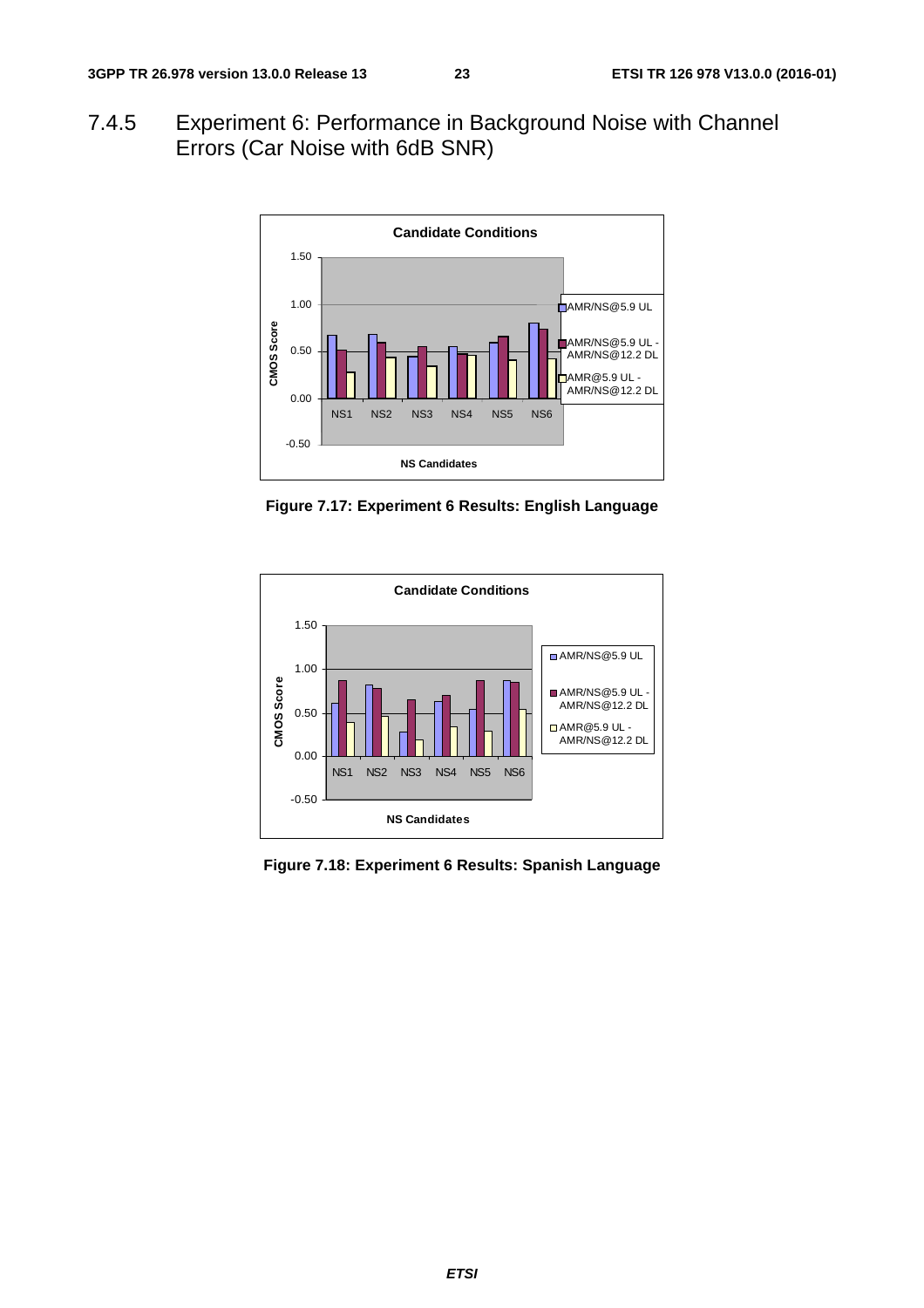7.4.6 Experiment 7: Performance in Background Noise with Channel Errors (Street Noise with 9dB SNR)



**Figure 7.19: Experiment 7 Results: English Language** 



**Figure 7.20: Experiment 7 Results: Spanish Language**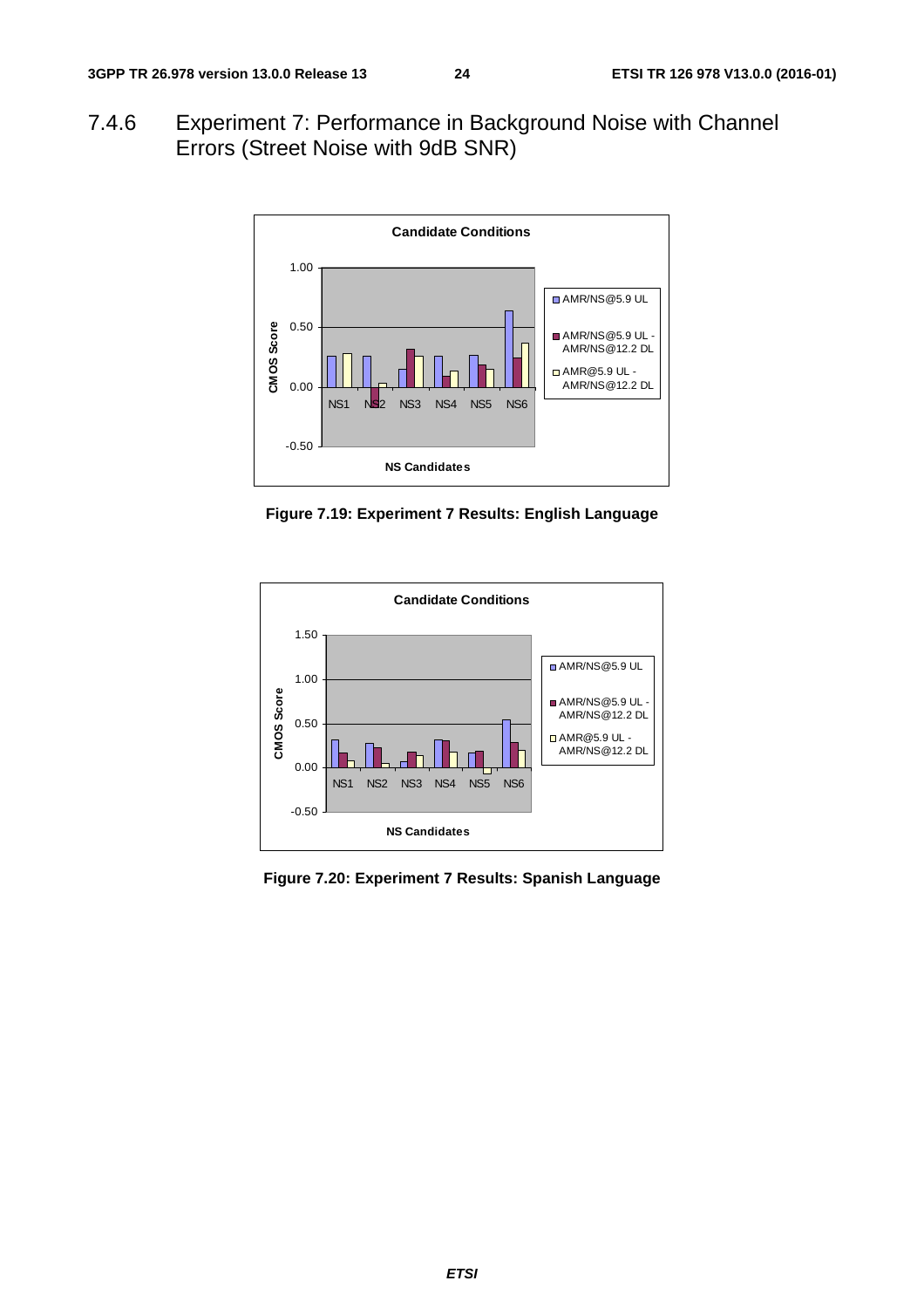#### 7.4.7 Experiment 8: Performance in Car Noise with VAD/DTX active (VAD Option 1)



NOTE: The SNR for the car noise conditions in this experiment was set to 6dB.





**Figure 7.22: Experiment 8 Results: Mandarin Language**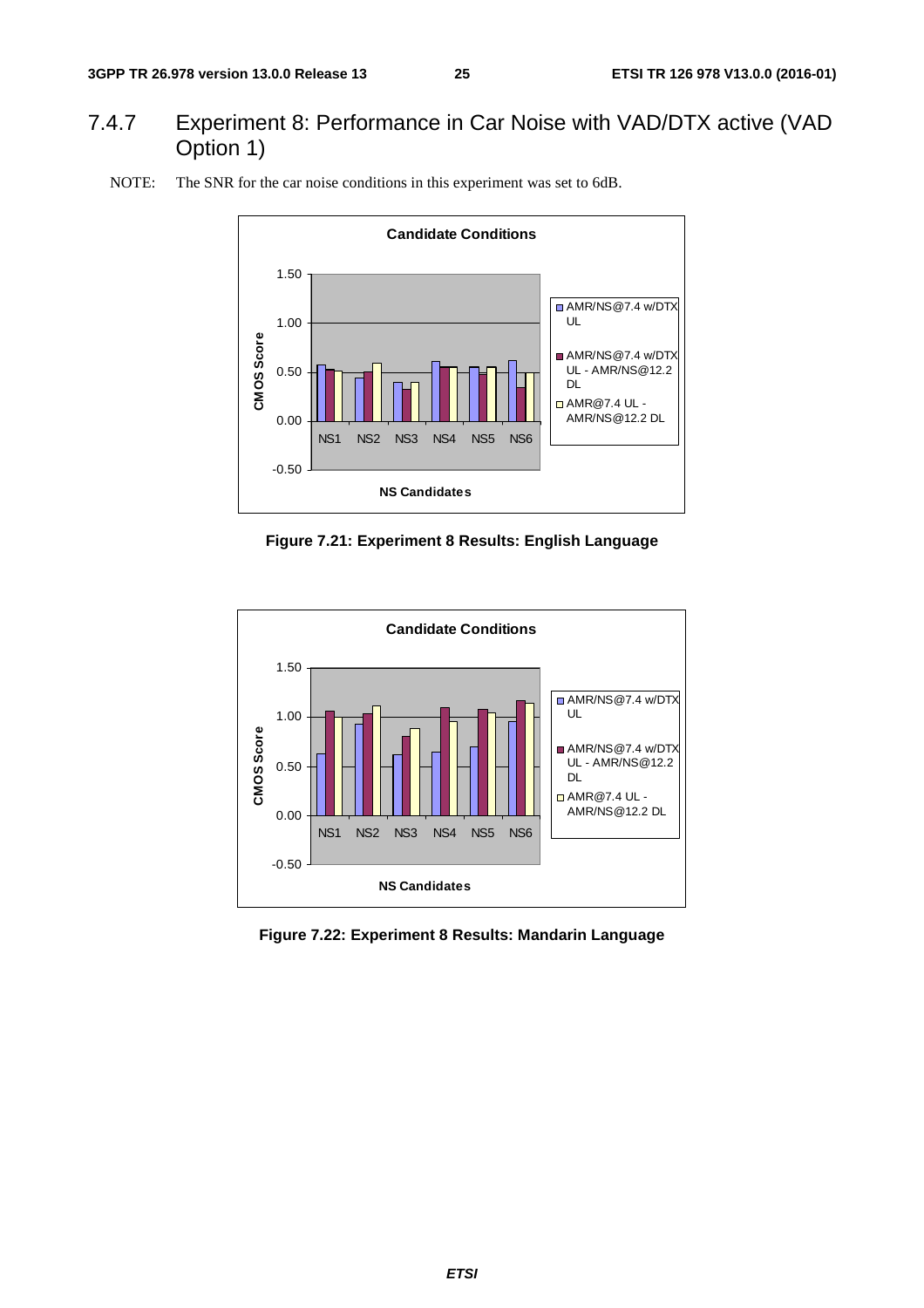#### 7.4.8 Experiment 9: Performance in Street Noise with VAD/DTX active (VAD Option 2)





**Figure 7.23: Experiment 9 Results: English Language** 



**Figure 7.24: Experiment 9 Results: Mandarin Language**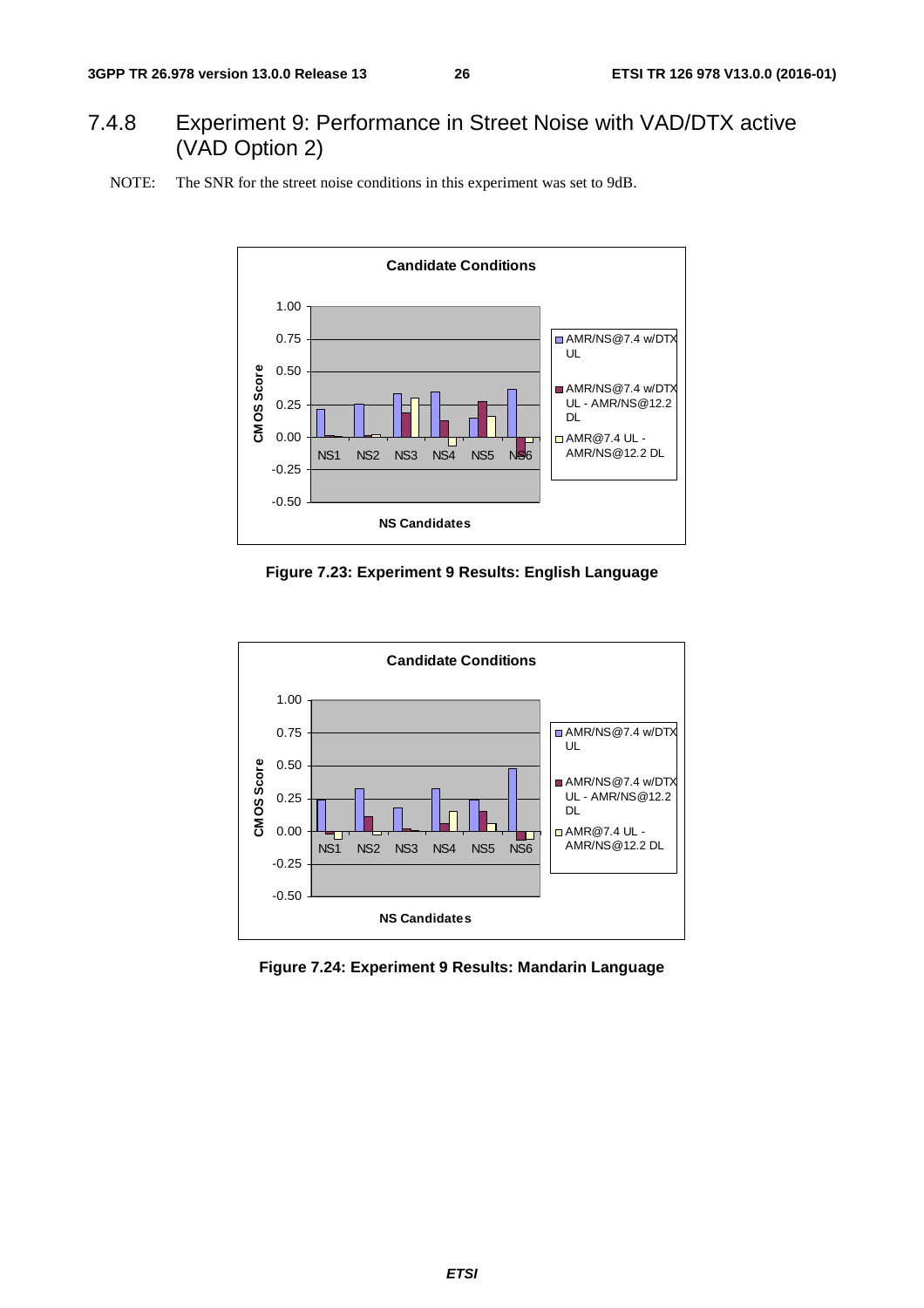- 7.4.9 Experiment 10: Influence of Input Signal Level and Special Noise **Types** 
	- **Static Car Input Level Conditions** 5.00  $\Box$  +10dB 4.50  $\blacksquare$  0dB 4.00  $-10$ db VIOS Score **MOS Score** 3.50 3.00 2.50 2.00 1.50 1.00 NS1 NS2 NS3 NS4 NS5 NS6 AMR **NS Candidates**
- 7.4.9.1 Influence of Input Level

**Figure 7.25: Experiment 10 Results: Effect of Input Level, Car Noise, English Language** 



**Figure 7.26: Experiment 10 Results: Effect of Input Level, Car Noise, Japanese Language**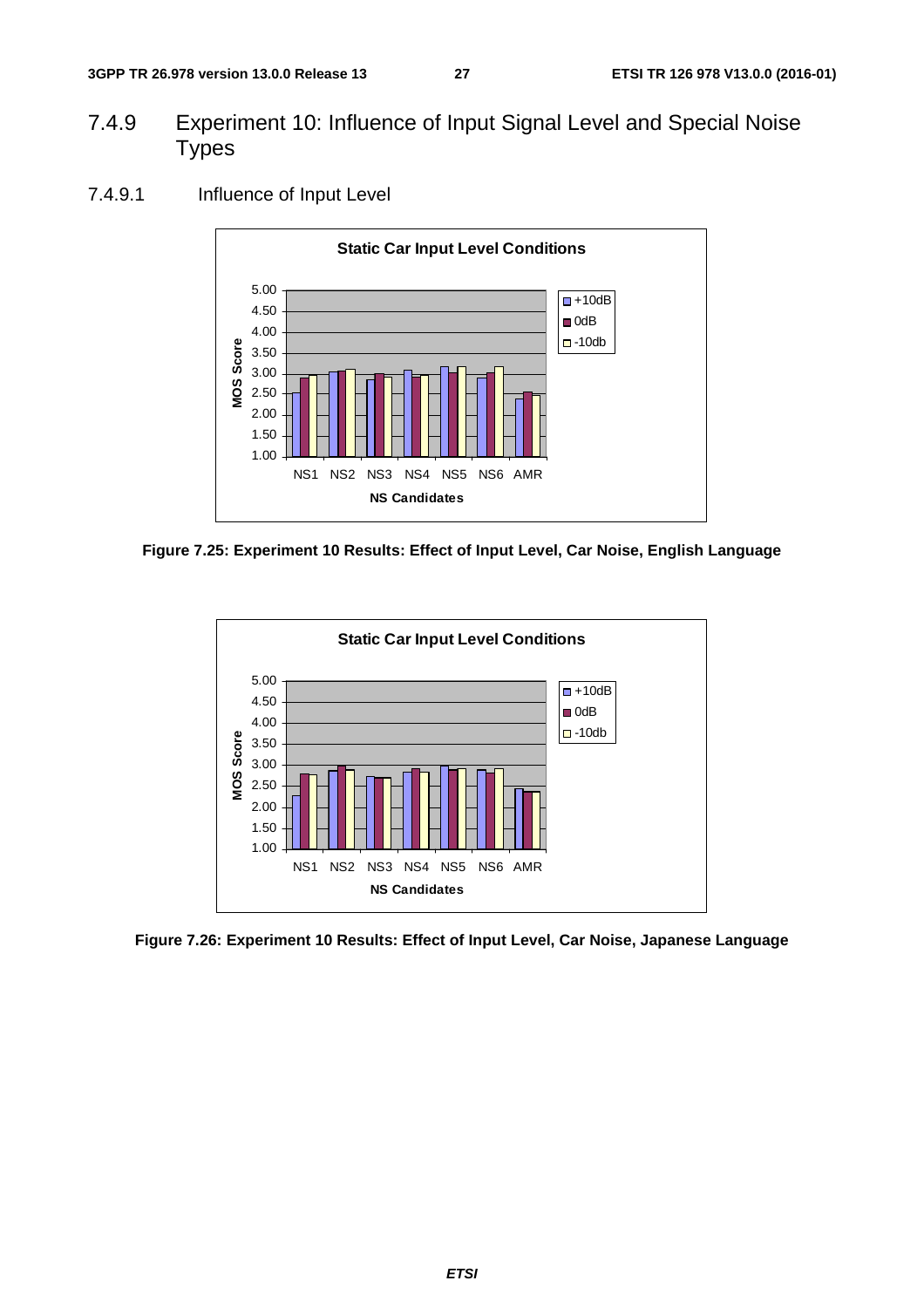#### 7.4.9.2 Performance with Special Noise Types



**Figure 7.27: Experiment 10 Results: Special Noises, English Language** 



**Figure 7.28: Experiment 10 Results: Special Noises, Japanese Language** 

## 8 Design Constraints

This clause summarises the design constraints (limits on complexity, delay) and details the related values for all the candidates who took part in the Selection Phase.

Both the requirements (limits) and values for each candidate are provided in the Table 8.1.

In the context of this table, the following definitions are made. The DSP that runs the algorithm has been modelled through three parameters E, S and P. **E** stands for the Efficiency of the DSP. This corresponds to the ratio TMOPS/WMOPS of the implementation of the codec on the DSP. **S** stands for the Speed of the DSP: Maximum Number of Operations that the DSP can run in 1 second. This number is expressed in MOPS. **P** stands for the percentage of DSP processing power assigned to the codec. The processing delay of a task whose complexity is X can then be computed using the formula:  $D = X^*20/ESP$ , the time unit being ms.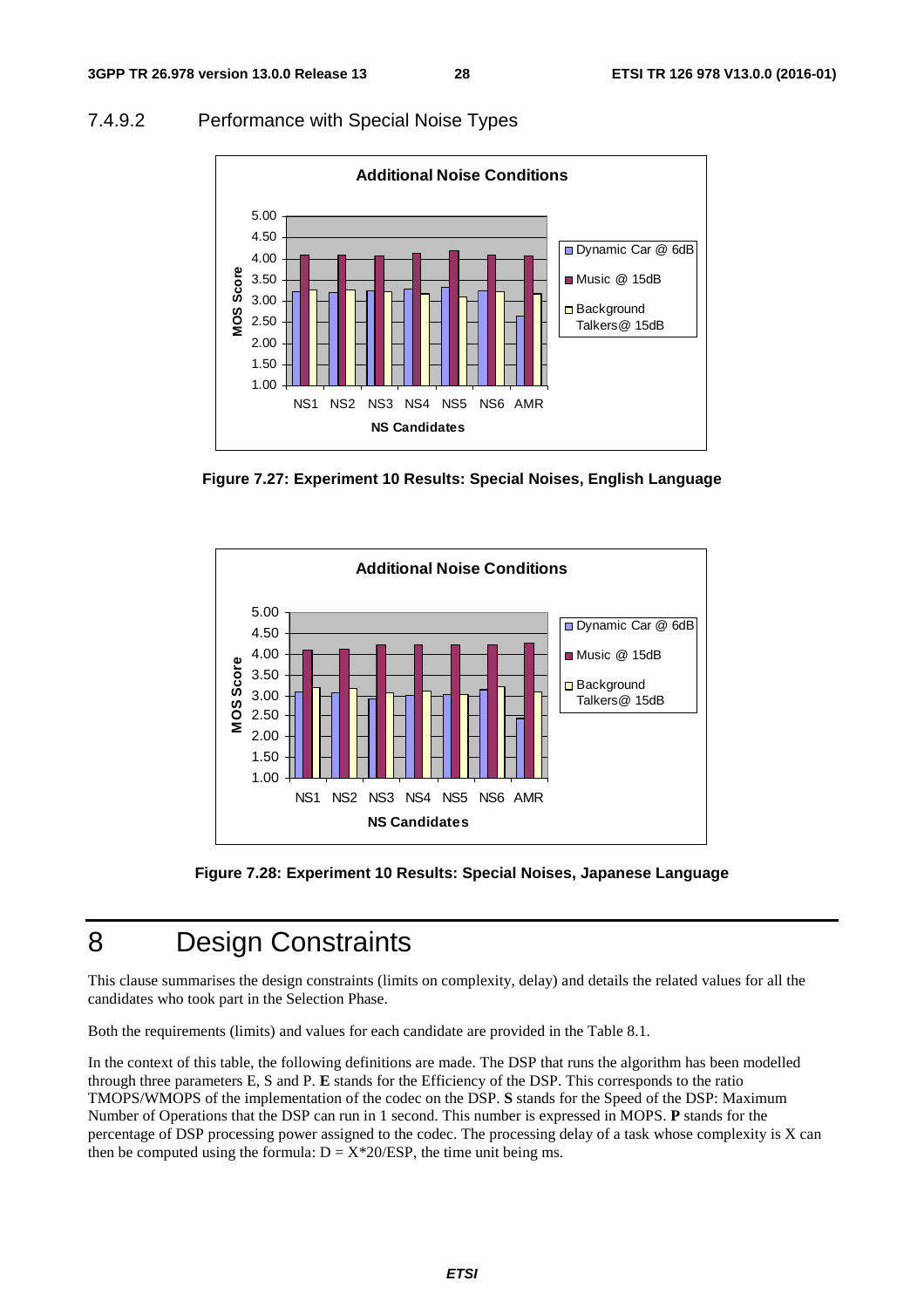|                                                        | NS1      | NS <sub>2</sub> | NS3            | NS4      | NS <sub>5</sub> | <b>NS6</b>     | Requiremen                                    |
|--------------------------------------------------------|----------|-----------------|----------------|----------|-----------------|----------------|-----------------------------------------------|
| <b>WMOPS</b>                                           | 2,910    | 3,386           | 2,432          | 3,623    | 4,472           | 3,934          | 5,000                                         |
| <b>Dynamic RAM</b> (words)                             | 770      | 2234            | 781            | 768      | 1529            | 1073           | 3039                                          |
| <b>Static RAM</b> (words)                              | 262      | 718             | 168            | 577      | 850             | 239            | 1500                                          |
| Data ROM (words)                                       | 312      | 863             | 302            | 731      | 877             | 537            | 1000                                          |
| <b>Program ROM (basic ETSI)</b><br>operations)         | 754      | 772             | 1018           | 907      | 884             | 581            | 2000                                          |
| Delay (ms)                                             | 5,00     | 5,00            | 0,00           | 2,00     | 0,00            | 5,00           | 7,00                                          |
| Delay-stand alone (ms)                                 | 5,00     | 5,00            | 1,50           | 10,75    | 0,00            | 5,00           |                                               |
| Implementation                                         | embedded | alone           | stand embedded | embedded | alone           | stand embedded |                                               |
|                                                        |          |                 |                |          |                 |                |                                               |
| FOM(1)                                                 | 5,72     | 8,49            | 5,38           | 8,33     | 10,34           | 6,48           | 15,80                                         |
| <b>FOM(2)@ESP25</b>                                    | 7,33     | 7,71            | 1,95           | 4,90     | 3,58            | 8,15           | 11,00                                         |
| <b>FOM(2)@ESP50</b>                                    | 6,16     | 6,35            | 0,97           | 3,45     | 1,79            | 6,57           | 9,00                                          |
| <b>FOM(2)@ESP100</b>                                   | 5,58     | 5,68            | 0,49           | 2,72     | 0,89            | 5,79           | 8,00                                          |
| $FOM(1) = WMOPS + 2*SRAM + (2/5)*dROM +$<br>$2 * pROM$ |          |                 |                |          | <b>ETSI</b> ops |                | sRam, dROM in kbytes, pROM in kbasic          |
| $FOM(2) = delay(proc) + delay(algor)$                  |          |                 |                |          |                 |                | delay(proc) = WMOPS * 20 /( $E$ *S*P)); in ms |

9 Impact on Voice Activity Factor VAF (with VAD/DTX active)

The Selection Phase Requirement concerning impact on VAD/DTX stated that the AMR speech codec with noise suppression activated should not significantly increase channel activity when used in conjunction with DTX.

Table 9.1 details the VAF increase for each candidate for each VAD option, as an average across all tested speech plus noise samples. In this table a positive value denotes an increase in VAF, whereas a negative value denotes a decrease in VAF.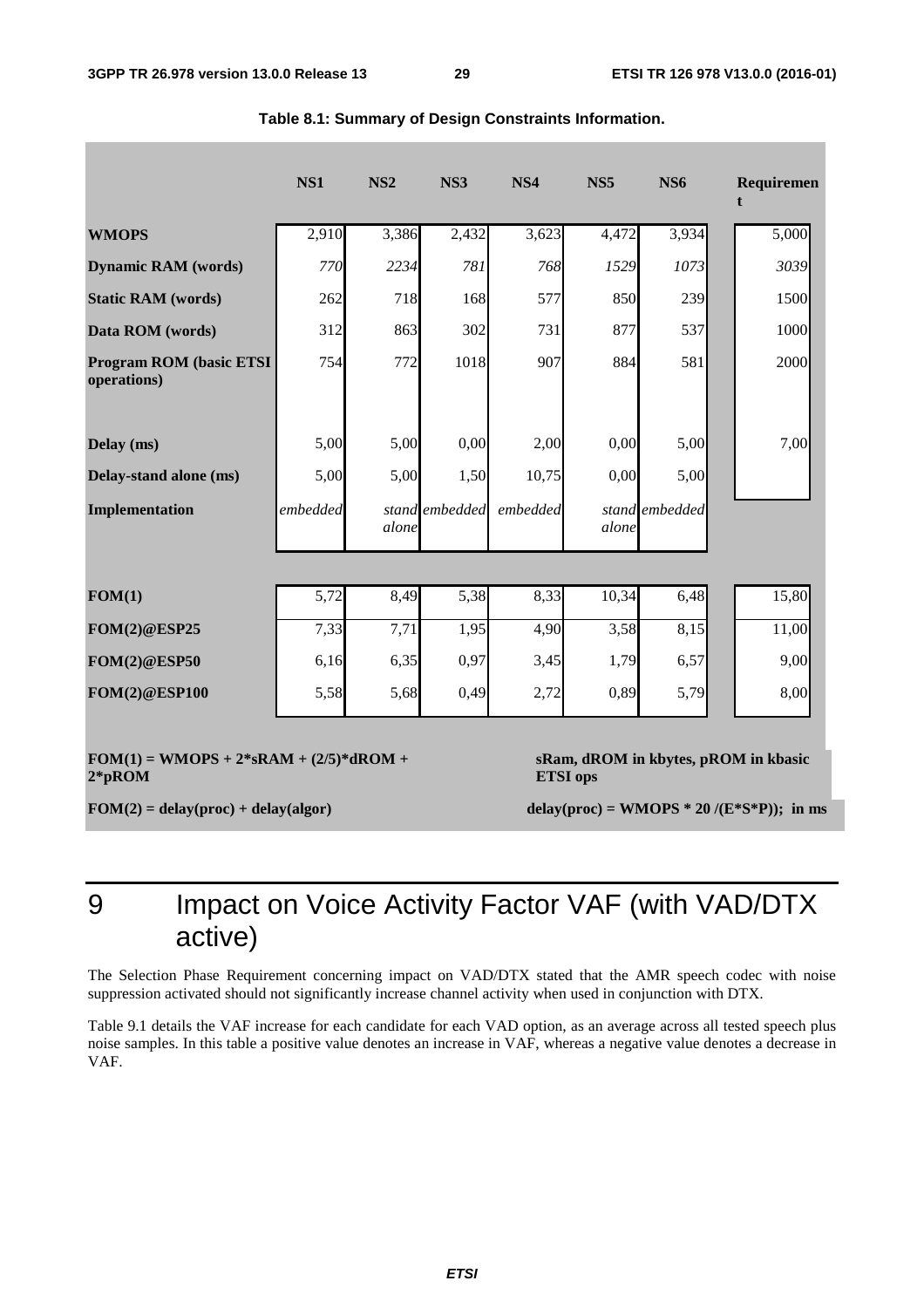| <b>Candidate</b>                            | NS <sub>1</sub> | NS <sub>2</sub> | NS <sub>3</sub> | NS4     | NS5     | NS <sub>6</sub> |
|---------------------------------------------|-----------------|-----------------|-----------------|---------|---------|-----------------|
| <b>VAF</b> increase for<br>VAD Option 1 (%) | $+1.77$         | $+2.72$         | $+0.11$         | $-0.79$ | $+0.20$ | $+0.68$         |
| <b>VAF</b> increase for<br>VAD Option 2 (%) | $+0.09$         | $+0.30$         | $+0.00$         | $-2.22$ | $-0.42$ | $+0.03$         |

**Table 9.1: Summary of Impact on VAF** 

## 10 Objective Performance Measurements

A tool was used to generate objective measures of performance (in terms of speech quality). This information is regarded as additional, and is in all cases secondary to the results obtained by subjective listening (as reported in Clause 7). Two measures were undertaken on a subset of the material utilised in the listening tests. These were Noise Power Level Reduction (NPLR) and Signal to Noise Improvement (SNRI). Further details can be found in Annex E. The following tables provide the results of the analysis for each candidate, which details the NPLR results per noise type for each candidate.

|                     | NS1     | NS <sub>2</sub> | NS3     | NS4     | NS <sub>5</sub> | NS6      |
|---------------------|---------|-----------------|---------|---------|-----------------|----------|
| <b>Car Noise</b>    | $-8.43$ | $-7.35$         | $-7,53$ | $-8,50$ | $-8.40$         | $-10,99$ |
| <b>Street noise</b> | $-5.79$ | $-2,23$         | $-4.21$ | $-5.75$ | $-3.93$         | $-5.37$  |
| <b>Babble noise</b> | $-3.70$ | $-0.47$         | $-0.98$ | $-2.42$ | $-0,81$         | $-0.78$  |

**Table 10.1: NPLR Results Summary** 

## 11 Feasibility Study: Downlink Noise Suppression for AMR

During the selection testing of the NS candidates, conditions including the noise suppression algorithm in the downlink path were tested. The aim was to assess the feasibility of putting the noise suppression algorithm in the network on the downlink path. Because the selection process was focused on the uplink, those conditions were not taken into account in the selection results. However, results are available and are noted here.

It was decided not to test the downlink path in isolation to avoid doubling the amount of testing required. Moreover, to perform a fair comparison, no different tuning of algorithm behaviour was allowed between the downlink and the uplink noise suppression algorithms.

The following table records the number of failures for each candidate in the conditions including noise suppression in the downlink (i.e. self-tandeming of the noise suppression algorithm). In total there were 26 conditions including noise suppression in the downlink.

| Table 11.1: Failures per candidate for conditions including noise suppression in the downlink using |
|-----------------------------------------------------------------------------------------------------|
| the Minimum Performance Requirements                                                                |

| <b>Simple Failures (noise suppression</b> |        |        | 10     | 10     | 12     |                    |
|-------------------------------------------|--------|--------|--------|--------|--------|--------------------|
| in the downlink)                          | 1. NS3 | 1. NS5 | 3. NS1 | 3. NS6 | 5. NS4 | 6. NS <sub>2</sub> |
| <b>Systematic Failures (noise</b>         |        |        |        |        |        |                    |
| suppression in the downlink)              | 1. NS3 | 1. NS5 | 3. NS1 | 3. NS4 | 1. NS6 | 6. NS <sub>2</sub> |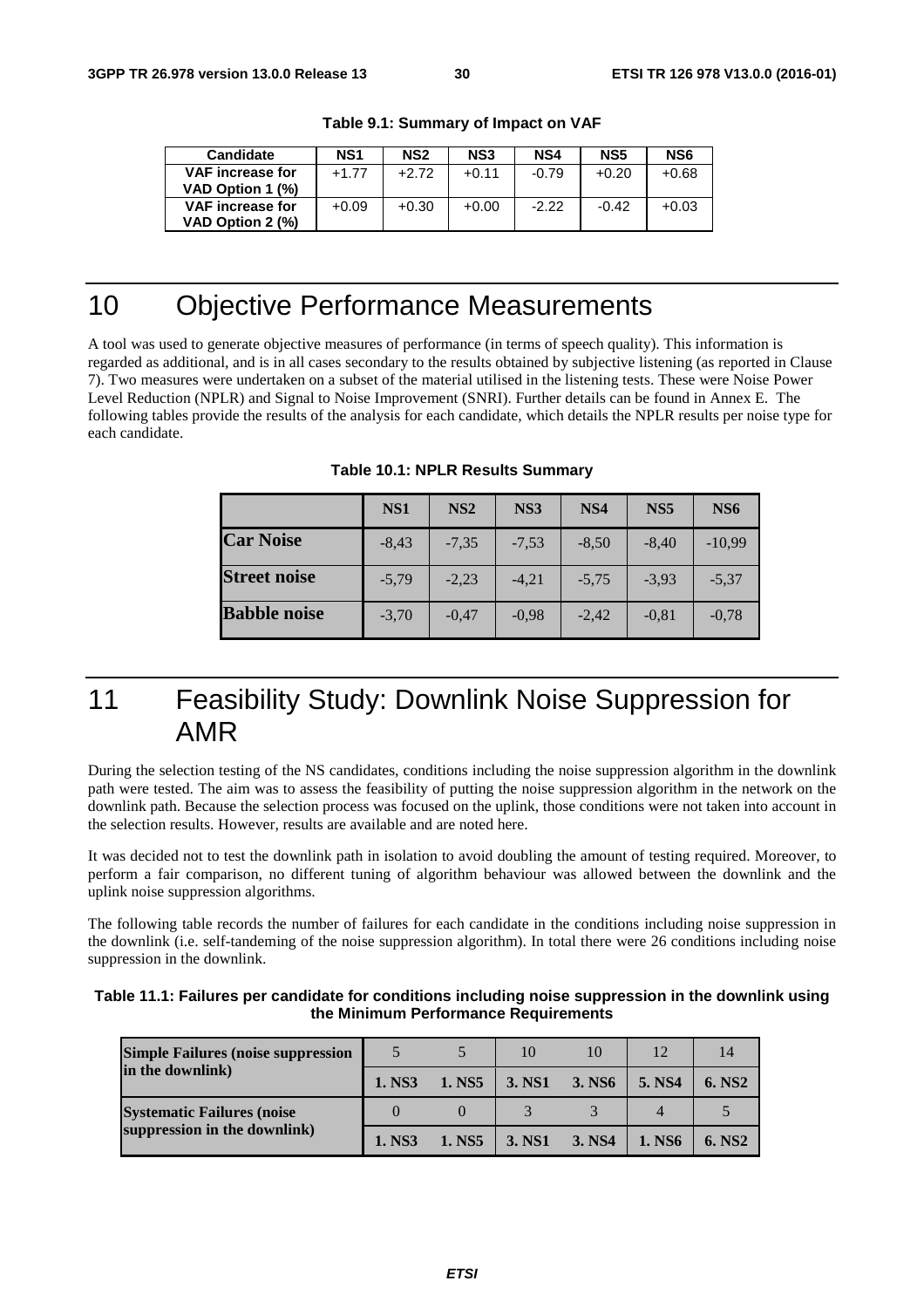Additionally results for the number of failures are presented in Table 11.2 where the requirements are relaxed for Experiments 6-9 such that a failure is noted if a candidate is not found at least as good as the reference at the 95% confidence interval ("equal or better than" criterion).

**Table 11.2: Failures per candidate for conditions including noise suppression in the downlink using the Relaxed Performance Requirements** 

| <b>Simple Failures (noise suppression)</b> |        |        |        |                    |                    |        |
|--------------------------------------------|--------|--------|--------|--------------------|--------------------|--------|
| in the downlink)                           | 1. NS3 | 1. NS5 | 3. NS1 | 3. NS6             | 5. NS <sub>2</sub> | 6. NS4 |
| <b>Systematic Failures (noise</b>          |        |        |        |                    |                    |        |
| suppression in the downlink)               | 1. NS3 | 1. NS5 | 3. NS1 | 3. NS <sub>2</sub> | 1. NS4             | 6. NS6 |

The following table presents the FOMs defined for the cases with noise suppression in the downlink. FOM#5 is the summation of CMOS scores for all conditions in the CCR tests including noise suppression in the downlink. FOM#9a is the summation of all delta MOS scores for all conditions in the ACR tests including noise suppression in the downlink.

| <b>FOM#5</b> | 6.4739          | 6.4304          | 6.0918          | 5.7097          | 5.5772          | 5.5003          |
|--------------|-----------------|-----------------|-----------------|-----------------|-----------------|-----------------|
|              | NS <sub>5</sub> | NS <sub>6</sub> | NS <sub>4</sub> | NS <sub>2</sub> | NS <sub>1</sub> | NS3             |
| FOM#9a       | $-1.5833$       | $-2.3958$       | $-2.8958$       | $-3.8958$       | $-4.1667$       | $-4.4583$       |
|              | NS <sub>5</sub> | NS3             | NS <sub>2</sub> | NS <sub>4</sub> | NS <sub>1</sub> | NS <sub>6</sub> |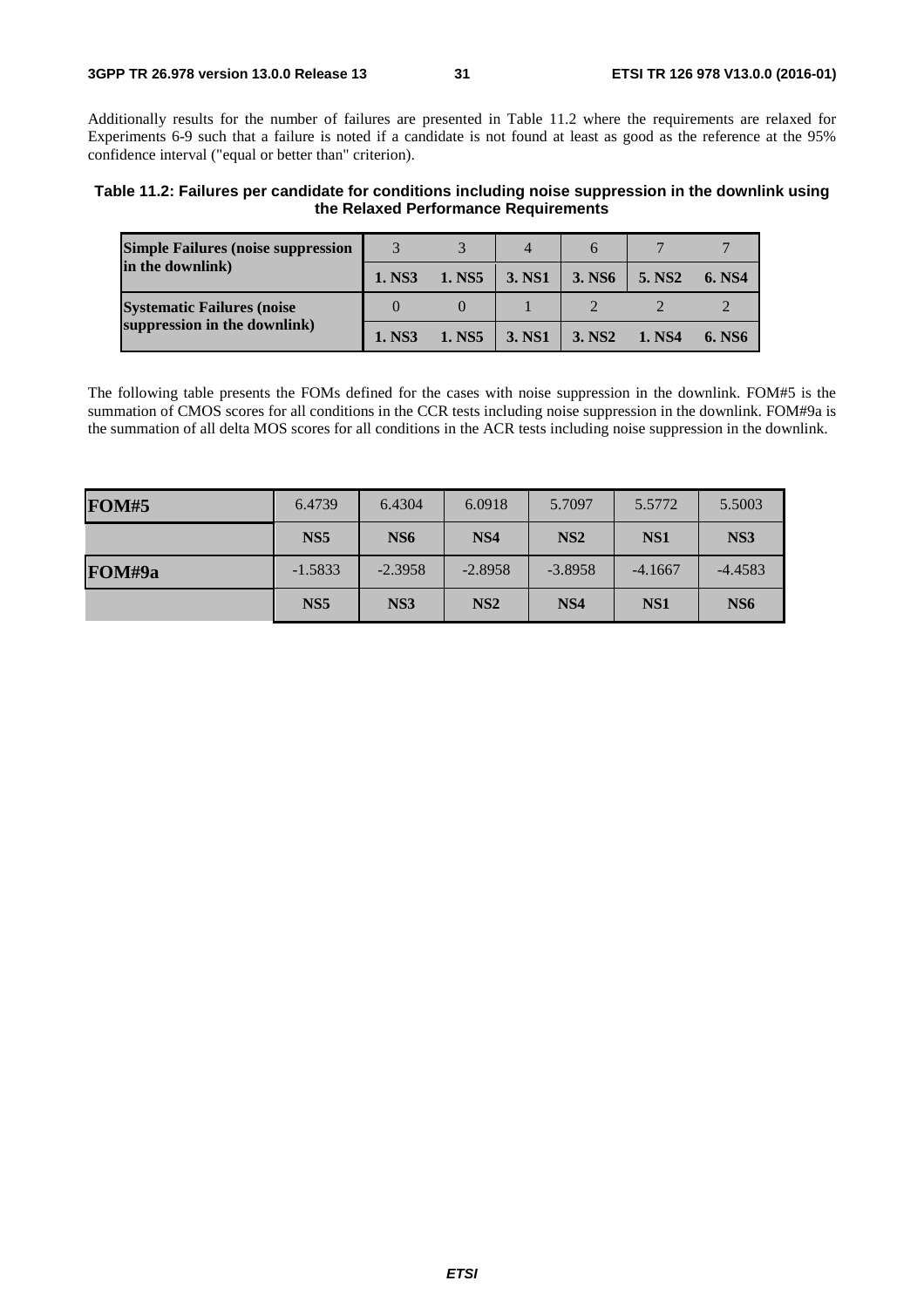## Annex A: Key Selection Phase Documents

All the following documents can be found on the ETSI FTP site:

http://docbox.etsi.org/tech-org/smg/Document/smg11/SMG11\_amr\_ns/NS\_Sel\_Phase/

Design constraints: AMR-NS\_Design\_Constraints1.0.doc Selection Phase Deliverables: Deliverables Deliverables1-1.doc Selection Rules: NSSelRules1.1.doc Processing functions ProcFunc\_v012.zip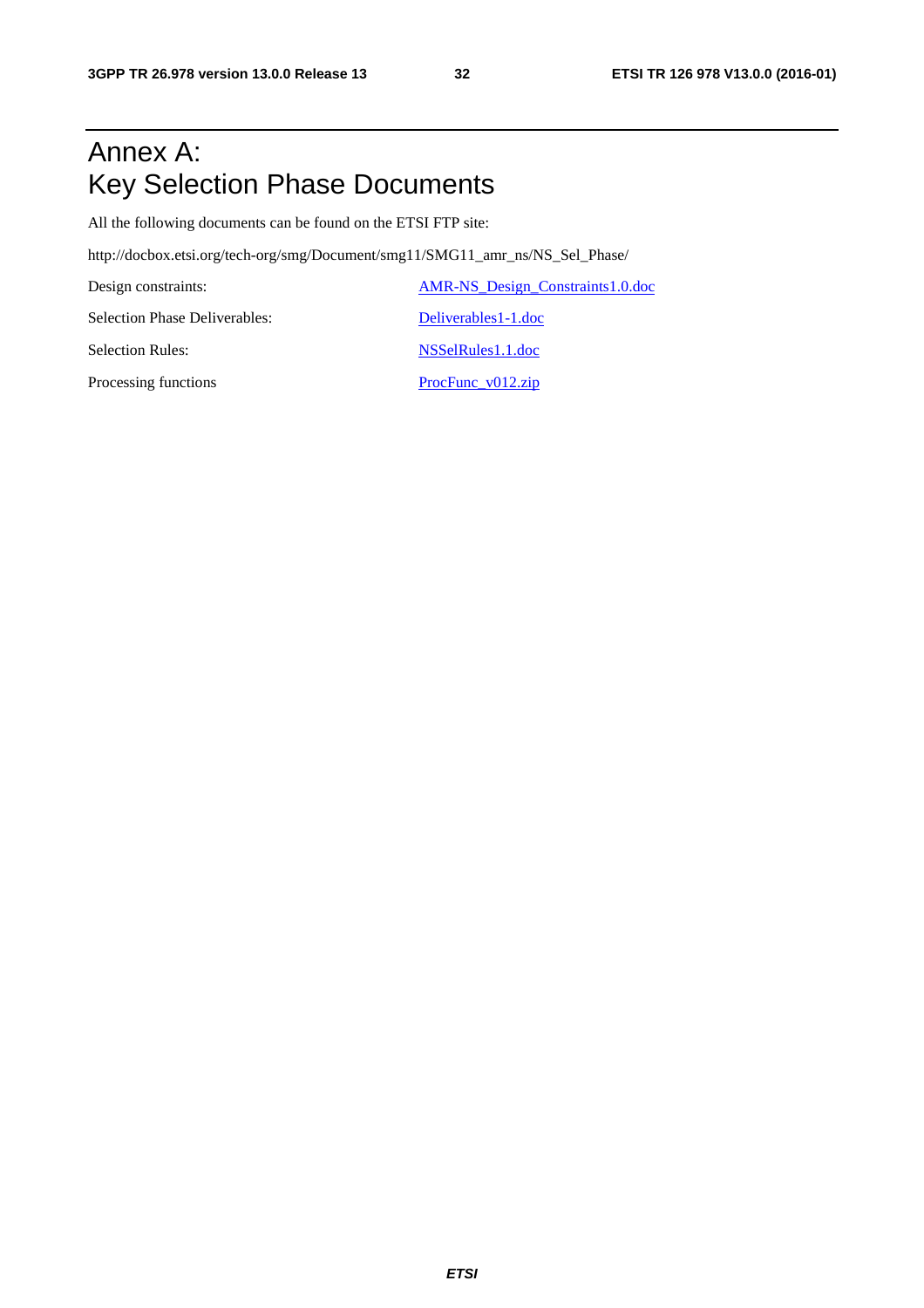## Annex B: Selection Phase Test Plan

See associated file Test-plan.doc.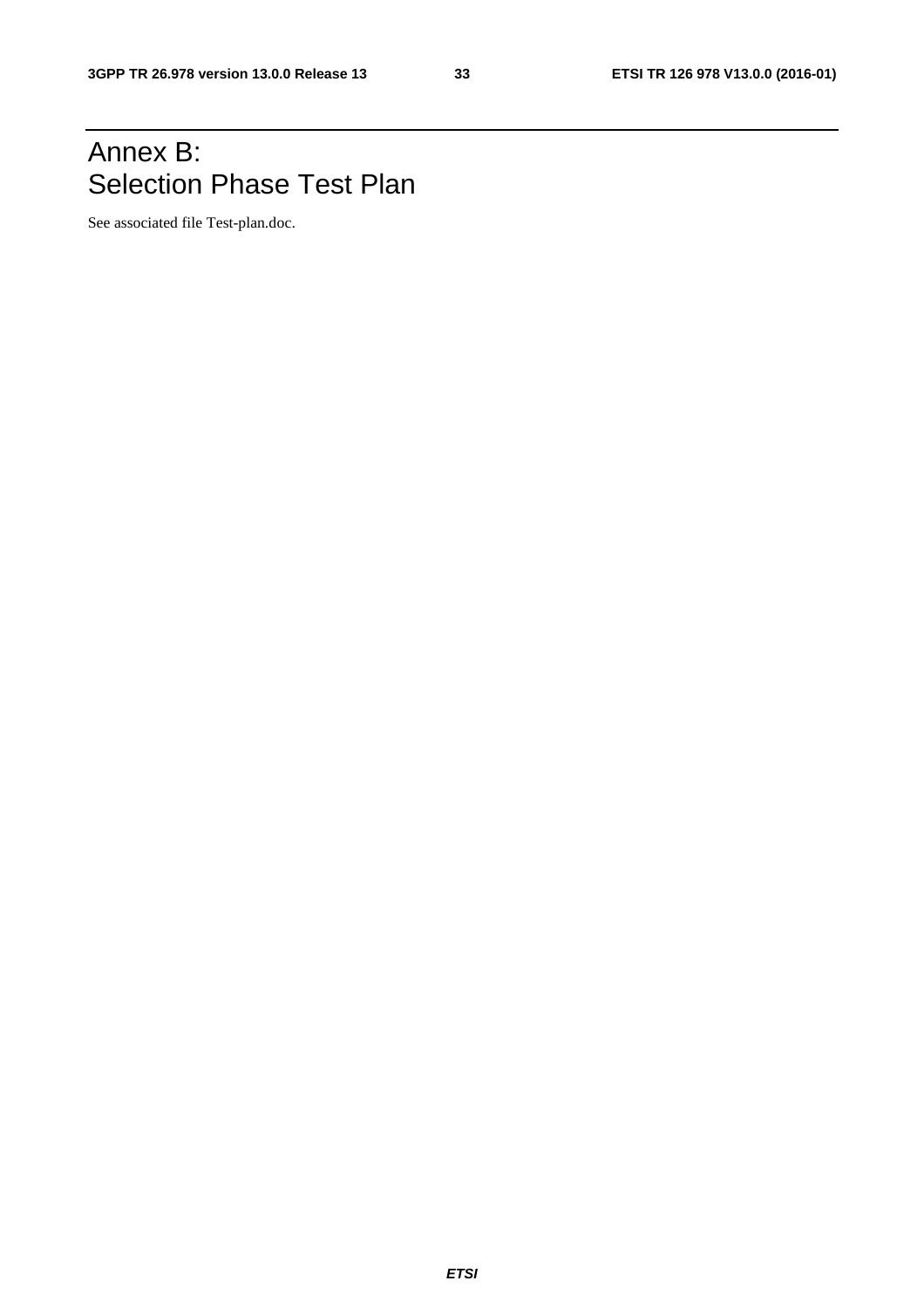## Annex C: Global Analysis Spreadsheet

See associated files AMR-NS\_CCR\_v1.xls, AMR-NS\_MOS\_v1.xls.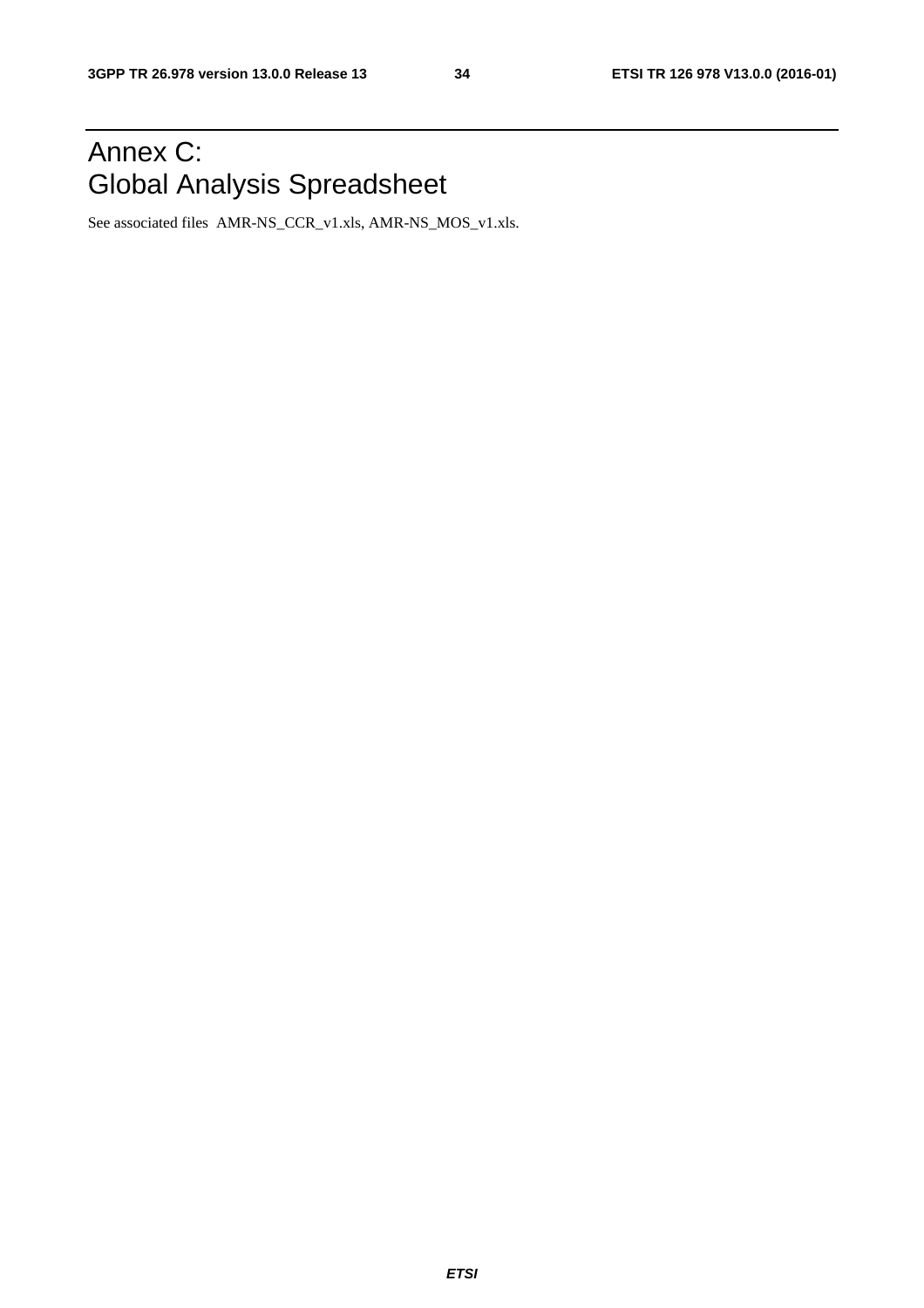## Annex D: Methodologies for Measuring Subjective SNR Improvement

## D.1 CCR Experiments

The purpose of experiments  $4&5$  is to evaluate the performances of the NS algorithms in background noise conditions with two different bit-rates (5.9 kbps and 12.2 kbps). For these experiments three types of noise have been selected: car noise, street noise and babble noise. For each type of noise two different nominal SNR levels have been set:

| Noise type    | SNR sub-exp. a [dB] | SNR sub-exp. b[dB] |
|---------------|---------------------|--------------------|
| Car           |                     |                    |
| <b>Street</b> |                     |                    |
| <b>Babble</b> |                     |                    |

For each sub-experiment and for each type of noise three (two for babble noise) ideal NS reference conditions will be processed:

| <b>Ideal SNR improvement</b>       |
|------------------------------------|
| SNR sub-exp. +4 dB                 |
| SNR sub-exp. +7 dB                 |
| SNR sub-exp. $+10$ dB <sup>1</sup> |

Each ideal NS will be compared during the sub-experiment with the speech+noise signals mixed at the nominal SNR levels. This lead to a total number of CCR reference results of 3 per sub-experiment (2 for the babble noise) corresponding to 3 (2 for the babble noise) SNR improvement levels. By connecting adjacent point by straight lines we will obtain a graph giving a correspondence between CCR notes and perceived SNR improvement (cf. figure D.1).

Finally the perceived SNR improvement for an AMR-NS candidate is obtained for each candidate using the CCR vs SNR graph as illustrated in figure D.1.

1

<sup>1</sup> This condition will be available only for car and street noise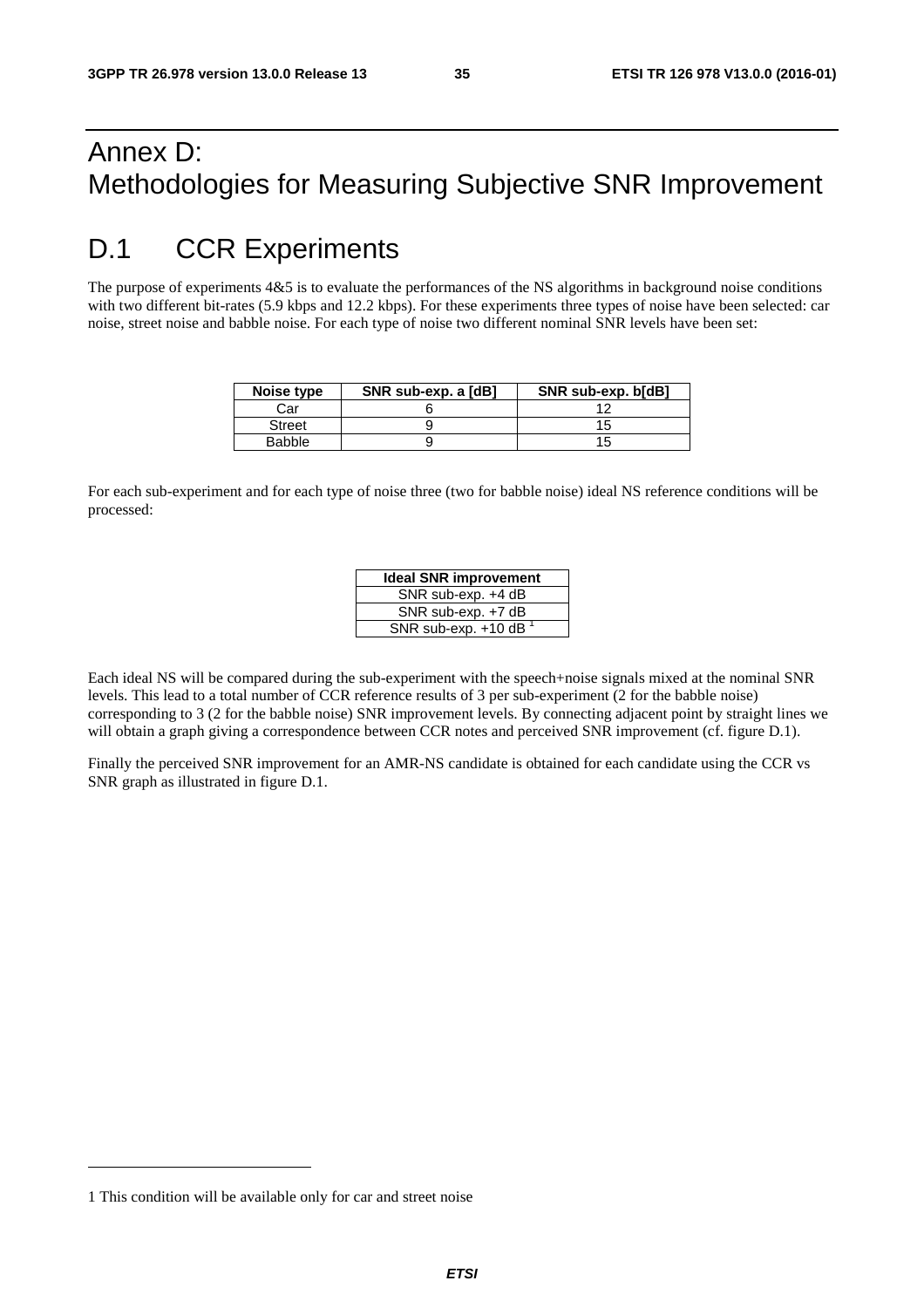

**Figure D.1: Example of CCR versus SNR improvement graph O: ideal NS score, \*:AMR-NS candidate score.** 

#### **Ranking for CCR experiments**

The ranking of different algorithms is obtained by using a weighted sum of the perceived SNR improvement for each candidate according to:

Score AMR - NSx = 
$$
\frac{1}{2} [0.6 \cdot (SNRimp - 4a + SNRimp - 5a) + 0.4 \cdot (SNRimp - 4b + SNRimp - 5b)]
$$

where SNRimp\_ny is the perceived SNR improvement for sub-experiment number ny. In this expression a higher weight is given to results obtained with a lower nominal SNR levels cause it is generally easier to discriminate the NS algorithms in the lower SNR.

## D.2 ACR Experiments

The methodology for evaluating the subjective SNR improvement for the ACR tests (Experiments 3 a, b, and c) is similar to the methodology used for the CCR tests. For each Experiment a, b, and c (car noise, street noise, and babble noise) the performance is evaluated for two different SNR levels, resulting in two sub-experiments per experiment:

| <b>Experiment</b> | Noise type   | SNR sub-exp 1 [dB] | SNR sub-exp 2 [dB] |
|-------------------|--------------|--------------------|--------------------|
| За                | Car noise    |                    |                    |
| 3b                | Street noise |                    |                    |
| 3c                | Babble noise |                    |                    |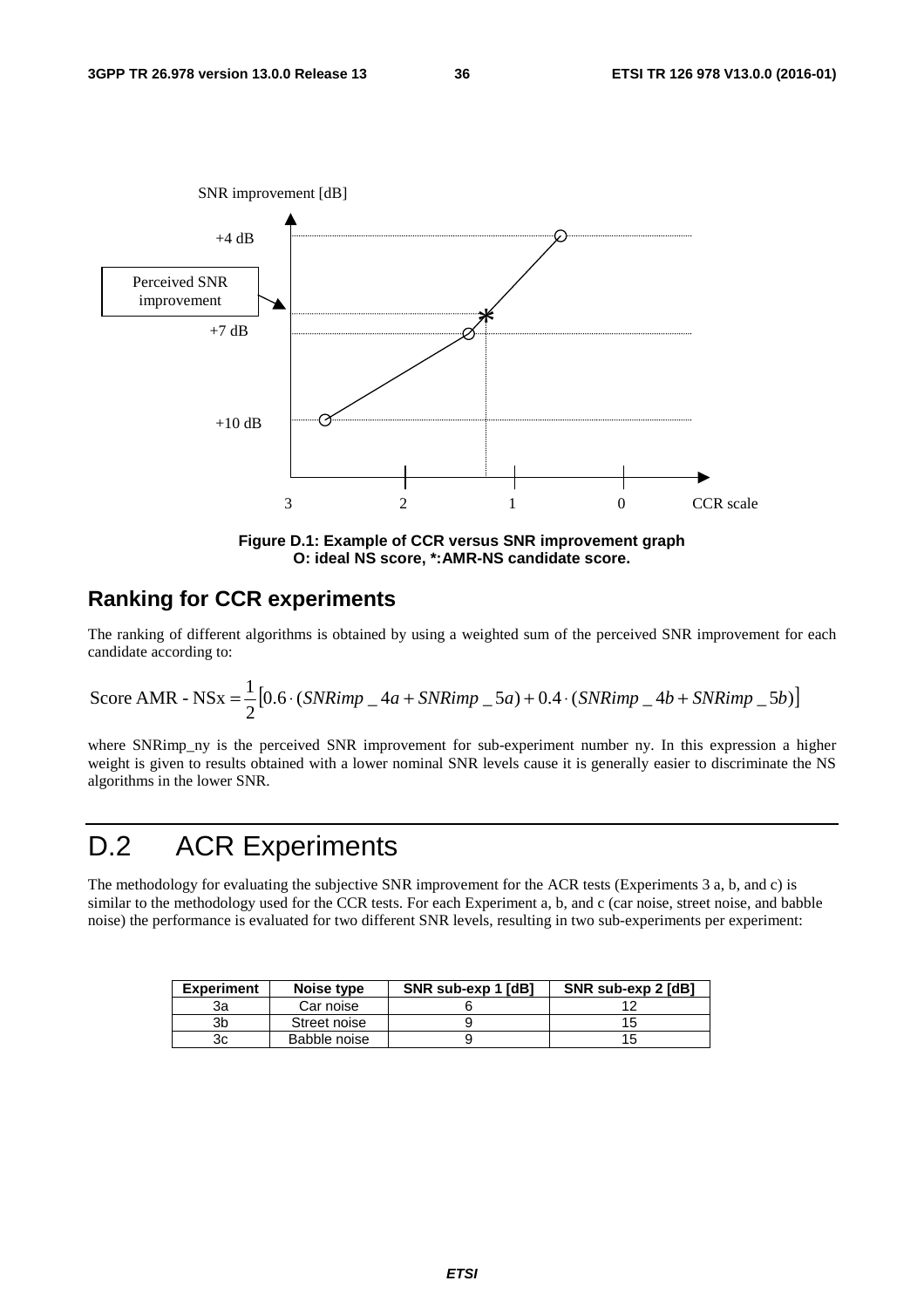For each noise type in sub-experiment 1 (the lower SNR) the material will be processed with an ideal NS reference with attenuation of 4, 6, 8, 10, and 12 dB. For each noise type in sub-experiment 2 (the higher SNR) the material will be processed with an ideal NS reference of 4, 6, 8, 10 dB. (Note that some of the conditions in the sub-experiments will result in similar total SNR. However the speech sample randomization differs between the two sub-experiments). By connecting the ACR score for adjacent ideal NS reference attenuation points by straight lines, graphs giving correspondence between ACR scores and perceived SNR improvement is obtained (cf. Figure D.2) for each noise type in each sub-experiment. Similarly to the case for the CCR Experiments, the perceived SNR improvement for an AMR-NS candidate is obtained using the ACR vs SNR graph as illustrated in Figure D.2.



**Figure D.2. Example of ACR versus SNR improvement graph X: ideal NS score, \*:AMR-NS candidate score.** 

#### **Ranking for ACR experiments**

The ranking of the different AMR-NS candidates for each noise type is obtained by averaging the subjective SNR improvement values for each of the two sub-experiments.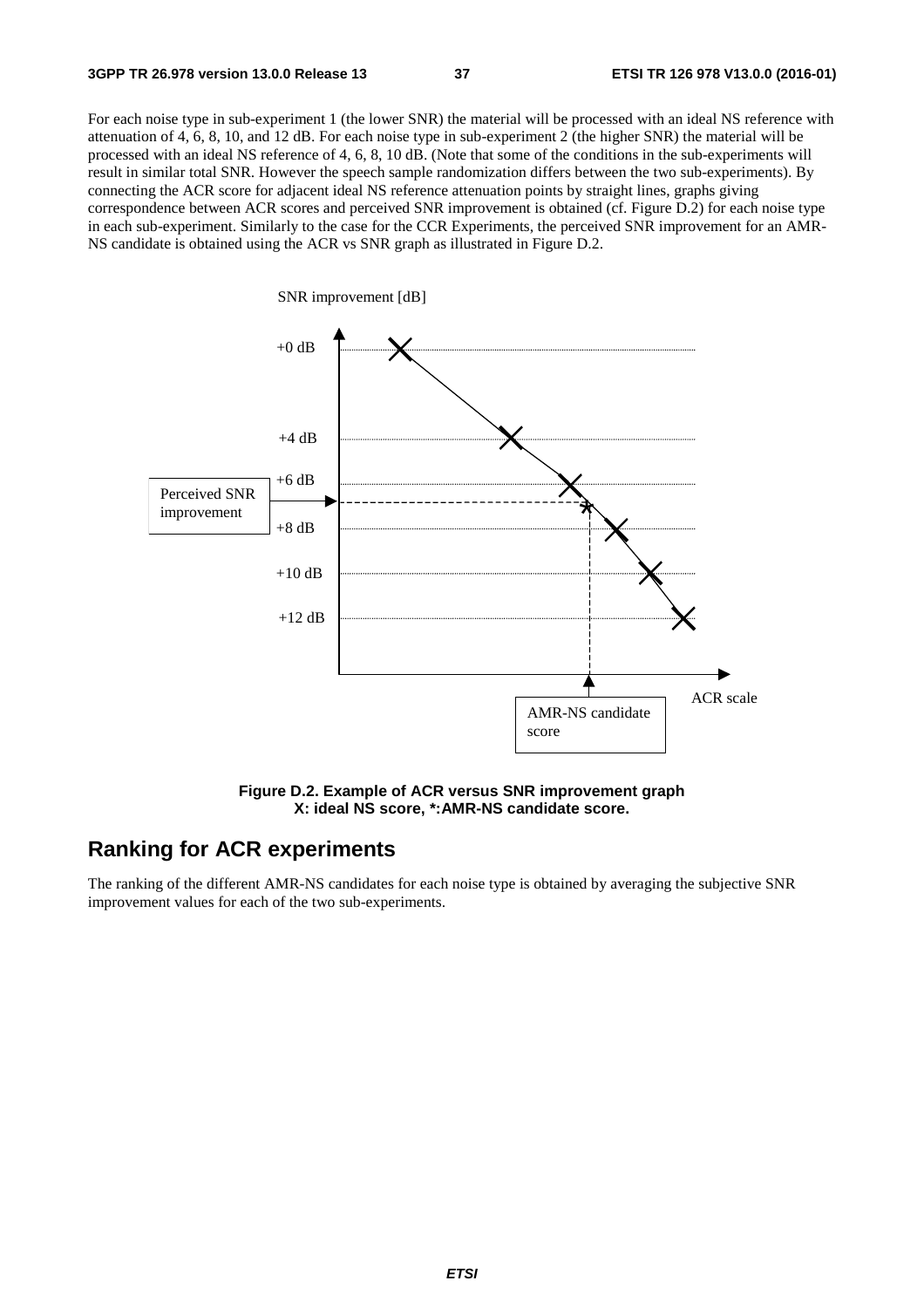## Annex E: Methodology for NS performance evaluation by Objective Means

This annex presents a two objective measures that were used in the AMR/NS selection phase for characterising the performance of the noise suppression (NS) candidate solutions.

#### **NEW proposals for objective measures and TEST SIGNALS**

#### **Notations**

The following notations are used in the formulation of the objective measures.

- The operator AMR(·) corresponds to applying the AMR speech encoder and decoder on the input.
- The operator NR(⋅) corresponds to applying the NS algorithm, and the AMR speech encoder and decoder on the input.
- The clean speech signals will be referred as  $s_i$ ,  $i = 1$  to I.
- The noise signals will be referred as  $n_i$ ,  $j = 1$  to J.
- The noisy speech test signals will be referred as  $d_{Ij} = \beta_{ij}(SNR) n_j + s_i$ ,  $i = 1$  to *I*,  $j = 1$  to *J*, where  $d_{ii}$  is built by adding s<sub>i</sub> and n<sub>i</sub> with a pre-specified SNR as presented below.
- The processed signal will be referred as  $y_{ij} = NR$  ( $d_{ij}$ ), the operator NR(⋅) referring to the processing by the NS algorithm and the AMR speech codec.
- The reference signal in the calculations shall be either the noisy speech test signal  $d_{ii}$  itself or  $d_{ii}$  processed by the AMR speech codec without NS processing. The latter signal will be referred to as  $\mathbf{c}_{Ij} = \mathbf{AMR}(\mathbf{d}_{ij})$ *, i = 1 to I,*  $j = 1$  to J, where the operator AMR(⋅) refers to processing by the AMR speech codec with no NS. The relevant reference signal will be indicated in the formulation of each objective measure below.
- The notation  $Log(\cdot)$  indicates the decimal logarithm.
- β**ij(SNR)** is the scaling factor to be applied to the background noise signal **ni** in order to have a ratio **SNR** (in dB) between the clean speech signal **si** and **nj**. The scaling of the input speech and noise signals is to be carried according to the following procedure:
- The clean speech material is scaled to a desired dBov level with the ITU-T recommendation P.56 [9] speech voltmeter, one file at a time, each file including a sequence of one to four utterances from one speaker.
- A silence period of 2 s is inserted in the beginning of each of the resulting files to make up augmented clean speech files.
- Within each noise type and level, a noise sequence is selected for every speech utterance file, each with the same length as the corresponding speech files, and each noise sequence is stored in a separate file.
- Each of the noise sequences is scaled to a dBov level leading to the SNR condition corresponding to the β**ij(SNR)** value in each of the test cases by applying the RMS level based scaling according to the P.56 [9] recommendation.
- The determination of which frames contain active speech is to be carried out with reference to the ITU-T recommendation P.56 [9] active speech level measurement and is related to the classification of the frames into the presented speech power classes which is explained below.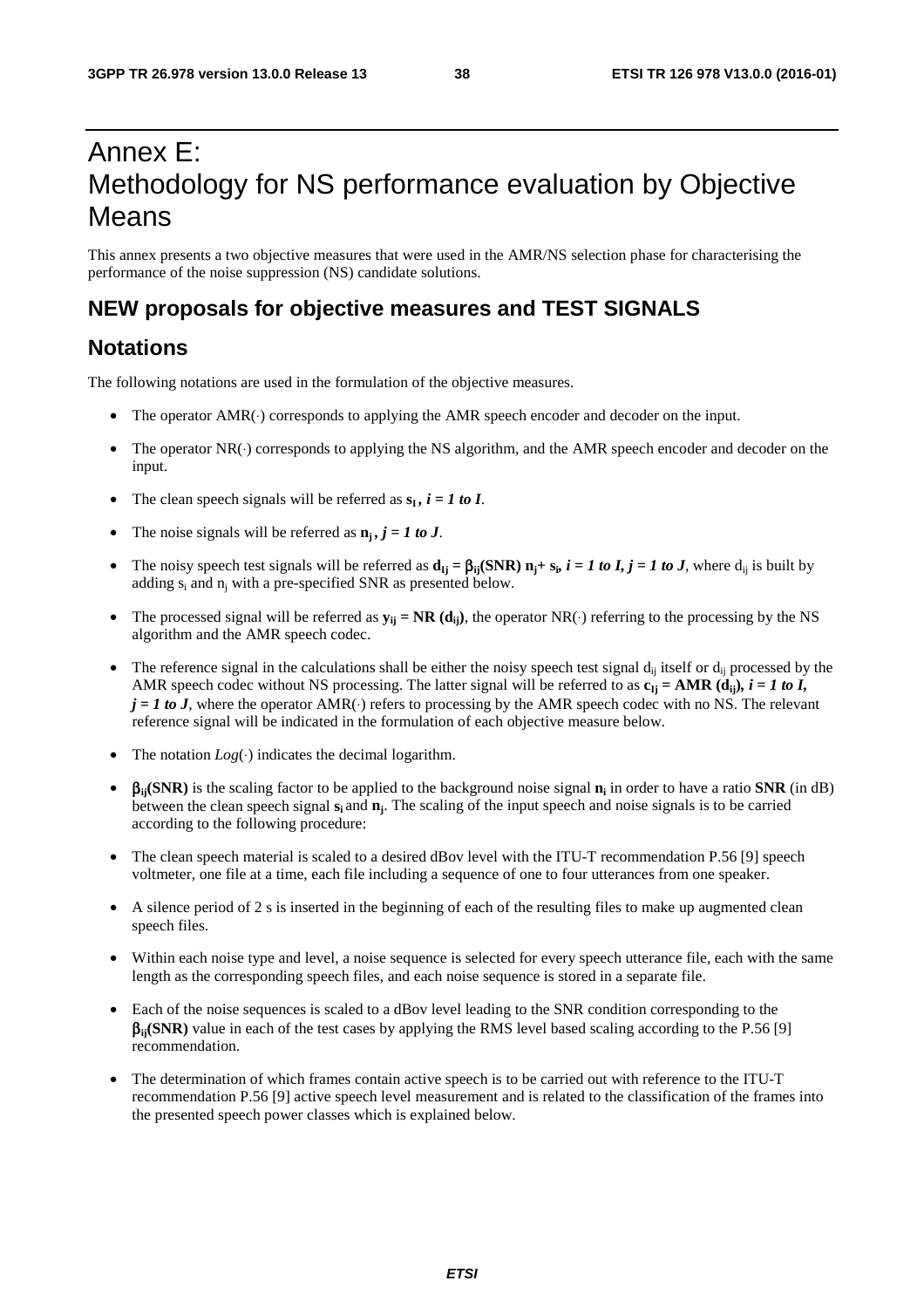#### **Test material**

The test material should manifest at least the following extent:

• Clean speech utterance sequences: 6 utterances from 4 speakers - 2 male and 2 female - totalling 24 utterances;

Noise sequences:

- car interior noise, 120 km/h, fairly constant power level;
- street noise, slowly varying power level.

Special care should be taken to ensure that the original samples fulfill the following requirements:

- the clean speech signals are of a relatively constant average (within sample, where 'sample' refers to a file containing one or more utterances) power level;
- the noise signals are of a short-time stationary nature with no rapid changes in the power level and no speechlike components.

Preferably, the test signals should cover the following background noise and SNR conditions:

- car noise at  $3$  dB,  $6$  dB,  $9$  dB,  $12$  dB and  $15$  dB;
- street noise at 6 dB, 9 dB, 12 dB, 15 dB and 18 dB.

A feasible subset of these conditions giving a practically useful indication of the achieved performance would be:

- car noise at 6 dB and 12 dB;
- street noise at 9 dB and 15 dB.

The samples should be digitally filtered before NS and speech coding processing by the MSIN filter to become representative of a real cellular system frequency response.

**NOTE:** In the application of the presented objective measures, there is no need to remove the 2 s initial convergence period referred to above after the processing from the test material. Namely, the classification of the frames being based on the clean speech signal and on comparisons to the active speech level, no frames from the initial convergence period will be involved in any of the measurements.

#### **Proposal for objective measures for NS performance assessment**

**Assessment of SNR improvement level.** The SNR improvement measure, *SNRI*, measures the SNR improvement achieved by the NS algorithm. SNR improvement is calculated separately in three frame power gated factors of active speech signal, namely, high, medium and low power constituents of the signal. These categories are used to characterise the effect of the NS processing on speech, allowing to distinguish the effect on strong, medium and weak speech. In addition to calculating the SNR improvement separately on the three categories, they are used to form an aggregate measure.

The calculation is here presented for the high power speech class:

For each background noise condition j

For each speaker i

Construct a noisy input signal  $d_{ii}$  as follows:

 $d_{ij}(n) = \beta_{ij} n_j(n) + s_i(n)$ 

where  $\beta_{ii}$  depends on the SNR condition according to the procedure described above

 $c_{ii} = AMR$  (d<sub>ij</sub>)

 $y_{ij} = NR (d_{ij})$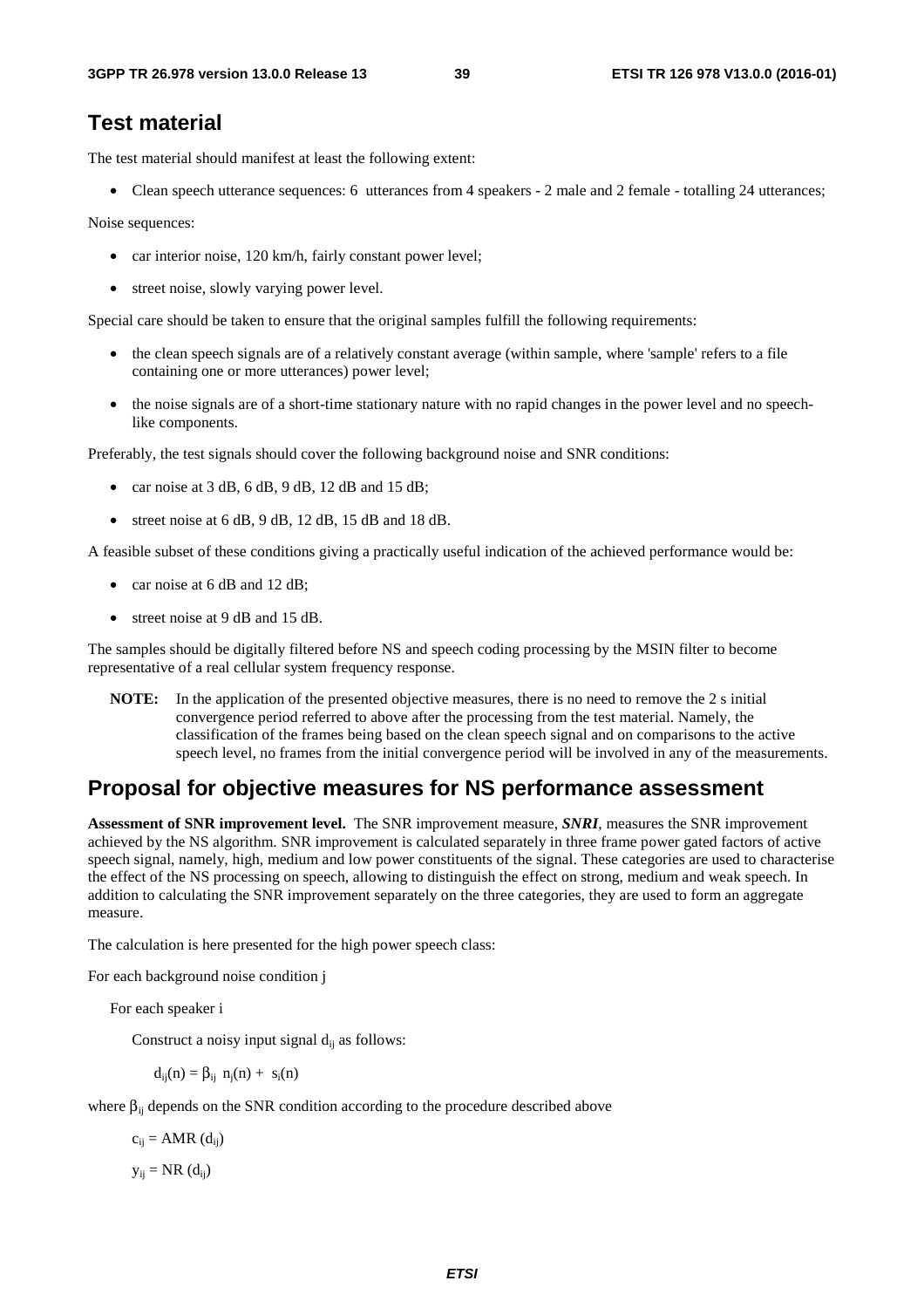$$
\xi + \frac{1}{K_{sph}} \sum_{k \text{ sph } k}^{k \text{ sph } k \text{ sph } 2} Y_{ij}^{2}(n)
$$
\n
$$
\text{SNRout\_h}_{ij} = \frac{\xi + \frac{1}{K_{sph}} \sum_{k \text{ nse. } K_{nse}^{2}} \sum_{l \text{ sph } 2}^{k \text{ sph } 2} Y_{ij}^{2}(n)}{\xi + \frac{1}{K_{nse}} \sum_{l = k_{nse, 1}}^{k \text{ sse. } K_{nse}^{2}} \sum_{n = l \text{ sph}}^{k \text{ sph } 2} Y_{ij}^{2}(n)}
$$
\n
$$
\text{SNRin\_h}_{ij} = \frac{\xi + \frac{1}{K_{sph}} \sum_{k \text{ sph } k}^{k \text{ sph } k \text{ sph } 2} Y_{ij}^{2}(n)}{\xi + \frac{1}{K_{nse}} \sum_{l = k_{nse, 1}}^{k \text{ sph } k \text{ sph } 2} Y_{ij}^{2}(n)} - 1
$$
\n
$$
\xi + \frac{1}{K_{nse}} \sum_{l = k_{nse, 1}}^{k \text{ sse. } K_{nse}^{2}} \sum_{n = l \text{ sph } 2}^{k \text{ sph } 2} C_{ij}^{2}(n)
$$
\n
$$
\text{SNRout\_h}_{ij} \leq \xi \vee \text{SNRin\_h}_{ij} \leq \xi
$$
\n
$$
\text{SNRout\_h}_{ij} \leq \xi \leq \text{SNRin\_h}_{ij} \leq \xi \tag{1}
$$

 $\left\{10 \cdot \left[\text{Log}(\text{SNRout}_{\text{u}}) - \text{Log}(\text{SNRin}_{\text{u}}) \right]\right\}$  $\overline{a}$ ⎧  $=\begin{cases} 0 & ; \quad \text{SNRout}_{ij} \leq \xi \vee \text{SNRin}_{ij} \leq \xi \leq 0 \ 10 \cdot \left[\text{Log}(\text{SNRout}_{ij}) - \text{Log}(\text{SNRin}_{ij})\right] & ; \quad \text{else} \end{cases}$ SNRI\_h <sup>ij</sup> | 10 ·  $\lfloor$ Log(SNRout\_h<sub>ij</sub> ) – Log(SNRin\_h<sub>ij</sub> ij

where *<sup>k</sup>*  $s_{\text{sph}}$  and  $K_{\text{sph}}$  are the index and the total number of frames containing speech of a high power *k nse* and *Knse* are the corresponding index and total number of noise only frames

 $\xi > 0$  is a constant that should be set at  $10^{-5}$ 

SNRI\_mij correspondingly for medium power frames

SNRI\_lij correspondingly for low power frames

$$
SNRI_{ij} = \frac{1}{K_{sph} + K_{spn} + K_{spl}} \left( K_{sph} \cdot SNRI_h + K_{spm} SNRI_m + K_{spl} SNRI_l_{ij} \right) \tag{2}
$$

$$
SNRI_j = \frac{1}{I} \sum_{i=1}^{I} SNRI_{ij}
$$
 (3)

$$
SNRI = \frac{1}{J} \sum_{j=1}^{J} SNRI_j
$$
\n(4)

In addition, measures for the SNR improvement in the high, medium and low power speech classes (SNRI\_h, SNRI\_m, SNRI\_l, respectively) shall be recorded based on the following formulae:

SNRI<sub>h</sub> = 
$$
\frac{1}{J} \sum_{j=1}^{J} SNRI_{j} = \frac{1}{J} \sum_{j=1}^{J} \frac{1}{I} \sum_{i=1}^{I} SNRI_{j}
$$
 (5)

SNRI\_m = 
$$
\frac{1}{J} \sum_{j=1}^{J} SNRI_m
$$
  $= \frac{1}{J} \sum_{j=1}^{J} \frac{1}{I} \sum_{i=1}^{I} SNRI_m$  (6)

$$
SNRI_{\_} = \frac{1}{J} \sum_{j=1}^{J} SNRI_{\_} = \frac{1}{J} \sum_{j=1}^{J} \frac{1}{I} \sum_{i=1}^{I} SNRI_{\_} = \frac{1}{1}
$$
\n(7)

To determine which frames belong to high, medium and low power classes of active speech and which present pauses in the speech activity (noise only), the active speech level (in dB) sp\_lvl of the noise free speech  $s_i(n)$  is first determined according to the ITU-T Recommendation P.56 [9]. Thereafter, the frames are classified into the four classes as follows:

for all signal frames k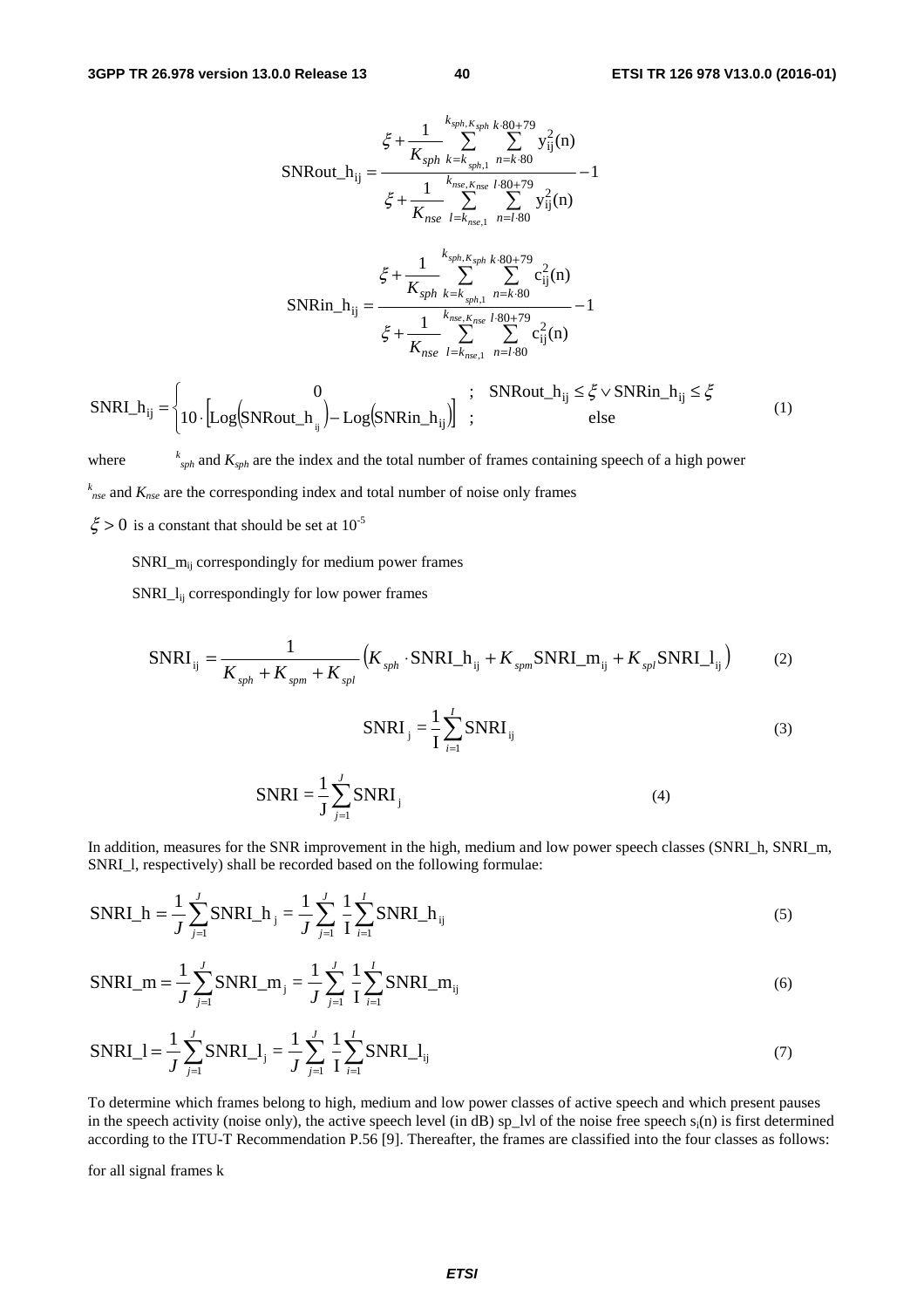sp\_pow(k) = 10 log  
\n
$$
\begin{bmatrix}\n\text{max}\n\begin{bmatrix}\n\frac{k \cdot 80 + 79}{m \cdot 80} & n \cdot 80 \\
\epsilon, \frac{n = k \cdot 80}{80}\n\end{bmatrix}\n\end{bmatrix}
$$
\n(s)  
\nif sp\_pow(k) \ge sp\_lvl + th\_h  
\n{k<sub>sph, length(k<sub>sph</sub>) + 1} = {k<sub>sph, length(k<sub>sph</sub>), k}  
\nelse if sp\_pow(k) \ge sp\_lvl + th\_m  
\n{k<sub>spm, length(k<sub>spm</sub>) + 1} = {k<sub>spm, length(k<sub>spm</sub>), k}   
\nelse if sp\_pow(k) \ge sp\_lvl + th\_l  
\n{k<sub>spl, length(k<sub>spl</sub>) + 1} = {k<sub>spl, length(k<sub>spl</sub>), k}   
\nelse if sp\_lvw(k) \ge sp\_lvl + th\_l  
\n{k<sub>spl, length(k<sub>spl</sub>) + 1} = {k<sub>spl, length(k<sub>spl</sub>), k}   
\nelse if sp\_lvl + th\_l = sp\_pow(k) < sp\_lvl + th\_l</sub></sub></sub></sub></sub></sub></sub></sub>

where  $\varepsilon > 0$  is a constant whose value shall be such that in the dB scale, it shall be below sp\_lvl + th\_nl; a value of  $10^{-7}$  should be used if sp\_lvl = -26 dBov and th\_nl = -34 dB, as proposed below

th\_h, th\_m, th\_l are pre-determined lower threshold power levels for classifying the speech frames to the high, medium, and low power classes, correspondingly.

We want to make the following notes on the formulation of the frame classification:

- 1) The lower bound for the power of the noise-only class of frames is motivated by a desire to restrict the analysis to noise frames that are among or close the speech activity, hence excluding long pauses from the analysis. This makes the analysis concentrate increasingly on the effects encountered during speech activity.
- 2) We realise that in poor SNR conditions, the noise power level may occur to be higher than the lower bound of some of the speech power classes. However, even in this case, the information of the effect on the low power portions of speech may be informative. Naturally, another way of formulating the measure might be to make the power thresholds dependent on the noise level. This would, however, restrict the comparability of the SNR improvement figures of the different classes over experiments with different background noise content.
- 3) The presented method of classifying the speech frames in the designated classes and, hence, determining values for the SNR improvement measures, is only applicable if all the used power level threshold values are higher than the corresponding power threshold level derived in the speech level measurement referred to above.

A preferable scaling for the clean speech material is a normalisation to the active speech level of  $-26$  dBov. In such a case, the following values should be used for the power class thresholds:

$$
th_h = -1 dB
$$
  
\n
$$
th_m = -10 dB
$$
  
\n
$$
th_l = -16 dB
$$
  
\n
$$
th_m = -19 dB
$$
  
\n
$$
th_m = -34 dB
$$
  
\n(10)

According to experimentation, the results of the analysis are not highly sensitive to the selection of the threshold values. However, the determination of the th\_l and th\_nh threshold values is somewhat critical to avoid confusion between low power speech and a weak background noise typically present in the clean speech samples.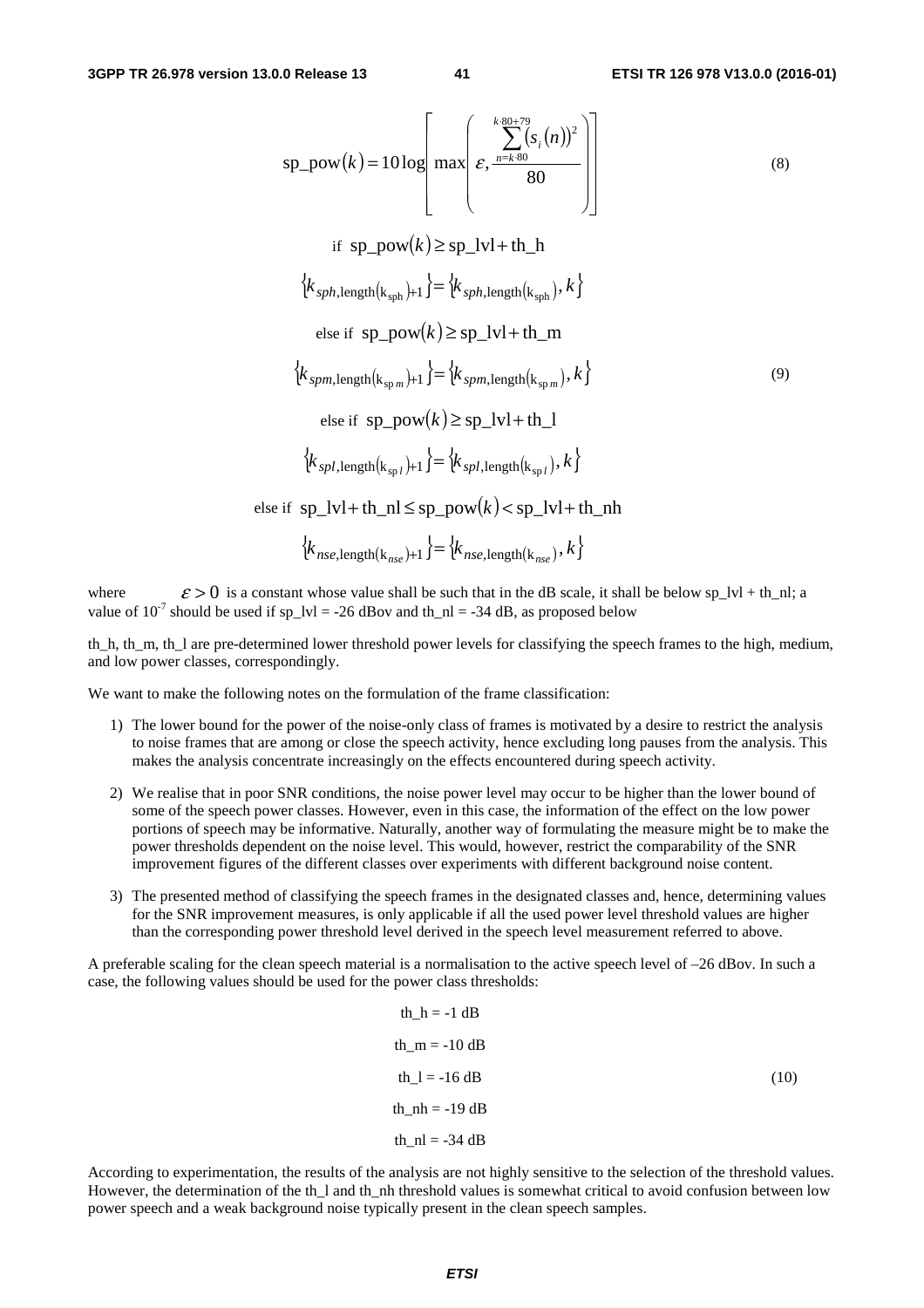**Assessment of noise power level reduction.** The noise power level reduction *NPLR* measure relates to the capability of the NS method to attenuate the background noise level.

The *NPLR* measure is calculated as follows:

For each background noise condition j

For each speaker i

Construct a noisy input signal  $d_{ii}$  as follows:

$$
d_{ij}(n) = \beta_{ij} \ n_j(n) + s_i(n)
$$

where  $\beta_{ii}$  depends on the SNR condition according to the procedure described above

$$
c_{ij} = AMR (d_{ij})
$$

 $y_{ij} = NR(d_{ij})$ 

$$
NPLR_{ij} = 10 \cdot \left\{ \text{Log}\left[ \xi + \frac{1}{K_{nse}} \sum_{k=k_{nse,1}}^{k_{nse,K_{nse}} k \cdot 80 + 79} \sum_{n=k \cdot 80}^{27} y_{ij}^2(n) \right] \right\}
$$

$$
-\mathrm{Log}\left[\xi + \frac{1}{K_{nse}} \sum_{l=k_{nse,1}}^{k_{nse,K_{nse}}} \sum_{n=l \cdot 80}^{180+79} c_{ij}^2(n)\right],\tag{11}
$$

where  $\xi > 0$  is a constant, such as  $10^{-5}$ ;

*knse* and *Knse* are the corresponding index and total number of noise only frames

$$
NPLR_j = \frac{1}{I} \sum_{i=1}^{I} NPLR_{ij}
$$
\n(12)

$$
NPLR = \frac{1}{J} \sum_{j=1}^{J} NPLR_j
$$
\n(13)

**Comparison of** *SNRI* **and** *NPLR***.** A comparison of the *SNRI* and *NPLR* measures can be used to acquire an indication of possible speech distortion produced by the tested NS method. If the *NPLR* parameter assumes clearly higher values than *SNRI*, it can be expected that the NS candidate causes distortion to speech. This relation, however, always needs to be verified through a comparison between the objective measures and corresponding subjective test results.

#### **Comments on the AMR/NS selection test material**

We have expressed above the premise that the street noise test material used in conjunction with the presented objective quality measures should be of a slowly varying power level. As a candidate proponent having gone through the processing of the source speech material with our AMR/NS candidate solution, we now have some experience on the noise material used for the AMR/NS selection tests. Our impression of the street noise material is not quite consistent with the requirement stated above. Namely, the street noise samples appear to contain, to some extent, background speech, horns and similar components whose frame power varies in a rate whose range coincides that of speech. Hence, the results to be obtained for the street noise conditions have to be interpreted with special care.

#### **On the scope of usage of objective measures for NS evaluation**

The objective measures presented in the present document are intended for characterising some relevant aspects of the performance of NS algorithms. Prior to the selection phase testing, it was noted that they might help in the comparison of AMR/NS candidates that are found equal by other means. However, we want to emphasise that the figures obtained with the proposed measures were decided to be used as auxiliary information only. The subjective test results were acknowledged as the principal data for ranking the AMR/NS candidates in the selection process.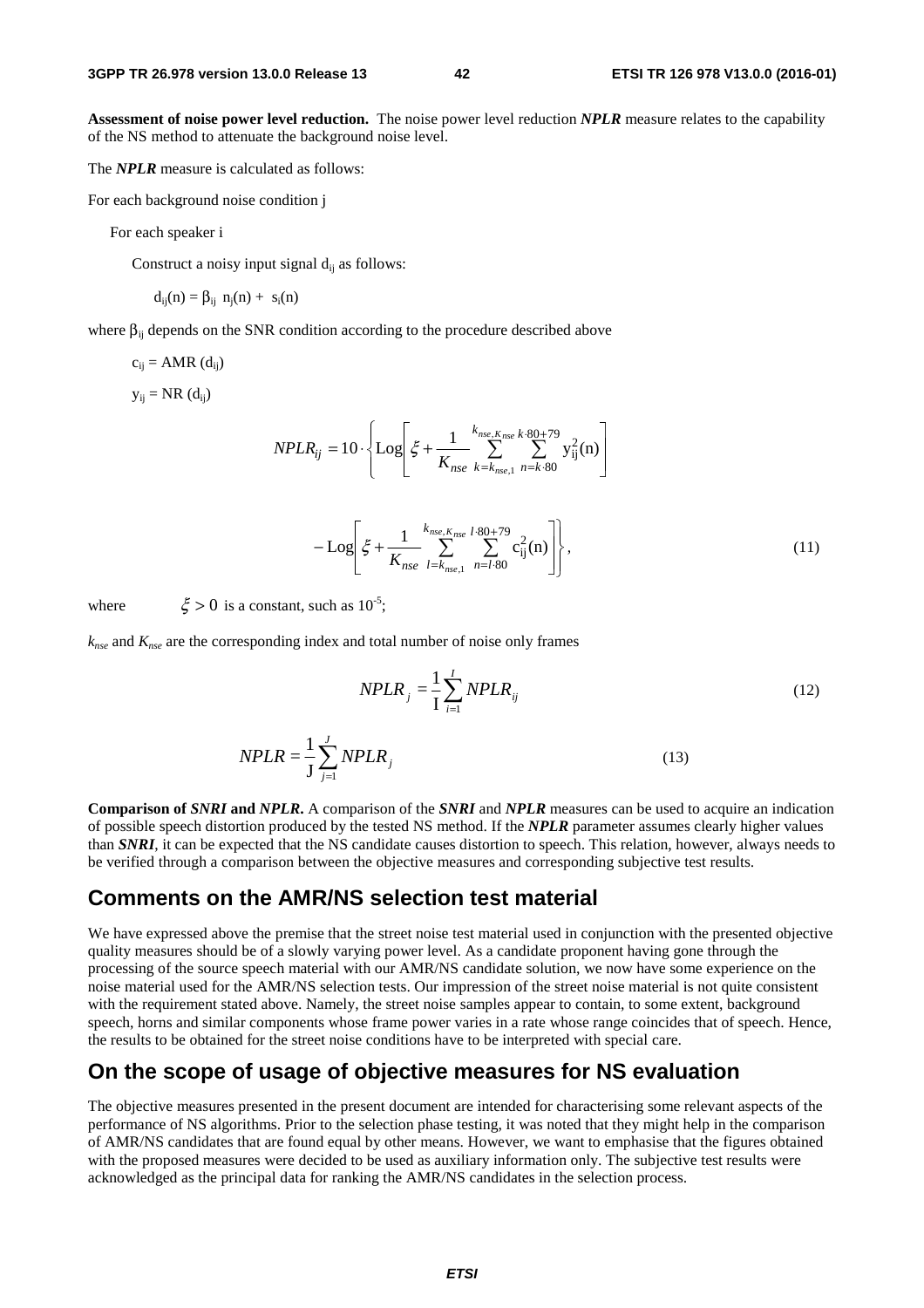## Annex F: Methodology for Measuring Impact on Voice Activity Factor (VAF)

This contribution presents a proposal for the measurement of the VAF (Voice Activity Factor) references. This method is also suggested for the measurements of the candidate's VAF. Nortel Networks will conduct them and provide a report for the Noise Suppresser Selection Phase (i.e. 15<sup>th</sup> Nov. 1999). Nortel Networks will also provide the means to conduct the same measurements for a cross checking.

References:

[1] Noise Suppression for the AMR codec, Service Description, Stage 1.

[2] Tdoc SMG11 288/99, Test Plan Specification for the AMR NS Selection Phase v1.7.

#### **2.0 Voice activity Factor Measurement**

#### **2.1 General**

The Voice Activity Factor is defined as the ratio of the number of frames declared as speech (SPEECH) by the AMR Voice Activity Detector (VAD) over the total number of frames during a given time.

The parameter of interest for an operator regarding the radio usage efficiency is the mean Radio Channel Activity Factor (RAF) in a cell. This RAF corresponds to the ratio of the number of transmitted bursts to the number of timeslots available during a given time. The RAF is somehow linked to the VAF (depending on the Traffic channel FR or HR, the number of SID\_FIRST frames and the number of SID\_UPDATE frames). For the sake of simplicity, we limit the measurement to the VAF. But, the method described and the C code also enable the computation of the RAF if needed.

#### **2.2 VAF requirements**

The requirements for the NS candidate regarding the VAF are the following [1]:

"The AMR speech codec with noise suppression activated should not significantly increase channel activity when used in conjunction with DTX.

Channel activity increase will be measured thanks to the Voice Activity factor (VAF), defined as follows.

Let x be the VAF measured by the AMR VAD as an averaged value on all clean speech signals

Let y be the VAF measured by the AMR VAD without AMR NS active as an averaged value on all clean speech + noise signals (where the applicable clean speech signal is the speech signal used in the measure of x).

Let w be the VAF measured by the AMR VAD with AMR NS active as an averaged value on all clean speech +noise signals (where the applicable clean speech signal is the speech signal used in the measure of x). w is required to be less than the maximum of y and x. Any case where w is greater than y should be further investigated.

For real world signals, w is required not to be significantly greater than y. Any case where w is greater than y should be further investigated.

These requirements shall apply to all standardised AMR VADs. (w,x,y) are determined using all VADs, and the requirements are checked relatively to each AMR VAD independently."

As a consequence, values X and Y are independent of the NS candidate. They are considered as reference values. W can be computed by the candidate using the same procedure and compared to X and Y. The calculation of Y (resp. X) is described in clause 2.3 (resp. 2.4).

X, Y and W values should be compatible in the sense that the original speech material shall be the same for all of them. There should also be no speech material used twice.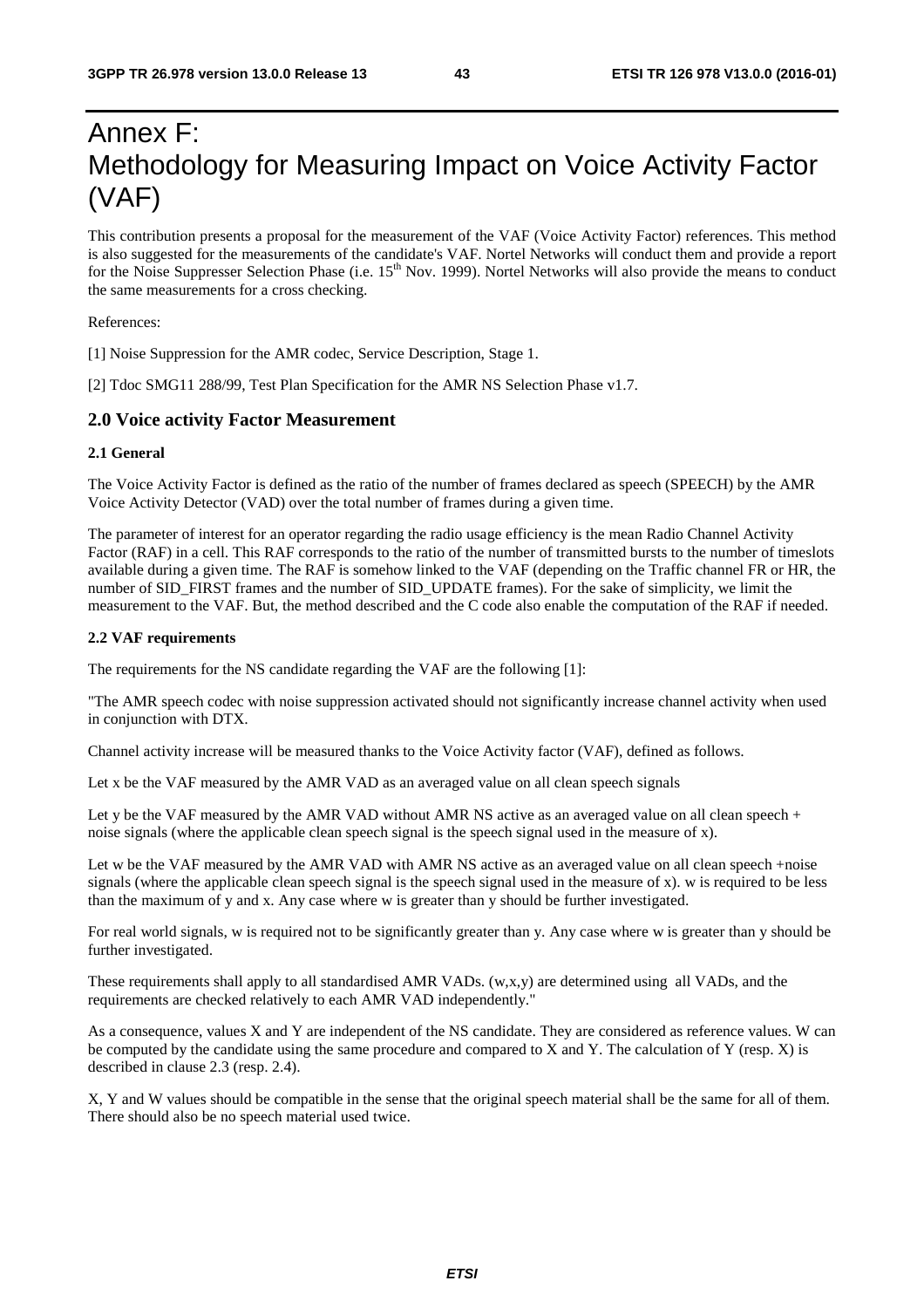We propose to measure the VAF by counting SPEECH frames in the output file of the AMR encoder. Therefore the preprocessed noisy speech material provided by ARCON and COMSAT will be used for Y value. The corresponding preprocessed files without added noise will be used for X. The process will exclude propagation error conditions, synthesis and tandeming ( i.e. the only process will be the AMR encoding stage with or without the NS activated). All downlink conditions are excluded from the process since the VAF requirements are only applicable to uplink. Therefore, when the original processing in the test plan includes both up and downlink, only the uplink processing is done for the VAF.

The first two seconds used for convergence are included for the processing but the computation of the VAF should ignore those two seconds.

It has to be noted that no real worlds signals were included in the test plan.

Based on this we can make the following remarks :

- No speech files will be concatenated.
- No specific weighting will be applied to files with respect to experiment since the requirement doesn't separate noise types. Anyhow, the program outputs the VAF for each type of noise and this might be subject to analysis if needed.
- No specific weighting will be applied to files with respect to the AMR Mode. The mode used for the processing before the VAF measurement is the same as the one used in the processing test plan.
- The same speech files may be used twice in two different conditions if the encoding mode is different for each condition.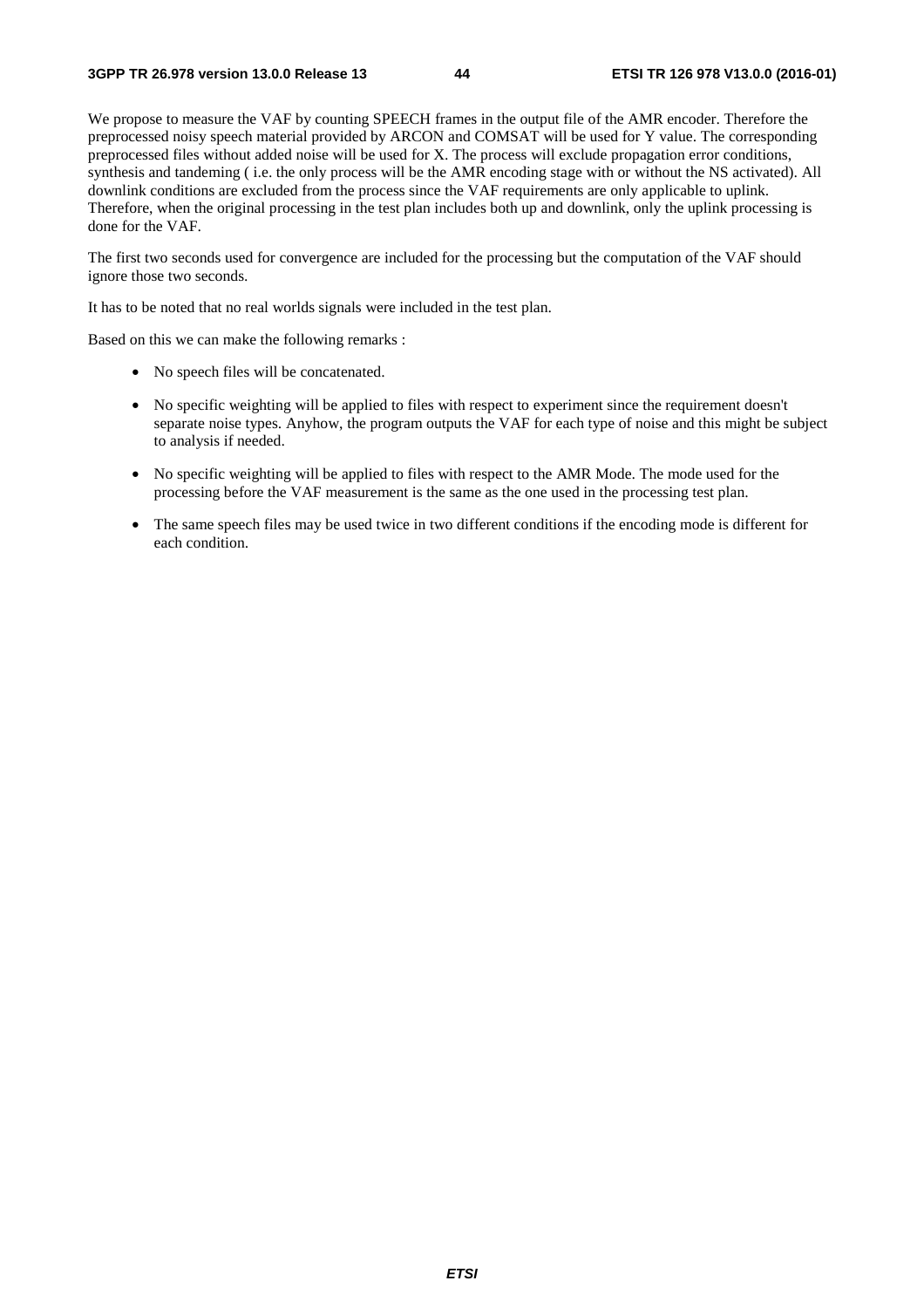#### **2.3 Measurement for Noisy speech (Y)**

It has been agreed that the VAF measurement will be done using all the speech material used for the selection testing. Since X and Y are measured using the same material for comparison reasons, only noisy speech are retained. The following table lists the experiments potentially used for the computation.

| Exp. No. | Title                                                                                   | No. of<br>Sub-Exp. |
|----------|-----------------------------------------------------------------------------------------|--------------------|
| 3        | Artefacts, Clipping & Distortion Effects in Background Noise<br>Conditions              |                    |
| 4 & 5    | Performances in Background Noise Conditions                                             |                    |
| 6 & 7    | Influence of Propagation Error Conditions                                               |                    |
| 8 & 9    | Influence of Voice Activity Detection and Discontinuous<br>Transmission                 | ົ                  |
| 10       | Influence of the Input Signal +Noise Level and Performances<br>with Special Noise Types |                    |

After having excluded double usage of speech material with the same encoding mode, we end up with the following list for the preprocessed files provided by ARCON:

| Exp. No. | <b>Conditions retained</b> | <b>Excluded conditions</b> |
|----------|----------------------------|----------------------------|
| За       | 19, 25                     | 31                         |
| 3b       | 19, 25                     | 31                         |
| 3c       | 19, 25                     | 31                         |
| 4a       | 15, 21, 27                 |                            |
| 4b       | 15, 21, 27                 |                            |
| 5a       | 15, 21, 27                 |                            |
| 5b       | 15, 21, 27                 |                            |
| 6a       | 7, 13(uplink only)         | 19                         |
| 7a       | 7, 13(uplink only)         | 19                         |
| 8a       | 7, 13(uplink only)         | 19                         |
| 9а       | 7, 13(uplink only)         | 19                         |
| 10a      | 13, 19, 25, 31, 37, 43     |                            |

#### **2.4 Measurement for Clean speech (x)**

For clean speech signals, the same procedure will be used. Therefore the corresponding material should be preprocessed without adding noise samples

#### **2.5 Measurement for Noisy speech with the candidate NS algorithm activated (w)**

As for the previous case, the same procedure will be used. The C code given as an attached file can be used by candidates to perform their own measurements using their NS candidate. The advantage would be that the output values will correspond to the reference values and that we will be able to do an "apple to apple" comparison during the selection.

#### **3.0 Summary of the C code for VAF measurements**

The attached Zip file contains the following source files :

• **Main.c:** loops on speech files to do the process and the VAF measurements.

Writes the report file.

- **Process.c:** process the speech file (AMR encoder with DTX on and NS optionally) and measures the number of SPEECH frames and the number of total frames in the output bitstream.
- **Desc.c:** contains the preprocessed file description to enable simple looping on speech files.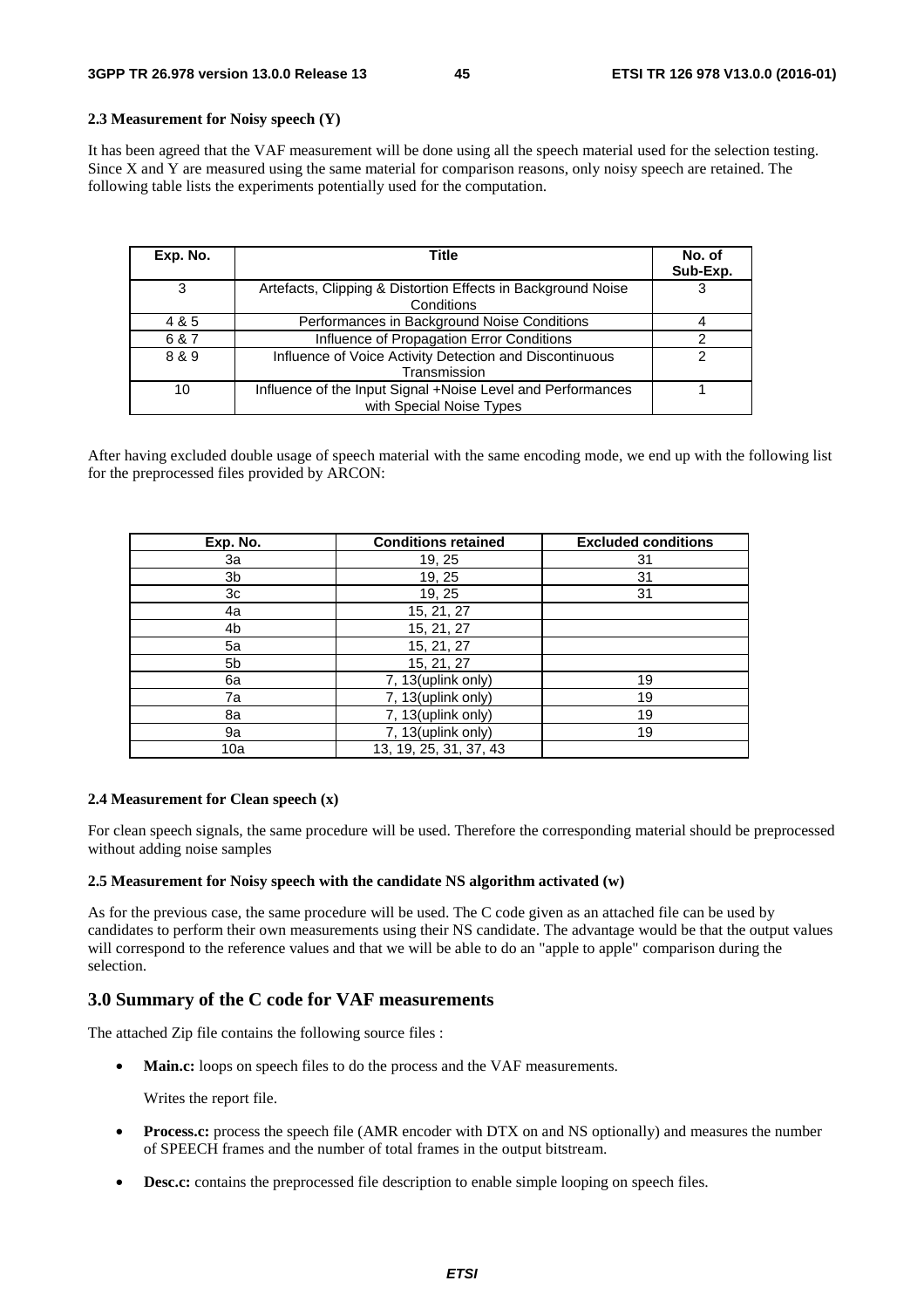• **Main.h:** contains function prototypes and user-defined values.

The make file is not provided. The code was successfully tested using a PC/Windows 95 environment with Visual C++.

The user must change the following values according to its needs :

#### in file main.h:

initial dir of ARCON Files

ARCON\_BASE "d:/hlaba"

initial dir of COMSAT Files

COMSAT\_BASE "e:/hlabc"

Command line specific to the candidate

for VAD option 1

COMMAND\_LINE\_VAD1 "encoder [-ns\_on] -dtx"

for VAD option 2

COMMAND\_LINE\_VAD2 "encoder2 [-ns\_on] -dtx"

Report filename

REPORT\_FILENAME "VAF\_Report.txt"

Candidate Acronym

ARCON\_CANDIDATE\_ACRONYM "xx"

COMSAT\_CANDIDATE\_ACRONYM "xx"

in file desc.c

Group of files descriptions can be changed to match the file structure

The program processes each file according to the descriptor array file. The processing follows the provided command line. The resulting file of the process is analyzed in order to count various frame types in the bit-stream ignoring the first 100 frames (2 seconds). The values of interest are returned to the main function that performs total and means calculation and writes the report. An example of report (with dummy data) is also attached to this proposal.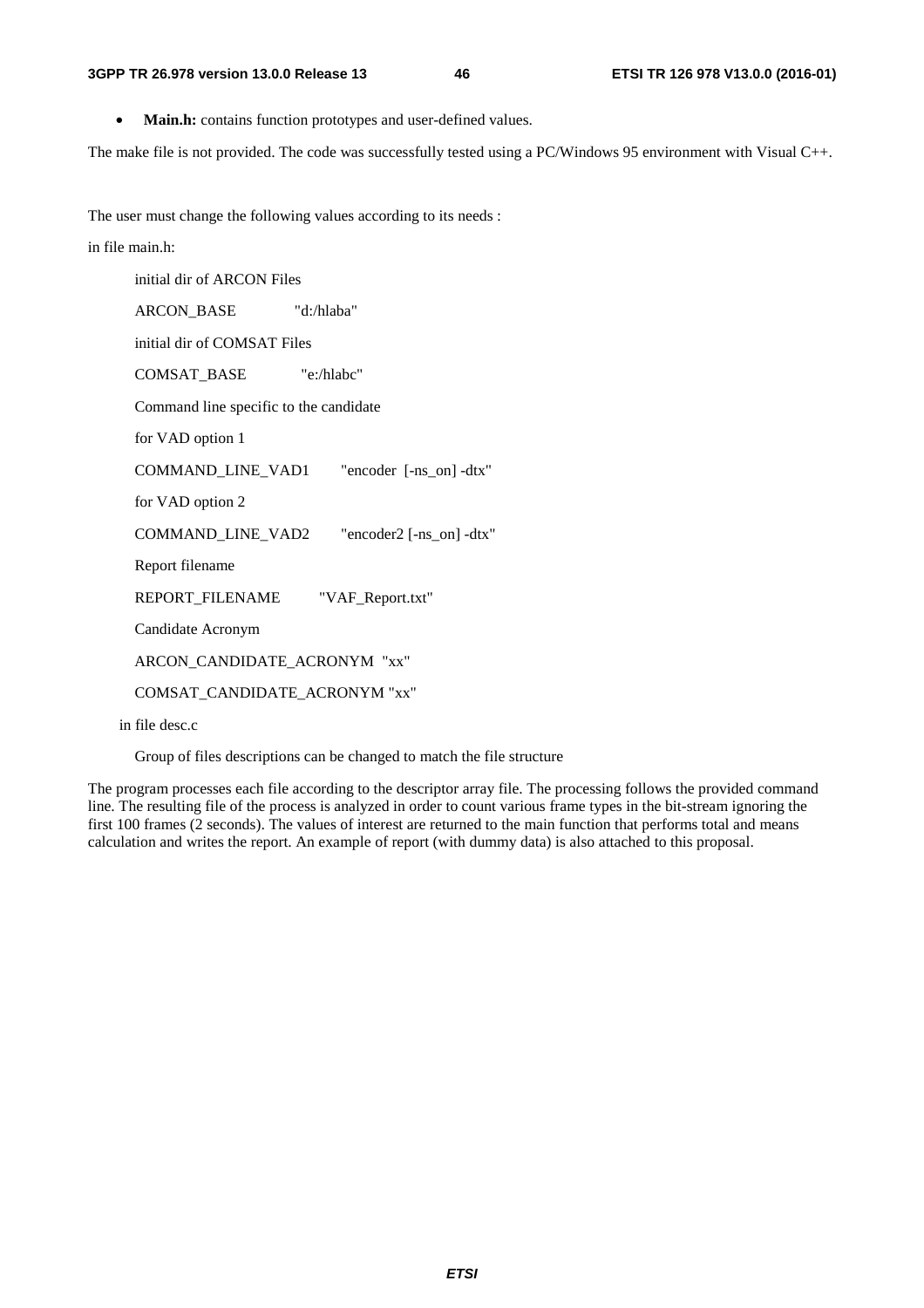## Annex G: Change history

| <b>Change history</b> |      |             |  |             |                        |        |            |
|-----------------------|------|-------------|--|-------------|------------------------|--------|------------|
| <b>Date</b>           | TSG# | TSG Doc. CR |  | <b>IRev</b> | <b>Subject/Comment</b> | lOld   | <b>New</b> |
| 03-2001               | 11   |             |  |             | Version for Release 4  |        | 4.0.0      |
| 12-2004               | 26   |             |  |             | Version for Release 6  | 4.0.0  | 6.0.0      |
| 06-2007               | 36   |             |  |             | Version for Release 7  | 6.0.0  | 7.0.0      |
| 12-2008               | 42   |             |  |             | Version for Release 8  | 7.0.0  | 8.0.0      |
| 12-2009               | 46   |             |  |             | Version for Release 9  | 8.0.0  | 9.0.0      |
| 03-2011               | 51   |             |  |             | Version for Release 10 | 9.0.0  | 10.0.0     |
| 09-2012               | 57   |             |  |             | Version for Release 11 | 10.0.0 | 11.0.0     |
| 09-2014               | 65   |             |  |             | Version for Release 12 | 11.0.0 | 12.0.0     |
| 12-2015               | 70   |             |  |             | Version for Release 13 | 12.0.0 | 13.0.0     |